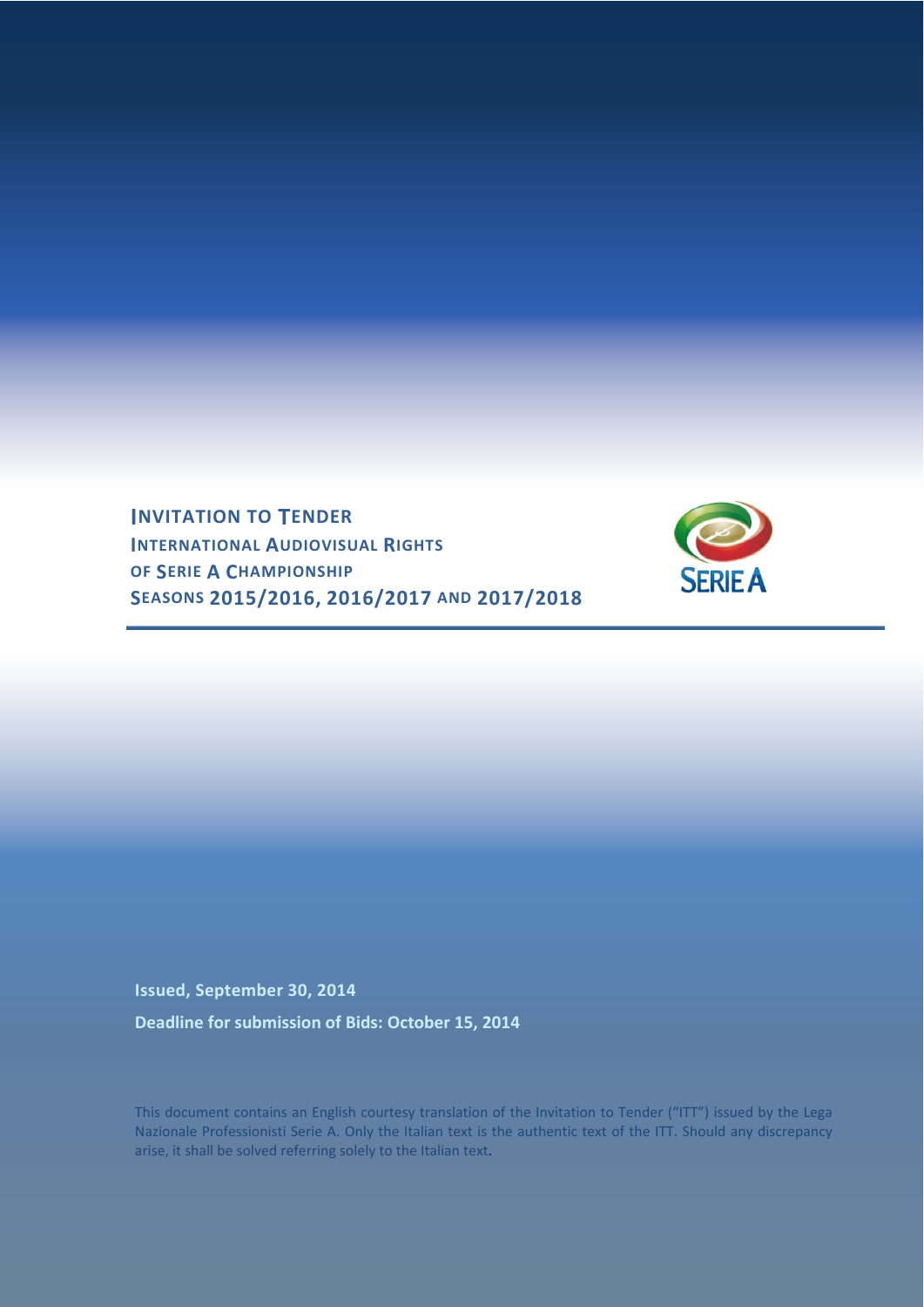

# **SUMMARY**

| $\mathbf{1}$ . |  |
|----------------|--|
| 1.1            |  |
| 1.2            |  |
| 1.3            |  |
| 1.4            |  |
| 1.5            |  |
|                |  |
| 2.             |  |
| 2.1            |  |
| 2.2            |  |
| 2.3            |  |
| 2.4            |  |
| 2.5            |  |
| 2.6            |  |
| 2.7            |  |
| 2.8            |  |
| 2.9            |  |
| 2.10           |  |
| 3.             |  |
| 3.1            |  |
| 3.2            |  |
| 3.3            |  |
| 3.4            |  |
| 3.5            |  |
| 3.6            |  |
| 3.7            |  |
| 3.8            |  |
| 3.9            |  |
|                |  |
| 4.             |  |
| 4.1            |  |
| 4.2            |  |
| 4.3            |  |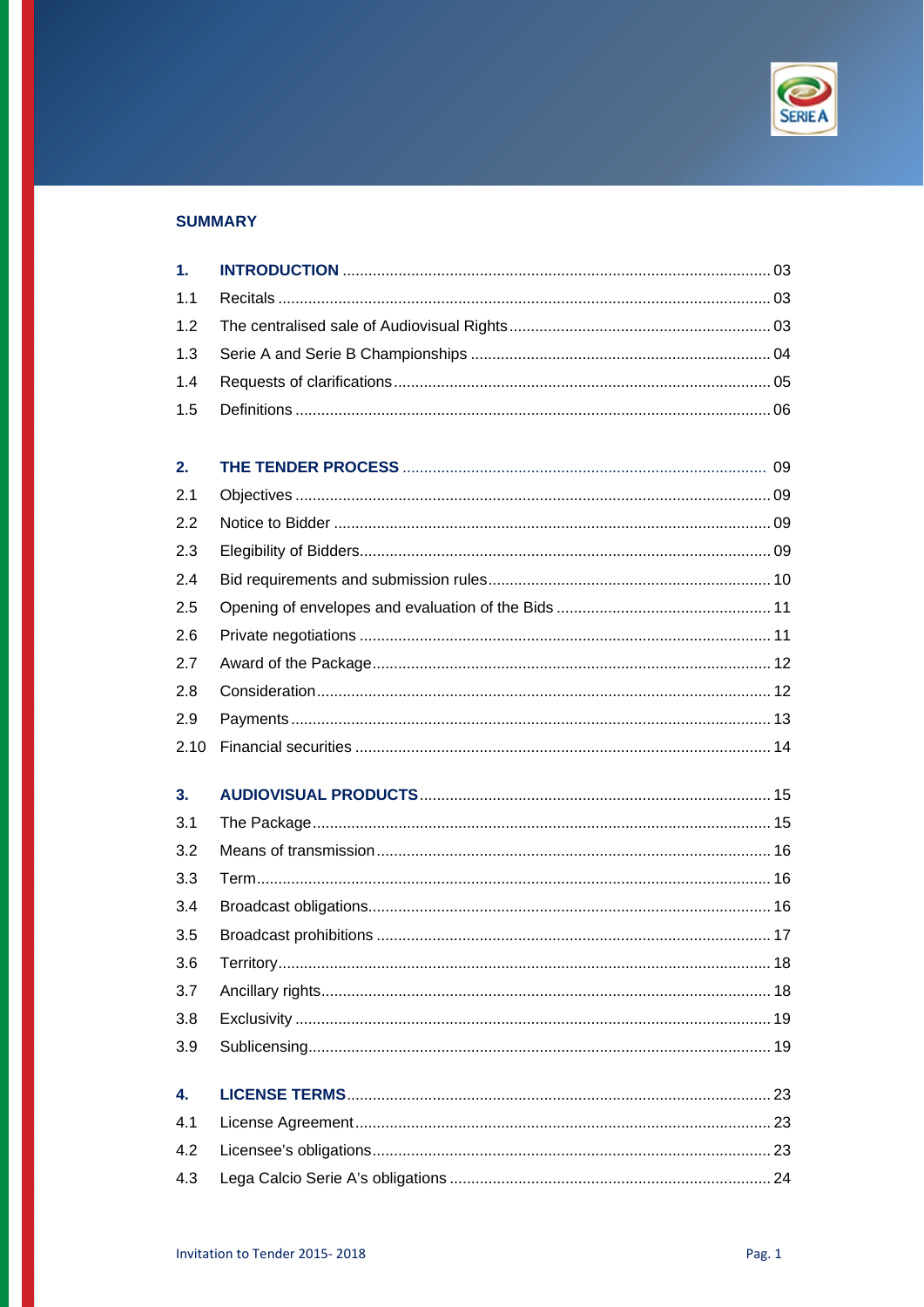

| 4.4  |                                                                   |
|------|-------------------------------------------------------------------|
| 4.5  | Assignability of the License Agreement by Lega Calcio Serie A  25 |
| 4.6  |                                                                   |
|      |                                                                   |
| 5.   |                                                                   |
| 5.1  |                                                                   |
| 5.2  |                                                                   |
| 5.3  |                                                                   |
|      |                                                                   |
| 6.   |                                                                   |
| 6.1  |                                                                   |
| 6.2  |                                                                   |
| 6.3  |                                                                   |
| 6.4  |                                                                   |
| 6.5  |                                                                   |
| 6.6  |                                                                   |
| 6.7  |                                                                   |
| 6.8  |                                                                   |
| 6.9  |                                                                   |
| 6.10 |                                                                   |

# 7. DATA PROCESSING - INFORMATION UNDER ART. 13

| Appendix 1 - Summary of the Audiovisual Products included in the Package 33 |  |
|-----------------------------------------------------------------------------|--|
|                                                                             |  |
|                                                                             |  |
|                                                                             |  |
|                                                                             |  |
|                                                                             |  |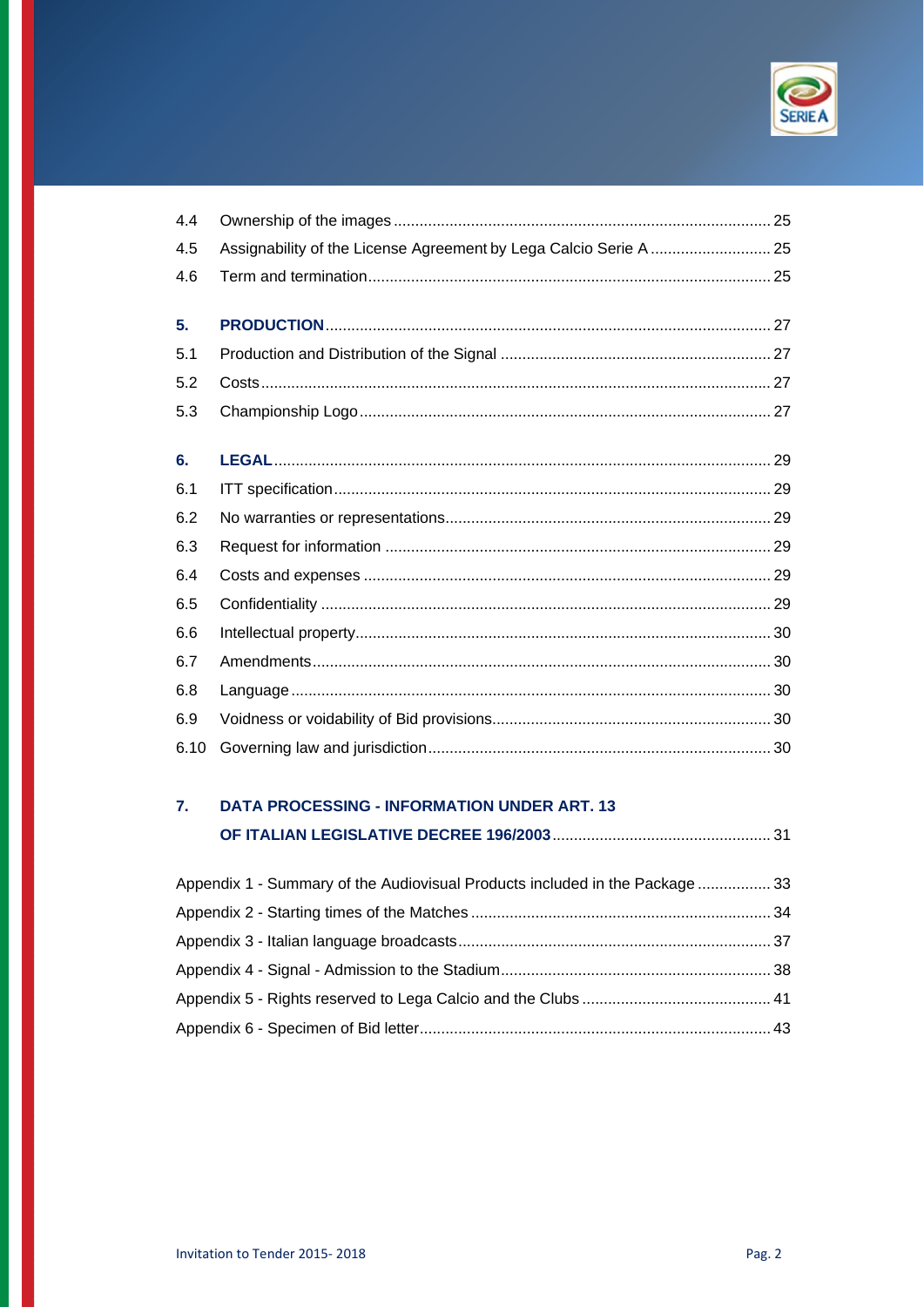

# **1. INTRODUCTION**

#### **1.1 Recitals**

According to Italian Legislative Decree nr. 9 of January 9th, 2008, Lega Nazionale Professionisti Serie A - hereinafter "Lega Calcio Serie A" - issues this ITT regarding the licensing of Audiovisual Products in territories other than Italy, San Marino and the Vatican City, on an exclusive basis in respect to the Serie A Championship and on a non-exclusive basis in respect of certain Matches of the Serie B Championship during the Seasons 2015/2016, 2016/2017 and 2017/2018, in compliance with the Guidelines, as to Lega Calcio Serie A, approved by the Italian Communications Authority (AGCOM) under its resolution nr. 150/14/CONS of April 9, 2014, and by the Italian Competition Authority (AGCM) under its resolution of April 9, 2014.

For the centralised sale and tendering process, Lega Calcio Serie A is assisted by Infront Italy srl (a subsidiary of the Infront group) as its advisor.

The interested persons are invited to submit their bids for the acquisition of the Package described in this ITT following modalities and terms laid down herein below. The deadline to submit the Bids is set at 12 p.m. C.E.T. of October 15, 2014.

#### **1.2 The centralised sale of Audiovisual Rights**

The centralised sale of rights pursuant to this ITT refers to an innovative and high quality product which can be comprehensively promoted and widely broadcast to football supporters throughout the world, particularly in those territories with a strong presence of Italian communities.

The sale of rights tends to guarantee in any of the concerned Country impartiality and transparency towards the persons active on the international market, and in particular the ones active in single Countries and that have showed interest in the acquisition of the audiovisual rights of the Serie A and Serie B Championships.

The centralised sale and distribution fosters media exposure, exceptional programming standards and a balanced representation of matches and teams aimed at ensuring that Italian football is as much as possible internationally desirable, successful and vibrant.

Lega Calcio Serie A's primary goal in the sale of the Audiovisual Rights in respect of the Serie A Championship, together with certain Matches of the Serie B Championship, is the realisation of Italian football's potential in order to ensure visibility in the international market.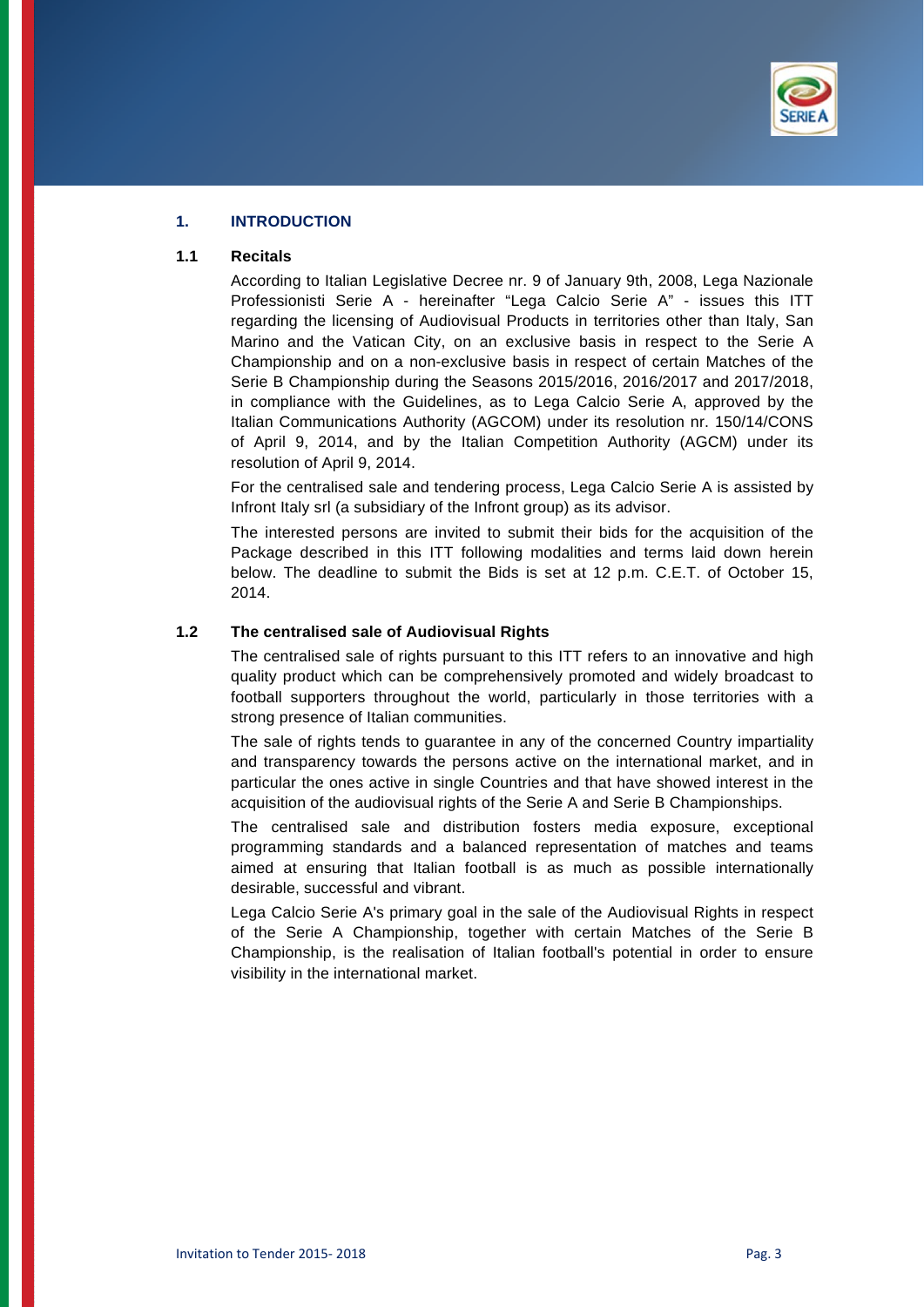

#### **1.3 Serie A and Serie B Championships**

1.3.1 The Serie A Championship is the premier football division in Italy and is one of the world's elite football leagues, in which some of the greatest footballers play. Since Serie A's inception more than 100 years ago, the Ballon d'Or has been awarded 18 times to players of Serie A Clubs, more than any other league in the world. Furthermore, of the 55 UEFA Champions League finals that have been played, 25 of them have involved Serie A Clubs, making Serie A Championship amongst the most highly important leagues in Europe. Italian Clubs also lead the way in terms of European competition titles (UEFA Champions' League, UEFA Europa League and UEFA Supercup), with 30 total victories. As for the FIFA Club World Cup, with a combined total of 9 titles, the Serie A Clubs lead the ranking of European club victories.

 At present, the Serie A Championship consists of 20 Clubs playing a total of 380 Matches between them each Season, usually running from August until May the following year, without prejudice to paragraph 3.1.2. herein and any other changes decided by the competent bodies. At present, the bottom three Clubs at the conclusion of a Season are relegated to Serie B, the second division of Italian professional football, and the three top Clubs of Serie B are promoted from that division and admitted to play the Serie A Championship.

1.3.2 The current format of the Series B Championship consists of two phases, the first, called "regular season" and the second named "play-off" and "play-out". The regular season includes the participation of 22 teams, with a first round and a second round. Each team plays against each other, home and away, for a total of 462 Matches. The championship usually takes place between the end of August and the following month of June.

 The teams ranked in the 1st and 2nd position of the regular season of the Serie B Championship are promoted directly to the Serie A Championship of the following season, whereas the teams ranked from the 3rd to 8th position play a series of playoffs the format of which each season is submitted for approval to the F.I.G.C. The present format provides:

- (i) a preliminary round between the teams ranked at  $5<sup>th</sup>$ ,  $6<sup>th</sup>$ ,  $7<sup>th</sup>$  and  $8<sup>th</sup>$  position in the regular season;
- (ii) two semi-finals between the winner teams and the teams ranked at  $3<sup>rd</sup>$  and  $4<sup>th</sup>$  position in the regular season;
- (iii) the final which include a home and an away Match.

 If, however, there are 10 or more points of difference between the 3rd and 4th position of the regular season, the play-offs are not played, and the team ranked in the 3rd position in the regular season is promoted directly.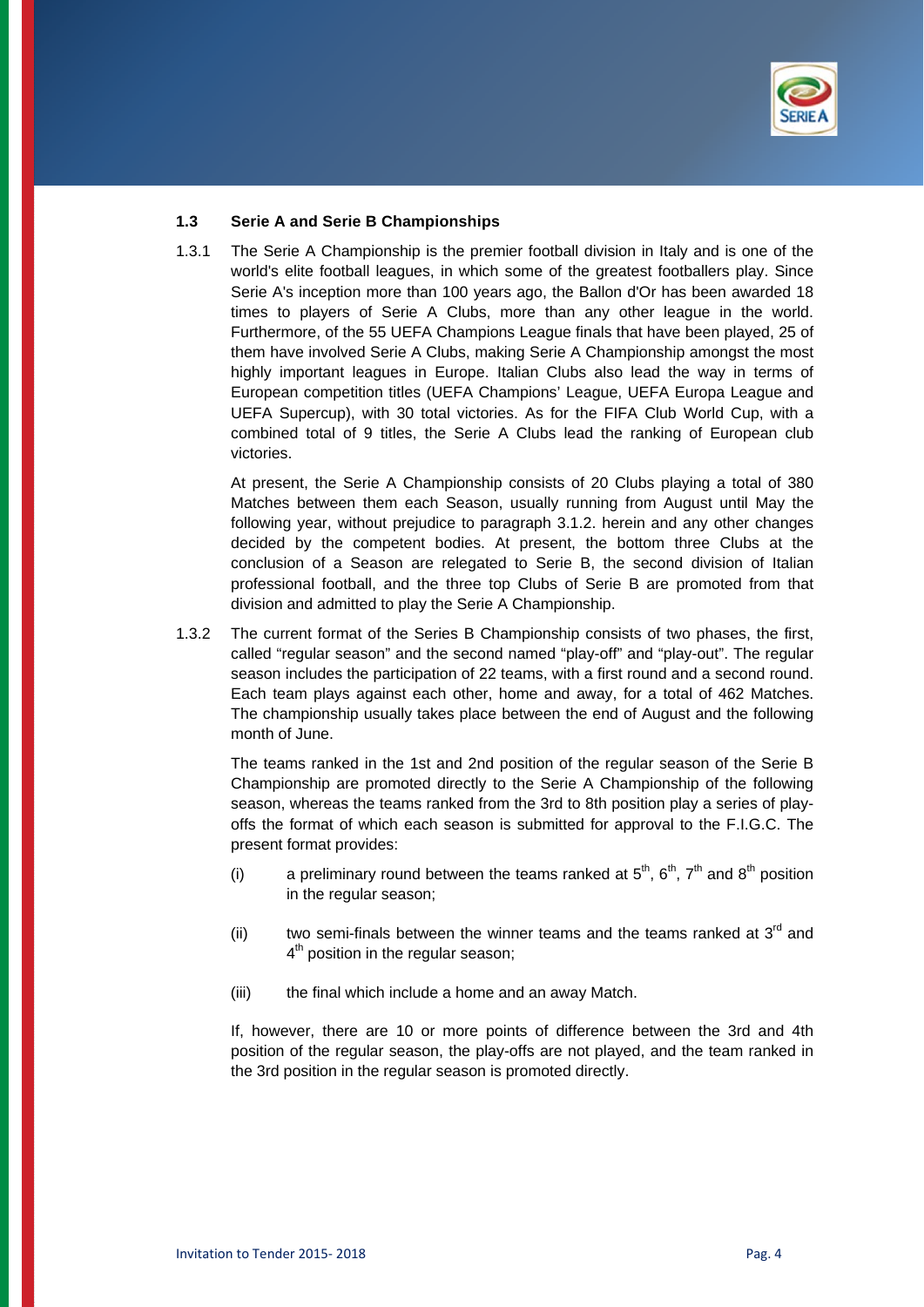

 The teams ranked in the last three position of the regular season of the Serie B Championship are downgraded directly to the Lega Pro Championship. The teams ranked at the 4th and 5th position from the bottom of the ranking play against each other in the play-out, with home and away Matches, for the purpose of deciding the fourth club to be relegated to the Lega Pro Championship. However, the team ranked in the 4th position from the bottom of the ranking of the regular season is downgraded directly if there are 5 or more points of difference with the team ranked at the 5th position from the bottom of the ranking.

 Lega Calcio Serie B reserves the right to make changes that concern the participation's modality, the number of teams, the format based on two phases and, consequently, the total number of Matches to be played.

- 1.3.3 The Package of Audiovisual Products being offered under this ITT for Serie A and Serie B Championships is summarised in Appendix 1. The information presented in the overview of such Appendix is for summary purposes only. For full details and explanation of the rights and obligations arising under this ITT, the interested Bidders are required to carefully read and consider the entire content of this ITT, to which they must refer exclusively.
- 1.3.4 The various kick-off times of Matches for the Serie A and Serie B included in this ITT are described in detail in Appendix 2.

## **1.4 Requests of clarifications**

 Any questions or queries regarding the requirements and conditions of this tender process should be sent to Lega Calcio Serie A by fax or e-mail at any time but no later than five days prior to the deadline for the submission of Bids as defined herein. Any such requests and their relevant replies will be published on the Lega Calcio Serie A's official website so as to be known by any other parties that may be interested in participating in the tender procedure. Requests must be sent to the following addresses:

| <b>Lega Nazionale</b>         | and/or | Infront Italy srl                    |
|-------------------------------|--------|--------------------------------------|
| <b>Professionisti Serie A</b> |        | <b>Advisor LNPA</b>                  |
| Mr Marco Brunelli             |        | Mr.: Marco Bogarelli                 |
| General Manager               |        | President                            |
| Via Ippolito Rosellini n. 4   |        | Via Deruta n. 20                     |
| 20124 Milan                   |        | 20132 Milan                          |
| Fax: +39 02 69010091          |        | Fax: +39 02 77112824                 |
| segreteria@lega-<br>E-mail:   |        | E-mail: presidenza@infrontsports.com |
| calcio.it                     |        |                                      |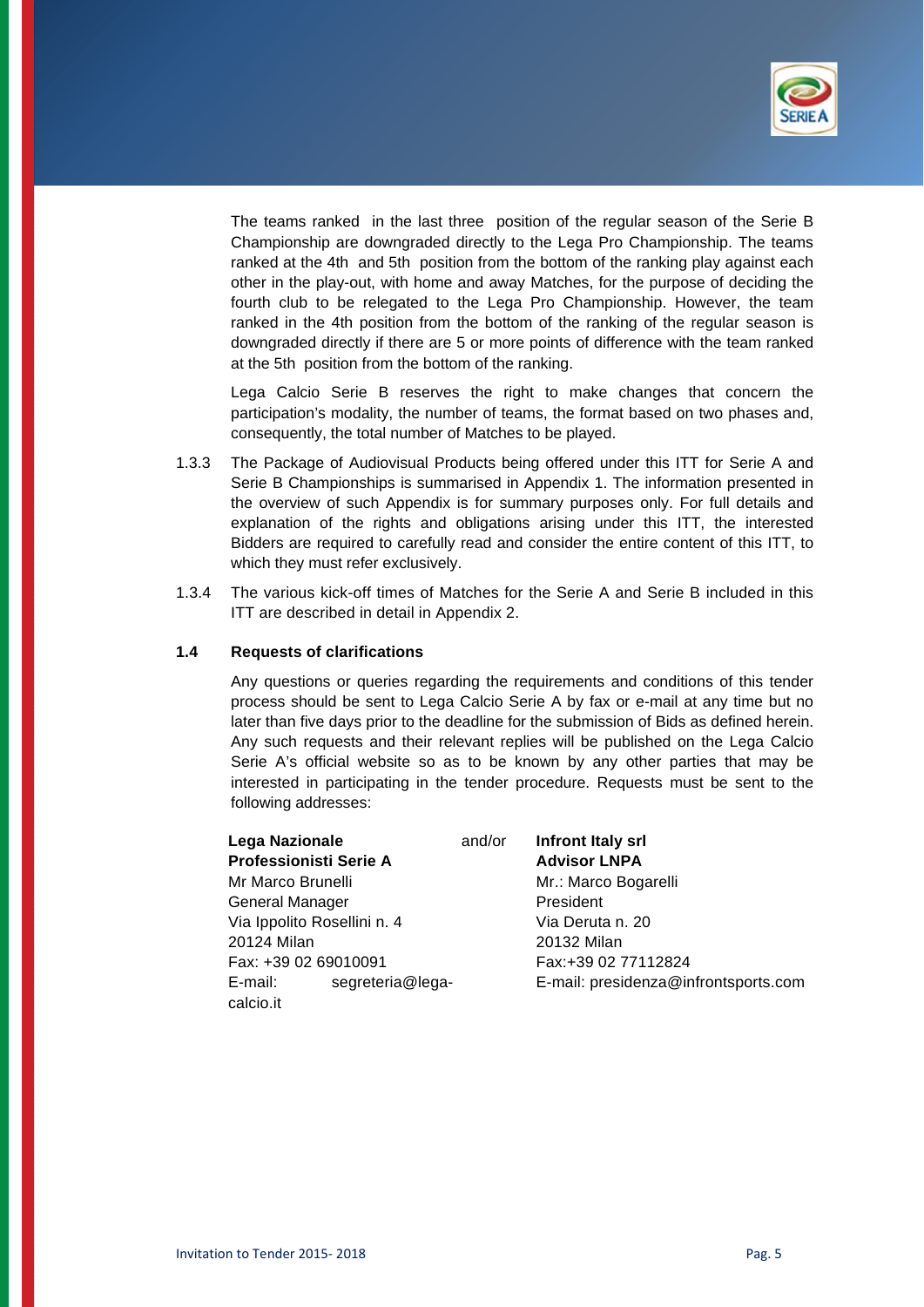

#### **1.5 Definitions**

In this ITT, the following terms and expressions shall have the following meanings (words importing the singular also include the plural and vice-versa where the context requires):

- **Championships or Competitions**: means the first division championship ("Serie A Championship") organized by Lega Calcio Serie A, and the second division championship ("Serie B Championship") organized by Lega Nazionale Professionisti Serie B ("Lega Calcio Serie B") or any possible future denomination of the same.
- **- C.E.T.**: means Central European Time as it applies in the Italian Territory, including any adjustments made for daylight savings, which shall be used in order to determine the time to be applied in the various circumstances.
- **License Agreement**: means the agreement setting out the terms and conditions of the time limited license that the awarded Bidder enters into with Lega Calcio Serie A in respect of the Package of Audiovisual Products set out in this ITT.
- Sublicense Agreement: means the agreement between the Licensee and Sublicensee in any Country of the International Territory which is subject to the term and condition laid down by the License Agreement and to the terms and condition imposed by Lega Calcio Serie A to the Licensee in compliance with this ITT.
- **Decree:** means the Italian decree governing centralised sales of sport rights, i.e. legislative decree of January  $9<sup>th</sup>$  2008, nr. 9, that has enforced Italian law nr. 106 of July 19<sup>th</sup>; any definition which is not contained in this ITT has the same meaning as per art. 2 of the Decree.
- **Audiovisual Rights**: are the rights to broadcast, communicate and make available to the public the Matches and the Audiovisual Products concerning the Matches, until the midnight of the eighth day following the dispute of each Match, as strictly detailed in the following paragraph 3.1.1.
- **Term:** means the duration of the License Agreement, which runs from July 1<sup>st</sup>, 2015 to June  $30<sup>th</sup>$ , 2018.
- **Match:** means a single Championship match, including pre and post-match phases; in particular, Serie A Match is each match of the Serie A Championship and Serie B Match is each match of the Serie B Championship.
- **Round**: means any round of Championships' Matches, including all Matches played weekly during one or more days, according to the calendar issued by Lega Calcio Serie A for the Serie A Championship and by Lega Calcio Serie B for the Serie B Championship.
- **Pre-produced Highlights:** means the package of basic (rough-cut edit) Highlights of Championship Matches produced by Lega Calcio Serie A or by its appointed production services provider, comprised of approximately four minutes of footage of each Match and provided with English commentary, which shall be provided, where possible: i) for each day with respect to the Serie A Matches played that day; and, ii) for each Round with respect to both Serie A Matches and Serie B Matches played in such Round.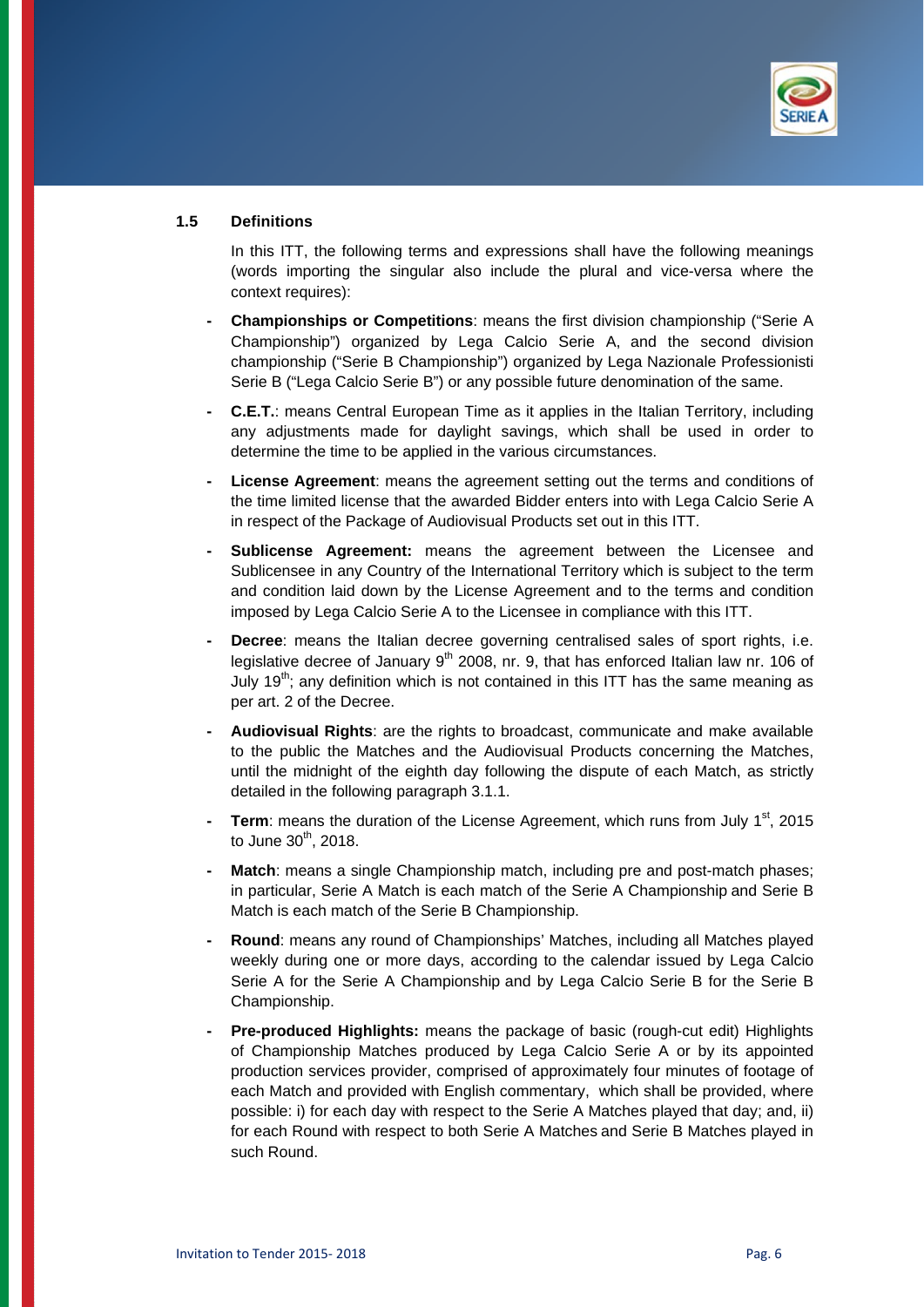

- **Archive Footage**: means footage of a Match after eight days from midnight of the day of the Match have passed. In accordance with the Italian applicable law, such footage is reserved by the Clubs and excluded from the Audiovisual Rights of the Package under this ITT.
- **Highlights**: means footage of a Match's most significant passages of play, including freeze frames, slow-motion frames, instant replays and any other frames or animated match action processing that the Licensee may use within the limits and conditions of the License Agreement.
- **Intermediary:** means any organisation which carries out intermediation activity in the international sports' audiovisual rights market.
- **Interviews**: means the interviews of football players, coaches and company directors of the Clubs, than can be made in accordance with the provisions of the Media Production Regulations.
- **ITT:** means this Invitation to tender.
- **Licensee:** means the person whose Bid is accepted and approved by Lega Calcio Serie A and who subsequently enters into the License Agreement governing the award of the Package of Audiovisual Products.
- **Guidelines**: means the guidelines for centralised sale of audiovisual rights, as to Lega Calcio Serie A approved by the Italian Communications Authority (AGCOM) with its resolution nr. 150/14/CONS of April 9, 2014, and by the Italian Competition Authority (AGCM) with its resolution of April 9, 2014.
- **Bid**: means an offer presented by a Bidder for the Package of Audiovisual Products, submitted to Lega Calcio Serie A by way of a letter consistent with the pro-forma document set out in Appendix 6, together with the supporting information and documentation requested by this ITT.
- **Bidder:** means a person, organisation or (in the case of a joint Bid) a consortium of undertakings, that submits a Bid for the Package of Audiovisual Products.

 **Broadcaster**: means a party that has the ability to transmit images of the Matches using one or more Platforms, whether in digital or analogue format and in any modality, and who is entitled to such transmissions by agreement with the Licensee.

- **- Package of Audiovisual Products or Package**: means the package of Audiovisual Products for the International Territory set forth under this ITT.
- **Platform** means any media system needed for the broadcasting and the reception of Audiovisual Products in the International Territory.
- **Internet Platform**: means the system for the transmission of audiovisual images through the public Internet (open IP net) for the reception of the same on a personal computer, without the need of equipment or receiving software other than those generally available and technologically established.
- **Audiovisual Products**: means (i) the editorial products concerning the Matches of the Championships created by Lega Calcio Serie A or by Lega Calcio Serie B, comprised of the hymn/signature tune of Lega Calcio Serie A or of Lega Calcio Serie B, as well as the graphic images of the same, including their respective logos,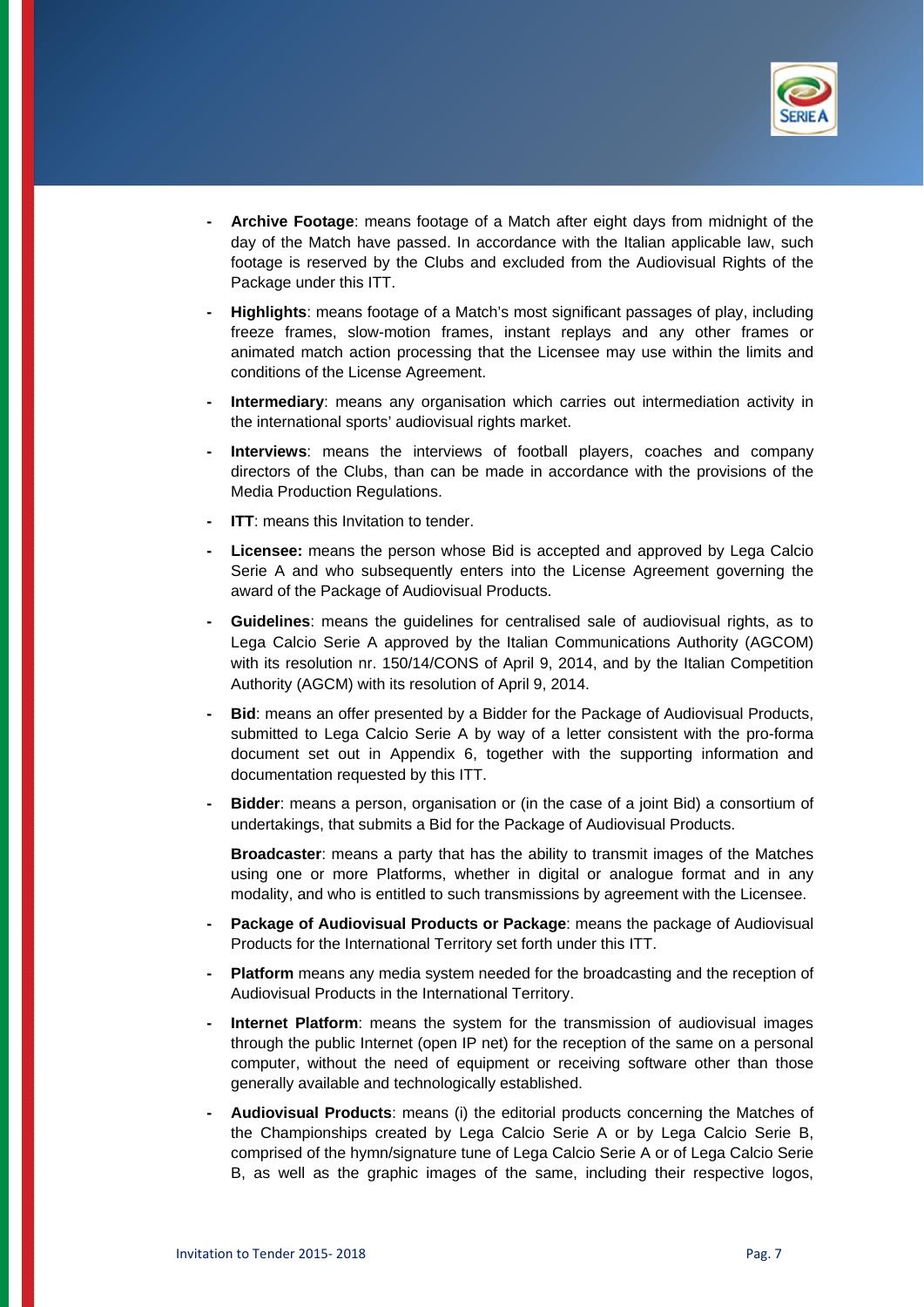

protected by art. 4, paragraph 6, of the Decree, and (ii) the Serie A Magazine and Pre-produced Highlights, comprised of the hymn/signature tune of Lega Calcio Serie A or of Lega Calcio Serie B, as well as the graphic images of the same, including their respective logos. Lega Calcio Serie A reserves the right to modify the Audiovisual Products' editorial content for the purpose of being exploited more effectively.

- **Media Production Regulations**: means the Regulations approved by Lega Calcio Serie A and published on its official website, as possibly modified or interpreted differently Season by Season by Lega Calcio Serie A, which govern the rules and procedures of the audiovisual production of Serie A and Serie B Matches, Interviews and access to the Signal and to relevant sports stadia and any other matter related to the ITT.
- **Signal**: means the international audiovisual signal containing the images and sound captured by cameras filming the Matches.
- **Serie A:** means the Serie A league competition, being the first division of professional football in Italy.
- **Serie A Magazine**: means the two audiovisual programmes created by the Lega Calcio Serie A, or by its appointed production services provider, on a weekly basis (except the weeks in which the Championship in not played) in the English language (each weekly episode lasting approximately between 25 and 30 minutes).
- **Serie B:** means the Serie B league competition, being the second division of professional football in Italy.
- **Club**: means each sport organisation taking part in the Serie A Championship or Serie B (as the case may be) in each Season.
- **Season:** means the period running, in accordance with the relevant sports regulations, from July  $1<sup>st</sup>$  and June  $30<sup>th</sup>$  of the following calendar year.
- **Sublicensee**: means any person to whom the Licensee assigns the Audiovisual Rights, in whole or in part, through Sublicense Agreements, within the limits and in strict compliance with this ITT, the License Agreement, and any applicable domestic, EU or international regulation.
- **International Territory**: means the territory including all geographic areas and countries of the whole world, outside the Italian Territory, excluding Italian ships, planes, trains and Italian military bases located abroad.
- **Italian Territory**: means the territory including Italy, San Marino Republic and the Vatican City.
- **Pay Broadcast**: means a communication to the public that permits conditional access by a viewer to the Audiovisual Products upon payment of a particular sum, even upon individual demand (such as, by way of example, pay television, pay-perview and video-on-demand systems).
- **Free Broadcast**: means an unencrypted system of communication to the public of the Audiovisual Products that is accessible by all viewers free of charge.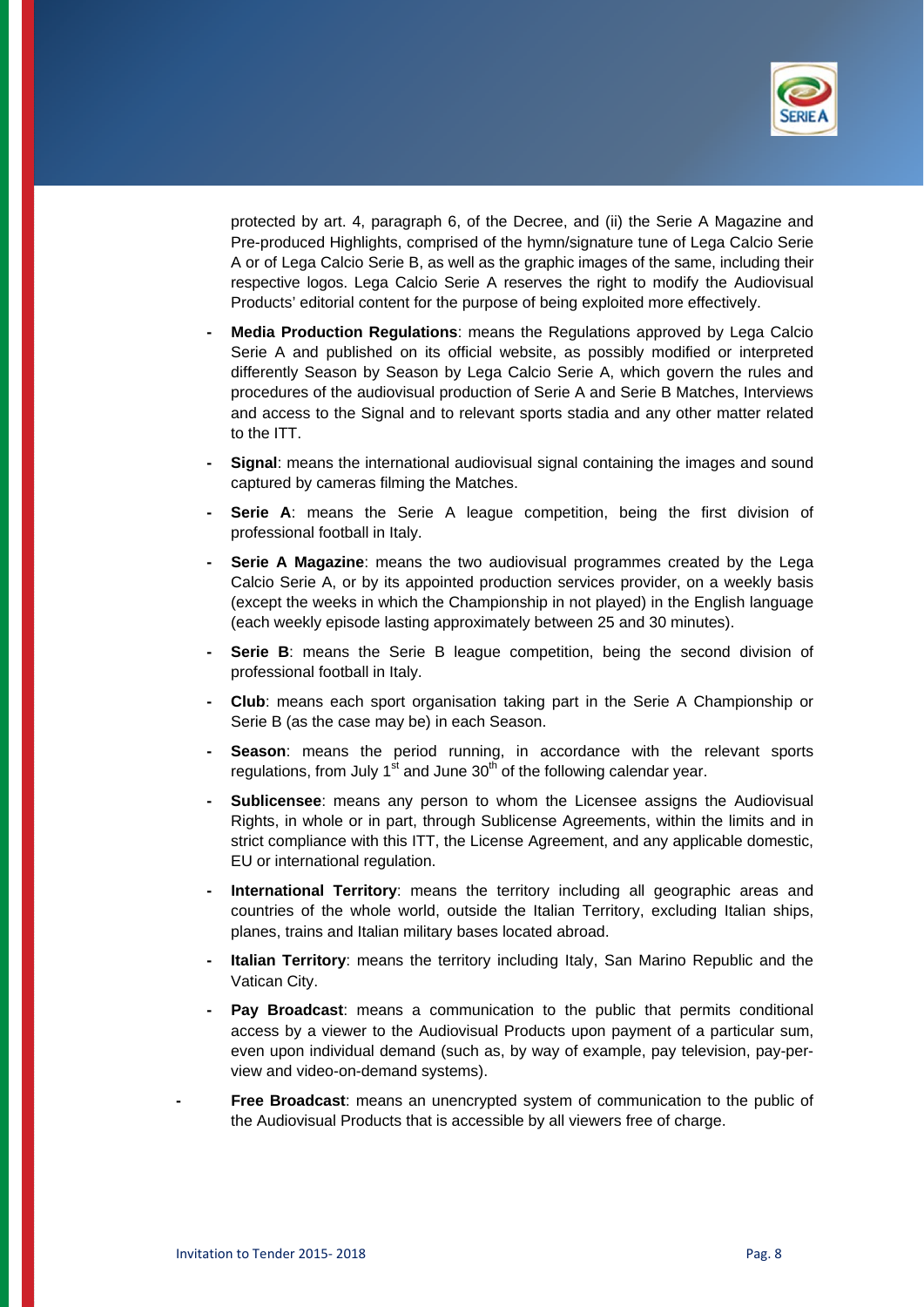

# **2. THE TENDER PROCESS**

#### **2.1 Objectives**

 In accordance with Italian applicable law (art. 16, paragraph 3, of the Decree), by the tender process provided under this ITT Lega Calcio Serie A intends to award to a person fulfilling the requirements laid down herein, the Audiovisual Rights of Serie A Championship and specific Matches of the Serie B Championship exploitable in the International Territory described in the Package of Audiovisual Products, on the terms and conditions set out in this ITT.

## **2.2 Notice to Bidders**

 Bidders should particularly consider the requirements of Serie A Lega Calcio Serie A set out in this ITT and its Appendices and the obligations that a Bidder will be subject to. Each person or organisation that submits a Bid will be deemed to have read and understood the information set out in this ITT and to have accepted its terms, conditions and procedures.

#### **2.3 Eligibility of Bidders**

- 2.3.1 The persons satisfying the following requirements are eligible to submit a Bid within this tender procedure for the award of the Package of Audiovisual Products:
	- (i) they have proven capacity and experience in the distribution of sports' audiovisual rights, based in particular on their management having consolidated experience in the commercialization of audiovisual rights related to football events;
	- (ii) they have company and organizational structure placed in all the main territories of the world as well as of sufficient means to support the activities deriving from the award and to pursue a commercialization of the Audiovisual Rights in an optimal manner and oriented to the widespread transmissions of the Events;
	- (iii) they are in possession of adequate securities of their solvency and ability to ensure the exact fulfillment of the payment obligations deriving from the award;
	- (iv) they have obtained a yearly turnover, resulting from Bidder's certified financial statement filed during the year immediately preceding the Bid, not lower than the highest of the amounts offered in consideration for each Season of the Term, unless a first demand bank guarantee issued by a leading European bank institute to guarantee said amount is delivered by the Bidder;
	- (v) they offered, should any litigation be pending between the Bidder and Lega Calcio Serie A also for late payment or non-payment of the fees provided under any licensing agreement concerning media rights assigned by virtue of a bid preceding the ITT, an appropriate security for any accrued amount not yet paid.
- 2.3.2 Persons which are subject to liquidation or to any procedure of bankruptcy or insolvency, moratorium statute or composition with its creditors are not admitted to participate in the Bidding process.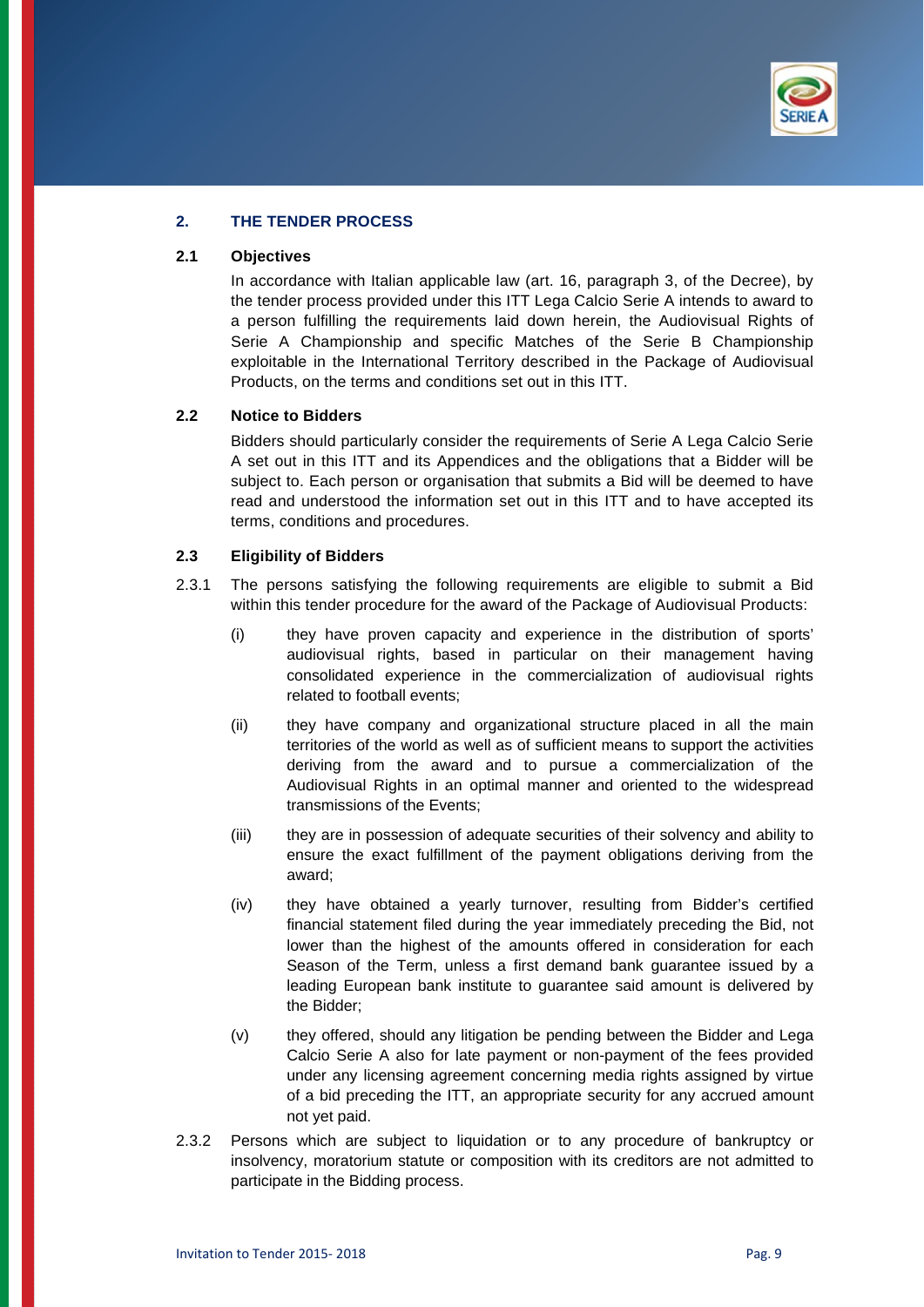

2.3.3 Joint Bids from consortia are taken into consideration by Lega Calcio Serie A, provided that all members of a consortium satisfy all criteria governing the eligibility of Bidders as detailed above. A joint Bid does not imply a sublicense between Bidders and must clearly predetermine how the rights comprised within the Package of Audiovisual Products are to be allocated between the members of the consortium. Each of the members of a consortium is (in the event they enter into the License Agreement) jointly and severally liable to Lega Calcio Serie A in respect of the obligations which each of the other members of the consortium assume towards Lega Calcio Serie A.

### **2.4 Bid requirements and submission rules**

- 2.4.1 Bids are to be submitted in the Italian language or in the English language with proper translation into Italian, in such latter case the text of the Bid in Italian is the authentic text, it is binding and it shall prevail over the text in English.
- 2.4.2 Each Bid must be filled out using the form enclosed in Appendix 6 with the explicit statement of unconditional acceptance by the Bidder of all the clauses of this ITT which, in case of award, will constitute the contractual regulation of the License Agreement which is concluded solely with the modalities mentioned herein below. The Bid must be undersigned by the Bidder's legal representative, or by a proxy agent duly authorised through a power of attorney issued by the legal representative whose signature is certified by a notary or equivalent public officer, which power of attorney must be enclosed in original with the Bid. In addition, the Bidder must provide the information required in the form and all documents necessary to demonstrate satisfaction of relevant selection criteria.
- 2.4.3 Bids shall be submitted by hand in a closed and sealed envelope at the Lega Calcio Serie A headquarters in Milan, Via Ippolito Rosellini n. 4, by 12 p.m. C.E.T. of October 15, 2014.
- 2.4.4 The envelope shall clearly bear the words: "*Offerta di acquisizione diritti Lega Calcio Serie A*" or, comparably in English, "*Lega Calcio Serie A international rights acquisition bid*". Lega Calcio Serie A shall acknowledge and confirm with a Bidder the date and time of receipt of its Bid.
- 2.4.5 Lega Calcio Serie A does not accept Bids submitted by other means or in other formats different from the above mentioned ones.
- 2.4.6 Each Bidder warrants that the information contained in its Bid and in any related documents is true and accurate. Any Bid containing false or misleading information may be immediately rejected by Lega Calcio Serie A. Should there be any material change to the information submitted by a Bidder as part of its Bid then that Bidder shall be under a duty to inform immediately Lega Calcio Serie A of the relevant details of the change.
- 2.4.7 Lega Calcio Serie A may request clarification from a Bidder of any of the contents of a Bid and its appendices. Responses to these requests must be provided in writing within the deadline specified by Lega Calcio Serie A, sent to Lega Calcio Serie A's address and to the e-mail addresses specified in paragraph 1.4.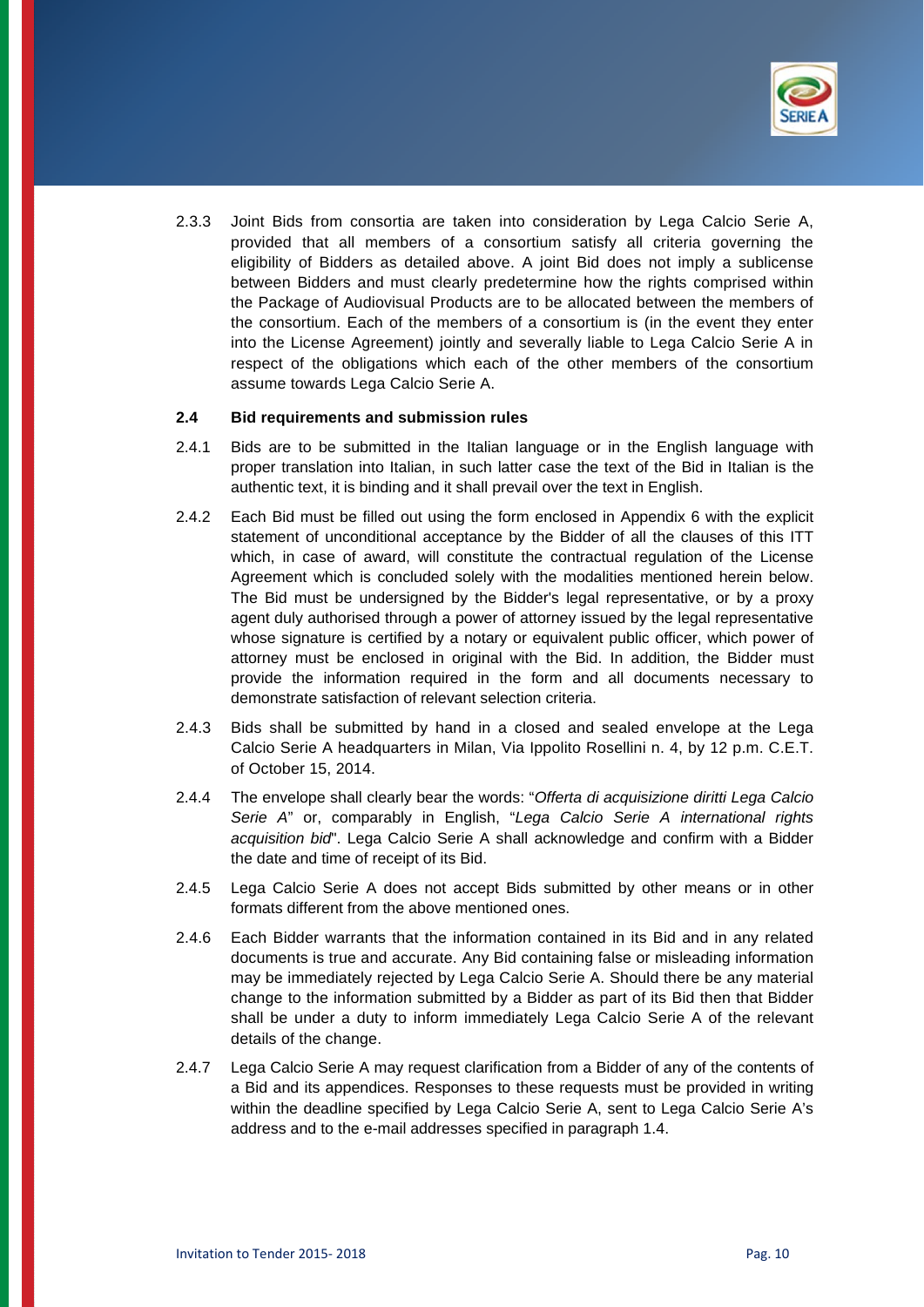

### **2.5 Opening of envelopes and evaluation of the Bids**

- 2.5.1 No later than the end of the working day after the Bids' submission deadline, Lega Calcio Serie A's legal representative or, in the alternative, its General Manager or another officer appointed by Lega Calcio Serie A will open the Bid envelopes in the presence of an Italian notary. Only Lega Calcio Serie A's and the Clubs' managers, collaborators, the advisor, and consultants, as well as authorised representatives or special proxies of any of those who have submitted a Bid (duly authorized in the above mentioned manners), will be admitted.
- 2.5.2 This first stage of the envelope opening will end with the ascertainment by Lega Calcio Serie A's authorized representative of the number of Bids submitted together with each of the Bidders' identities, which will then be recorded by the Italian notary.
- 2.5.3 In a separate and subsequent session, in which the representatives of the Bidders are not allowed to take part, the legal representative of Lega Calcio Serie A or, in case of absence, the General Manager, shall examine the submitted Bids, taking the following elements into consideration:
	- (i) the existence of the eligibility requirements under the preceding paragraph 2.3; and
	- (ii) unconditional acceptance by the Bidder of all of the obligations related to the award, including the offer of a payment guarantee as prescribed by this ITT.

The ranking of the admitted Bids based upon the consideration provided in each Bid is issued by a specific record, undersigned by the legal representative of Lega Calcio Serie A.

- 2.5.4 Within fourteen (14) days from the envelope opening date, the competent bodies of Lega Calcio Serie A begin, in compliance with the following paragraph 2.7.1., the award proceeding of the Package of Audiovisual Products to the Bidder that submitted the highest Bid, provided that all conditions set forth in the Guidelines and in this ITT are met or, should Lega Calcio Serie A deem none of the Bids satisfactory, it invite all of the Bidders that have submitted valid Bids for private negotiations to be conducted in accordance with the following paragraph 2.6.
- 2.5.5 Lega Calcio Serie A within the following 24 hours shall communicate its determination pursuant to the above paragraph to the concerned Bidder, through publication on its official website.
- 2.5.6 Should Lega Calcio Serie A not receive any bid or deem that none of the Bids received is satisfactory, it shall decide whether or not to call for a new competitive procedure or enter into private negotiations. The invitation to participate in private negotiations will be posted on the official website of Lega Calcio Serie A within 30 (thirty) days from the date set for the opening of the Bid envelopes.

#### **2.6 Private negotiations**

2.6.1 Persons who have communicated their interest in participating in the private negotiations possibly launched for by Lega Calcio Serie A are admitted by responding to the invitation set forth under paragraph 2.5.6. The deadline to be admitted to private negotiations cannot be less than 4 (four) working days from the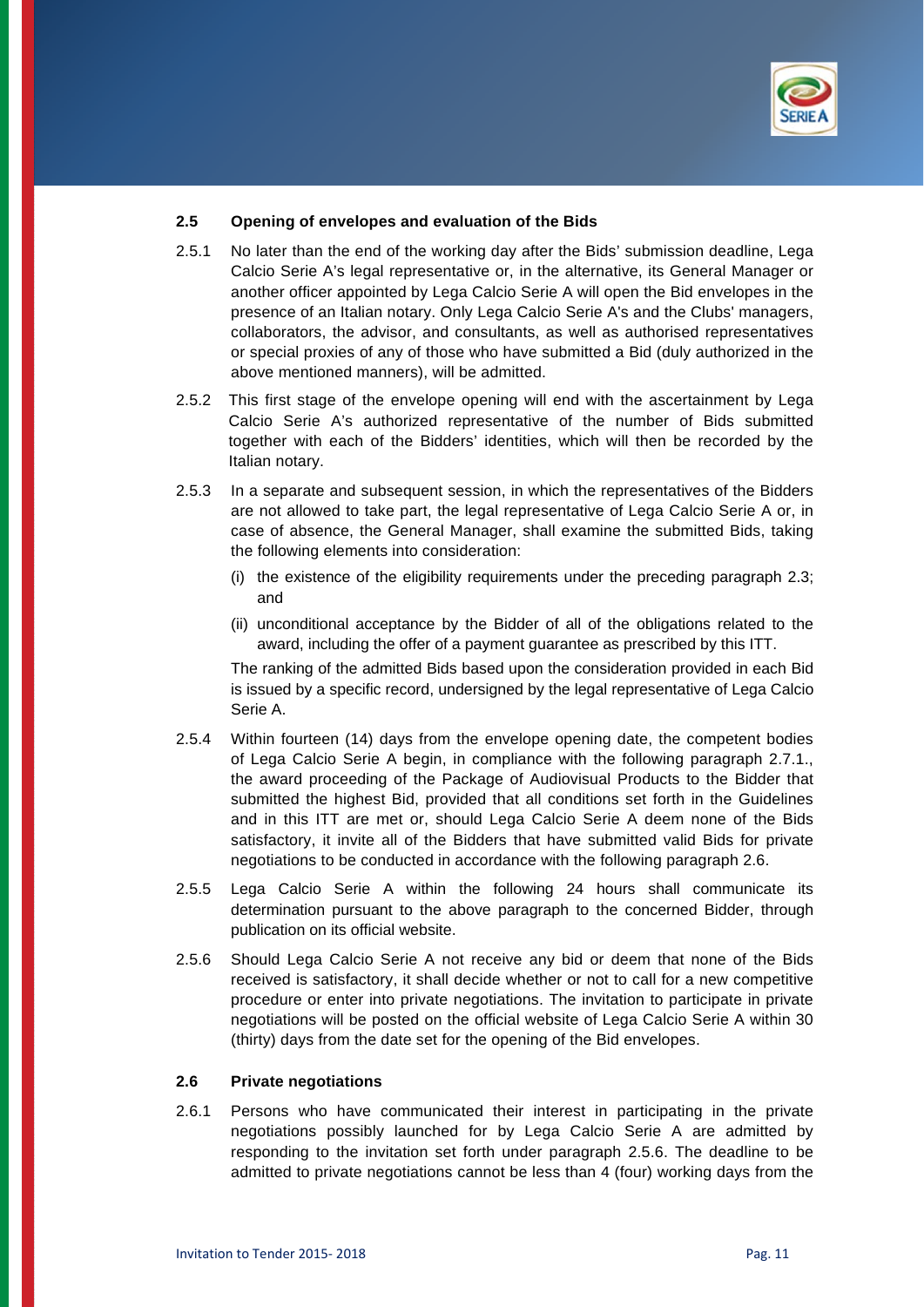

date of issuance of the invitation to participate. In emergency situations, said deadline is reduced to 2 (two) working days.

- 2.6.2 Each phase of the private negotiations must be concluded within 60 (sixty) days from the date of their commencement. During or at the end of the private negotiations, should it be deemed appropriate, Lega Calcio Serie A may indicate to all participants to the private negotiations the minimum bid prices and the deadline until which they are invited to bid through a sealed envelope. Lega Calcio Serie A shall communicate the conclusion and outcome of the private negotiations on its official website.
- 2.6.3 Should Lega Calcio Serie A during the course of the private negotiations, within the above-mentioned 60 (sixty) days, not receive any Bids, or receive bids that are deemed unsatisfactory or inferior to the minimum price, if possibly indicated, it may choose to undertake new tender procedures or opt for additional private negotiations for an extended period of up to further 30 (thirty) days.
- 2.6.4 Lega Calcio Serie A shall notify of the conclusion of its private negotiations by announcing the outcome of those negotiations on its official website within 24 hours from the conclusion of the same.

#### **2.7 Award of the Package**

- 2.7.1 In accordance with the Decree, Lega Calcio Serie A shall award the Package of Audiovisual Products to the Licensee selected from all Bidders through the above mentioned procedure after forty-five days from the relevant communication to be made to the Italian Competition Authority (AGCM).
- 2.7.2 Based upon paragraph 4.1 below, the License Agreement is entered into automatically once Lega Calcio Serie A communicates to the Licensee the acceptance of its Bid and the assignment of the Audiovisual Rights.
- 2.7.3 The Licensee shall act under its own liability, without direct or indirect involvement of Lega Calcio Serie A in any respect. In particular, in performing its activity of Audiovisual Products distribution, the Licensee shall observe any limitation contained in this ITT, the regulations applicable to it, and all further applicable legislation, territory by territory, with assumption of exclusive liability for its violation.
- 2.7.4 In no case will Lega Calcio Serie A, its advisor or the Clubs be held responsible for the activities pursued by the Licensee and the Licensee therefore accepts and agrees that it will indemnify and hold harmless Lega Calcio Serie A, its advisor, Lega Calcio Serie B and the Clubs from and against any and all third party claims, demands, losses, damages and costs arising from or in connection with Licensee's activities.

#### **2.8 Consideration**

2.8.1 Full details of the consideration that a Bidder is prepared to pay for the Package of Audiovisual Products must be included in the Bid letter. All amounts must be expressed in Euros  $(\epsilon)$  and shall be deemed net of VAT, if any, and shall be deemed the actual net amount that Lega Calcio Serie A has the right to receive.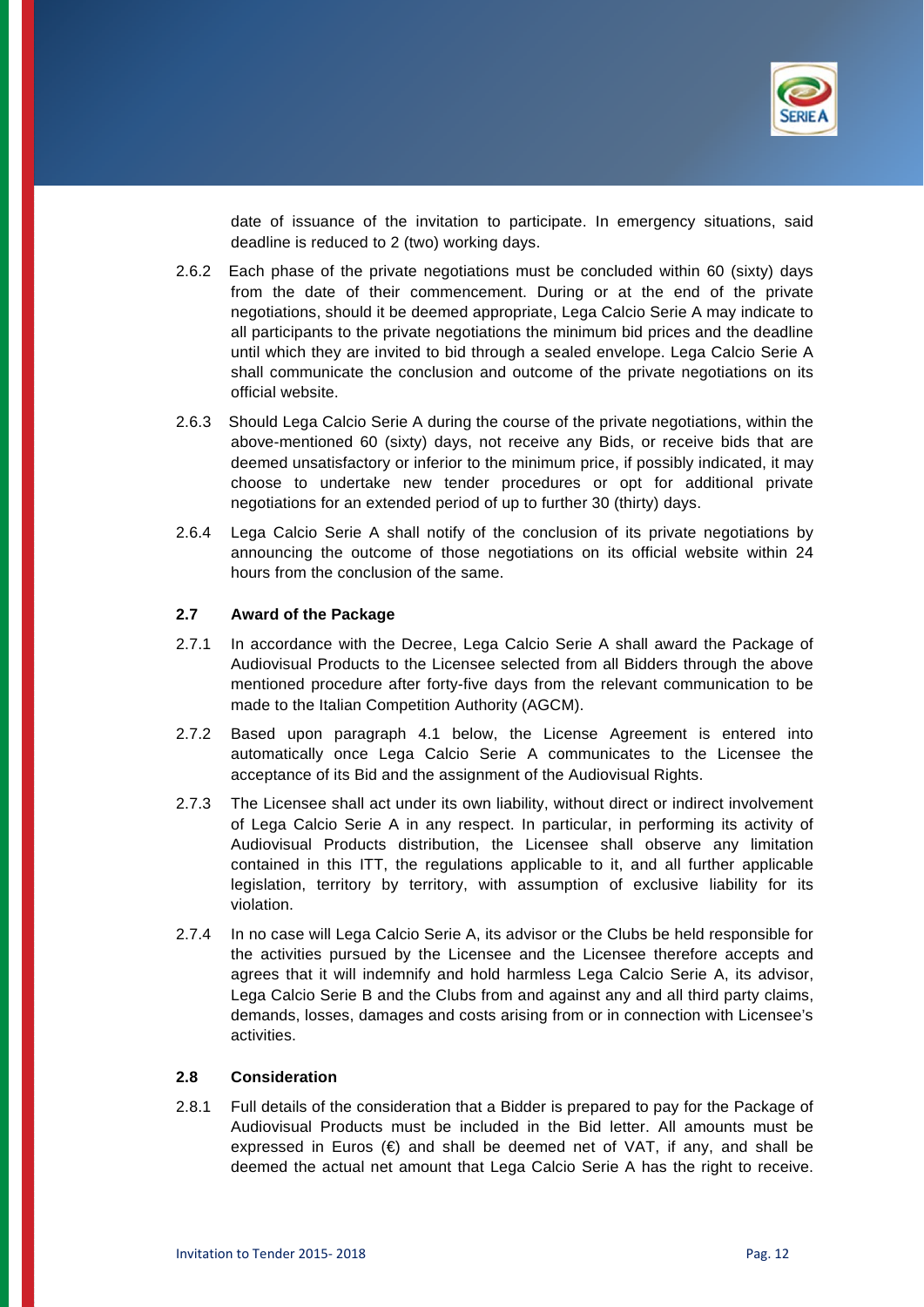

Accordingly, the Licensee will be solely responsible for the payment of any taxes, deductions and withholdings applicable to such payments. All payments to Lega Calcio Serie A shall be grossed-up accordingly where necessary to ensure full receipt by Lega Calcio Serie A of the Bidder's stated net consideration.

- 2.8.2 Within the global consideration indicated by each Bidder in its Bid for each Season, the sum of Euros 1.000.000 (one million), excluding VAT, if any, is deemed in consideration for the Serie A Magazine and the Pre-produced Highlights of Lega Calcio Serie A.
- 2.8.3 The consideration due to Lega Calcio Serie A cannot be reduced in any way whatsoever or otherwise modified in cases where the Licensee or any of its Sublicensees cannot exercise any of the Audiovisual Rights for any reason other than the non-fulfilment by Lega Calcio Serie A of its contractual obligations and provided that such non-fulfilment determine an absolute impossibility to the Licensee to allow to its assignees the exercise of the Audiovisual rights

#### **2.9 Payments**

- 2.9.1 The Licensee will be required to pay the applicable consideration in advance instalments in accordance with the following schedule:
	- (i) for the 2015-2016 Season: 5% (five per cent) anticipated by no later than 7 (seven) working days following the awarding of the Audiovisual Products' Package, and the remaining amount in 6 (six) anticipated bi-monthly instalments of equal and consistent amounts due respectively on July  $1<sup>st</sup>$ , 2015, September 1st, 2015, November 1st, 2015, January 1st, 2016, March 1st, 2016 and May  $1^{st}$ , 2016. In case of non payment of the down payment the award is automatically revoked and the second best submitted Bid, which the Bidder undertakes to maintain irrevocable until the end of the Package's tender process laid down in paragraph 2.7, can be accepted;
	- (ii) for the 2016-2017 Season: 6 (six) anticipated bi-monthly instalments of equal and consistent amounts due respectively on July  $1<sup>st</sup>$ , 2016, September  $1<sup>st</sup>$ , 2016, November 1st, 2016, January 1st, 2017, March 1st, 2017 and May 1st, 2017;
	- (iii) for the 2017-2018 Season: 6 (six) anticipated bi-monthly instalments of equal and consistent amounts due respectively on July  $1<sup>st</sup>$ , 2017, September  $1<sup>st</sup>$ , 2017, November 1st, 2017, January 1st, 2018, March 1st, 2018 and May 1st, 2018.
- 2.9.2 Payments have releasing effects solely and exclusively if made by bank transfer, on the due date, to the bank account of "Lega Nazionale Professionisti Serie A", IBAN IT 49 B 03239 01600 100000010221 or other bank account communicated in writing to the Licensee by Lega Calcio Serie A. The transfer receipt of the same shall be the payment acquittance.
- 2.9.3 Any delay whatsoever, even of a single day, in the payment of the relevant fee shall result (without the need for notice) in the accrual of interest in favour of Lega Calcio Serie A, to be calculated pursuant to Article 5 of Legislative Decree 231/2002 as amended by Article 1, paragraph 1, let. e) of the Legislative Decree 192/2012.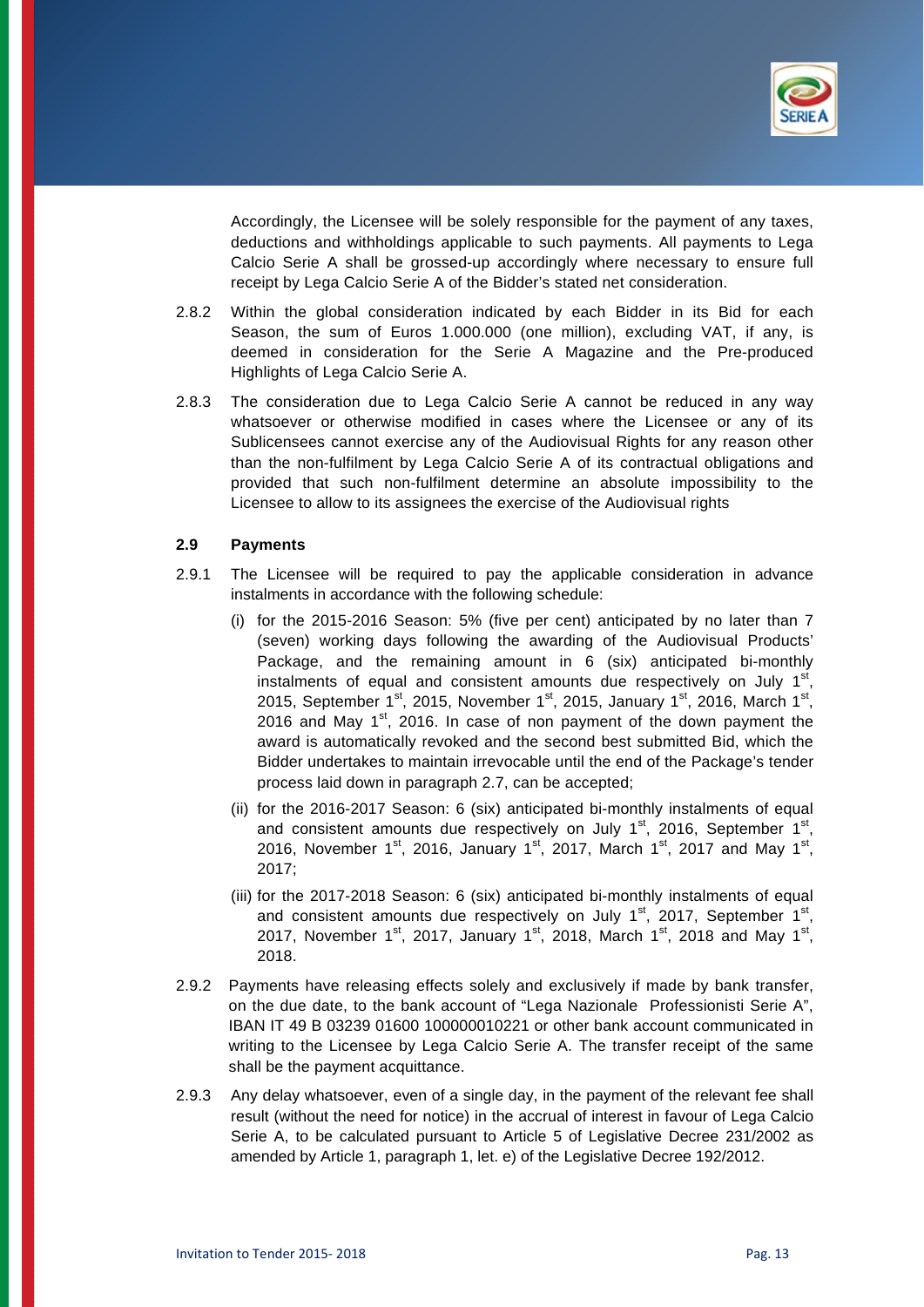

2.9.4 The payment of the consideration cannot be suspended or delayed for any reason whatsoever by the Licensee or its sublicensees, even in case of controversy or judicial proceedings. Should the Licensee suspend its payments for any reason whatsoever, Lega Calcio Serie A will be entitled to immediately suspend the implementation of the License Agreement , in addition to any other rights and remedies it may have by the applicable law or otherwise.

## **2.10 Financial securities**

- 2.10.1 Lega Calcio Serie A will pay particular attention to the financial standing of each Bidder and to the Bidder's ability to fulfil its financial obligations under the License Agreement.
- 2.10.2 Bidders will be required to provide satisfactory evidence of their financial standing, as provided under paragraph 2.3.1 (iii) of this ITT. In any case, Lega Calcio Serie A may request the Bidders to provide guarantees to support their payment obligations, which may include, by way of example, the provision of any security acceptable to Lega Calcio Serie A and/or the provision of a guarantee by a third party.
- 2.10.3 The type and level of the financial security submitted by each Bidder will be a specific factor in the evaluation of the acceptability of a Bid, on the basis of Lega Calcio Serie A's unquestionable and discretional assessment.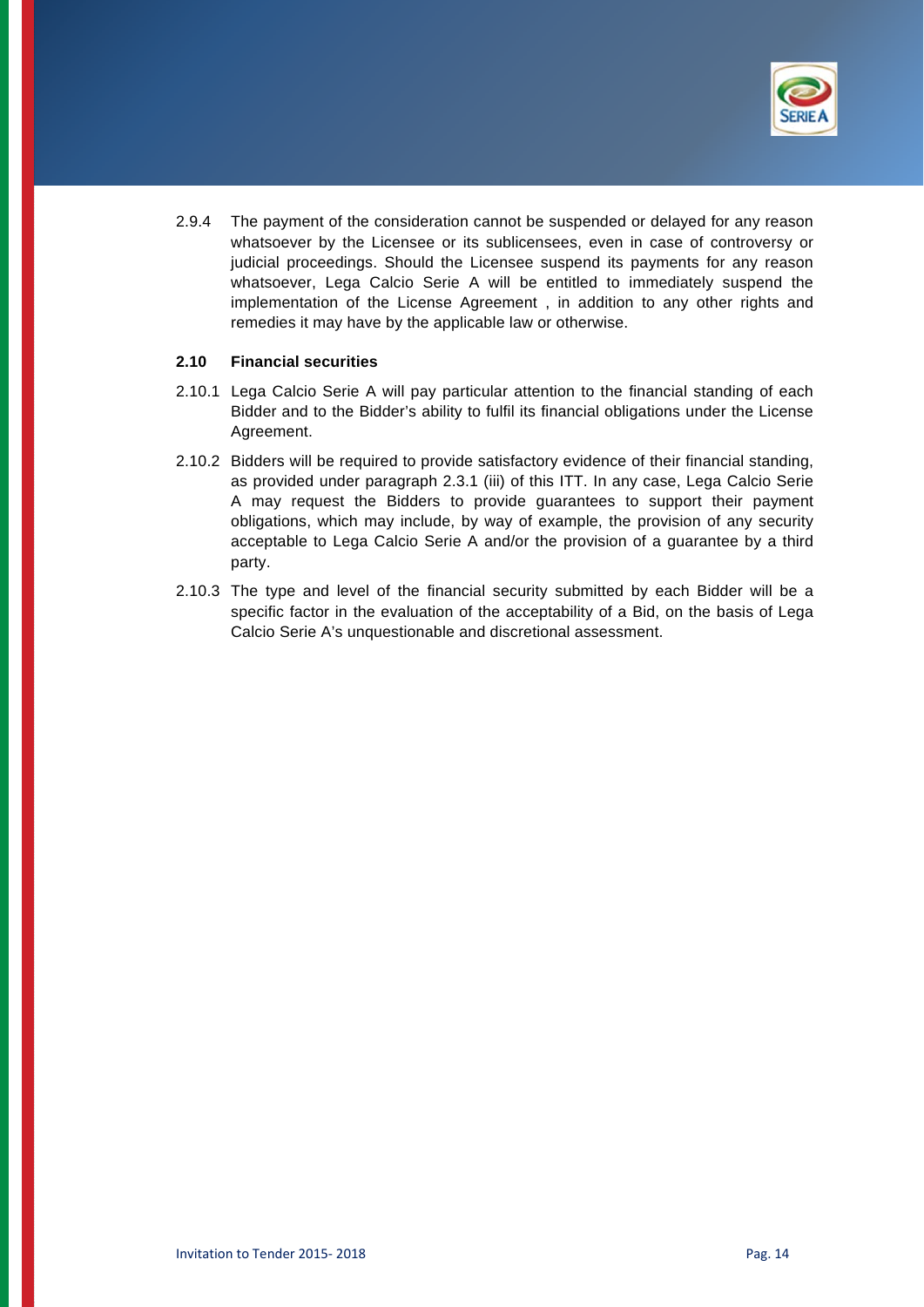

# **3. AUDIOVISUAL PRODUCTS**

#### **3.1 The Package**

- 3.1.1 The Package includes:
	- (i) the exclusive right to broadcast live and in full all Serie A Championship Matches until midnight of the eighth day following the conclusion of the Match;
	- (ii) the non-exclusive right to broadcast live and in full only the Serie B Championship Matches played in weekend Rounds (Saturday and Sunday) coinciding with the breaks of the Serie A Championship until midnight of the eighth day following the conclusion of the Match;
	- (iii) the exclusive right to broadcast the Serie A Magazine and the Serie A Preproduced Highlights and the non-exclusive right to broadcast, if made, the Serie B Preproduced Highlights without prejudice to the right of Lega Calcio Serie A, Lega Calcio Serie B and Clubs to broadcast as well such Products within the terms provided in Appendix 5;
	- (iv) the exclusive right to edit and broadcast additions to the Audiovisual Products, such as pre-Match, half-time and post-Match programming and/or magazines, including footage of the Matches, Highlights and Interviews realized in compliance with Appendix 4;
	- (v) the non-exclusive admission right to the stadium at which a Match is being played in limited circumstances as provided for by Appendix 4;
	- (vi) the non-exclusive right to distribute excerpts of footage from the Matches for news purposes by Broadcasters within the International Territory, in accordance with any applicable local laws and regulations.

The Licensee, on behalf of its Sublicensees, informs Lega Calcio Serie A of the selected Matches for the purposes of points (i), (ii) and (v) of this paragraph.

3.1.2 The Licensee explicitly acknowledges and accepts that in the course of the Term the format of the Serie A Championship may, by a discretional choice of Lega Calcio Serie A, imply the participation of 18 Clubs. Such circumstance may not constitute ground for compensation claims or modification requests of the Package's contents or a reduction of the License's consideration by the Licensee, and any other third party, against Lega Calcio Serie A or the Clubs. To the same extent and with the same effects, the Licensee explicitly acknowledges and accepts that in the course of the Term the format of the Serie B Championship may, by a discretional choice of Lega Calcio Serie B, imply the participation of a lower number of Clubs compared to the present one without constituting any ground for compensation claims or modification requests of the Package's contents or a reduction of the License's consideration by the Licensee, and any other third party, against Lega Calcio Serie A or the Clubs.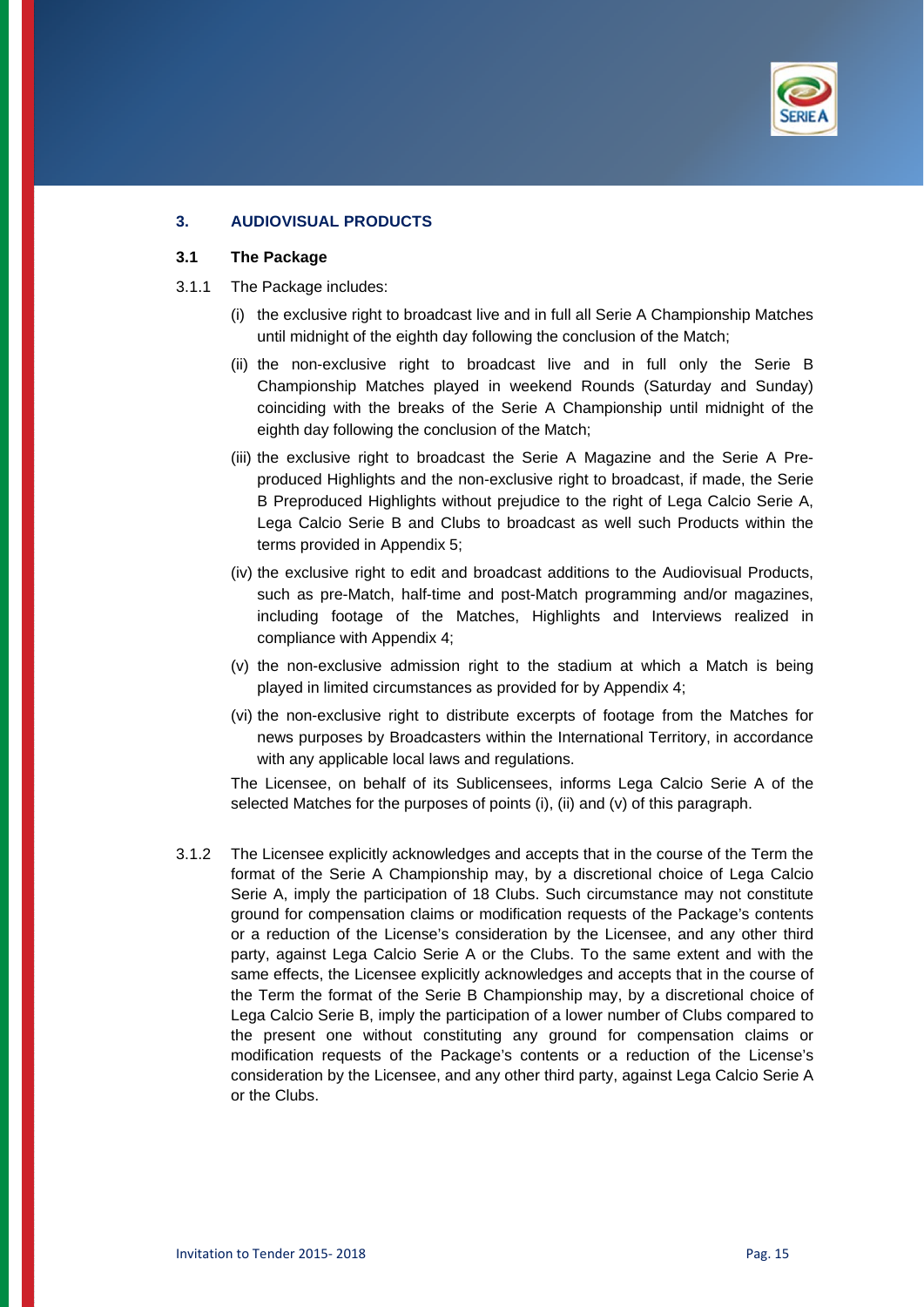

#### **3.2 Means of transmission**

- 3.2.1 Lega Calcio Serie A, acknowledging the current convergence of multiple transmission techniques, consents and fosters the transmission of Audiovisual Products including footage of the Championships across as many Platforms as possible, save as provided by the limitation and prohibitions set forth in this ITT.
- 3.2.2 Licensee may therefore sublicense the exploitation of the Audiovisual Products using any Free or Pay Broadcast Platform, including closed circuit transmissions for private and public viewing, as the case may be, except as otherwise provided under this ITT and in particular, *inter alia*, the one included in the following paragraphs.

#### **3.3 Term**

- 3.3.1 The Term within which the Licensee may exploit the Audiovisual Products shall be the three Seasons 2015/2016, 2016/2017 and 2017/2018.
- 3.3.2 Upon expiry of the above-mentioned term, or where the License Agreement is earlier terminated for any reason whatsoever, each and all Audiovisual Products as well as Audiovisual Rights granted to the Licensee shall revert to Lega Calcio Serie A or Lega Calcio Serie B, for the respective Matches, or to the Clubs. As a consequence, any subsequent exploitation of the Audiovisual Products and the Audiovisual Rights by the Licensee and/or by its Sublicensees, is forbidden.

#### **3.4 Broadcast obligations**

- 3.4.1 The Package of Audiovisual Products comprises the following duties to broadcast:
	- (i) in all countries or geographic areas where the Audiovisual Products will be sublicensed, Licensee must ensure that its Sublicensees broadcast, in whole, no less than two (2) Serie A Championship Matches of their choice from each Round of the Championship, save for any possible derogations that Lega Calcio Serie A may grant on a case by case basis. The Licensee must also ensure that its Sublicensees will broadcast an adequate number of trailers and preview images of Highlights in the week preceding each Round;
	- (ii) in all countries or geographic areas where the Audiovisual Products will be sublicensed, Licensee must ensure that its Sublicensees broadcast, in whole, the Lega Calcio Serie A Magazine, if made, at least once at any time during the period commencing at the conclusion of the final Match of a Round and ending at the commencement of the first Match of the next Round, save for any possible derogations that Lega Calcio Serie A may grant on a case by case basis;
	- (iii) in all countries or geographic areas where the Audiovisual Products will be sublicensed, Licensee shall also ensure that its Sublicensees broadcast a proper number of promotional trailers during the week preceding each Serie A Round. Lega Calcio Serie A's expectations are that approximately thirty (30) trailers, having a duration between five and fifteen seconds, will be broadcast during the days of the week (or other period) preceding a Match.
- 3.4.2 Should the Audiovisual Rights be sublicensed in any of the countries or geographic areas falling within the territories listed in Appendix 3, Licensee must furthermore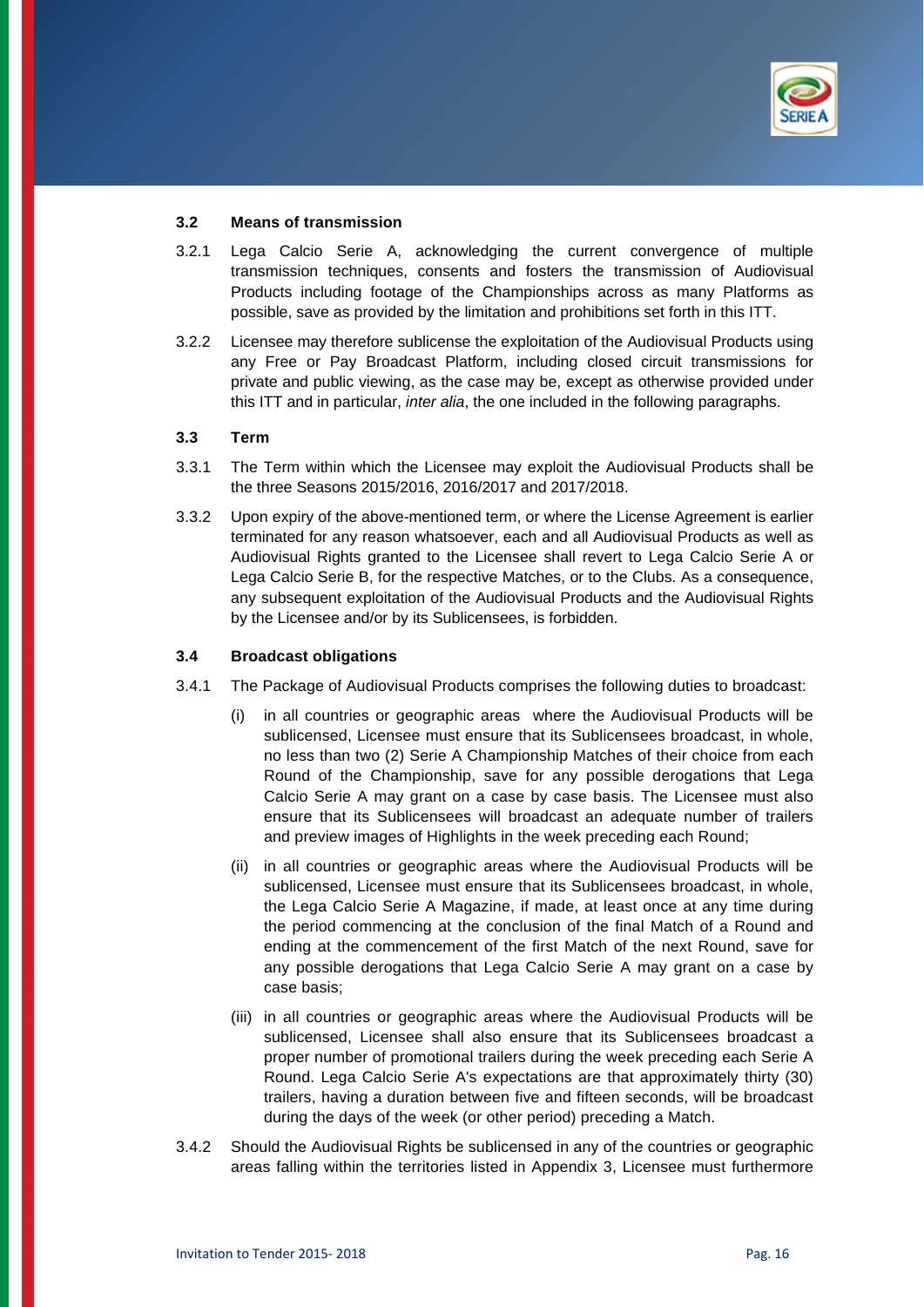

ensure that (in addition to any other local language) its Sublicensees' transmissions are broadcast in the Italian language.

### **3.5 Broadcast prohibitions**

- 3.5.1 The Licensee acknowledges and accepts that it is strictly forbidden: any Pay Broadcast of Audiovisual Products in pay-per-view or pay-per-package format, or any other communication to the public in similar mode. The notion of "communication to the public", as utilized in this ITT, is to be understood broadly and includes any broadcasting and making available of the Audiovisual Products, regardless of the media or technical means utilized.
- 3.5.2 It is in any cases strictly forbidden, without prejudice exclusively to the provisions of the subsequent paragraph 3.9.2:
	- (i) in respect of terrestrial broadcasts, to transmit by any Free Broadcast within the Italian-speaking regions of Switzerland, the Capodistria region, the Principality of Monaco and the countries of Albania and Malta, whether originating from or receivable in said territories;
	- (ii) in respect of satellite broadcast, to transmit by any Free Broadcast or other unencrypted transmission through any satellite whose footprint includes, in whole or in part, the Italian Territory;
	- (iii) moreover, in respect of any Pay Broadcast through any satellite whose footprint includes, in whole or in part, the Italian Territory, any broadcast of images of the Matches with commentaries in the Italian language.

The validity of the Sublicense Agreements for the assignment of the Audiovisual Rights set forth in the provisions of the preceding points (i), (ii) and (iii) may be subject to full compliance with the above specified requisites that Lega Calcio Serie A may verify at any time, also through its advisor Infront Italy srl.

- 3.5.3 Communication to the public of the Audiovisual Product through the Internet Platform is allowed under the strictest compliance with the following broadcasting modalities:
	- (i) as to the whole transmission of the Matches, through only Pay Broadcast restricted solely to the users of the International Territory entitled to the view;
	- (ii) as to the transmission of the Highlights of no more than 4 minutes duration, also trough Free Broadcast,

 provided that for both the whole transmissions under (i) and the transmissions of Highlights under (ii) are employed appropriate protection measures, such as digital rights management and geo-blocking, capable to prevent any transmission or retransmission of the images in the Italian Territory and the downloading of the images contained in the Audiovisual Products. In the absence of the foregoing, Lega Calcio Serie A reserves the right to impose to the Licensee the suspension or the interruption of the transmissions via Internet of the Matches' images. The exercise of the above mentioned right does not imply any reduction of the consideration due by the Licensee.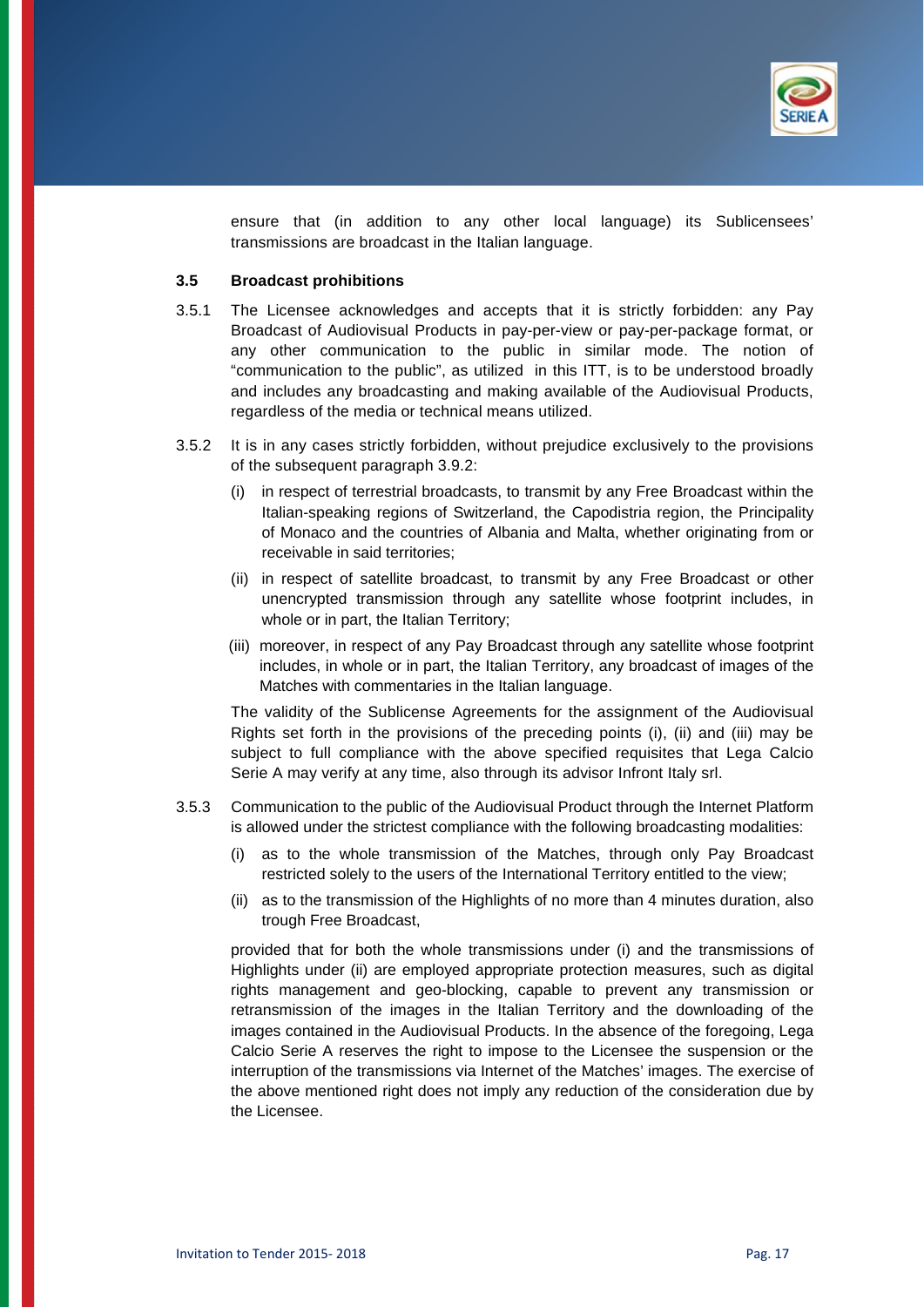

### **3.6 Territory**

- 3.6.1 The Licensee acknowledges that the exercise of the Audiovisual Rights provided in this ITT is limited to the International Territory.
- 3.6.2 The exercise of the Audiovisual Rights for viewing on aircrafts, ships flying the flag of the countries of the International Territory is allowed if said ships and aircrafts are located in places other than the Italian Territory.

#### **3.7 Ancillary rights**

3.7.1 Lega Calcio Serie A grants to the Licensee, subject to the terms of the License Agreement, the non-exclusive rights to use Lega Calcio Serie A's, Lega Cacio Serie B's, and Clubs' marks and logos as part of Licensee's promotional and marketing activities in respect of the Championships broadcast. Lega Calcio Serie A, Lega Calcio Serie B and the Clubs, as applicable, will remain the legal and beneficial owner of all such marks and logos.

 It will be expressly and absolutely forbidden to use any Lega Calcio Serie A's, Lega Calcio Serie B's, and Clubs' names, marks, emblems, colours or logos, as well as footage of the Matches, for any purposes other than the one indicated in the first subsection of this paragraph 3.7.1. and therefore, by way of example, together with, in association with and/or in order to promote any product or service other than the broadcast of the Matches.

 In addition to the foregoing, Licensee expressly acknowledges and agrees that the license of logos and other distinctive marks, graphics solutions, initials, opening videos, the hymn/signature tune of the Lega Calcio Serie A, and of pre-recorded movies is limited to the territory of each Sublicense Agreement, and any use outside of that territory must therefore be authorized in advance by Lega Calcio Serie A which, to this extent, reserves any discretionary power. Each Sublicensee must therefore ensure that the above-mentioned properties are only accessible to users physically present in the territory covered by its Sublicense Agreement and actually accessed only from said territory.

- 3.7.2 The Licensee shall be entitled to exploit broadcast sponsorship and advertising opportunities for the periods during, immediately before and immediately after the broadcast of Match footage, subject to any applicable local laws and regulations. However it is explicitly understood that:
	- (i) advertising programs shall not involve the use of football players' or any Clubs' members images;
	- (ii) the broadcast of Match images cannot be sponsored by any subjects whose products or services are in competition with the official sponsors of the Championship, as well as of the Lega Calcio Serie A which will be communicated to the Licensee before the beginning of each Championship;
	- (iii) no alteration to the Signal (whether visual, audio or other) that may give viewers the impression that such alteration is part of the original Match Signal (namely, virtual advertising) can be made to the Match transmissions;
	- (iv) no misleading or deceptive advertising or unfair practices of other nature may be inserted in the Match transmissions.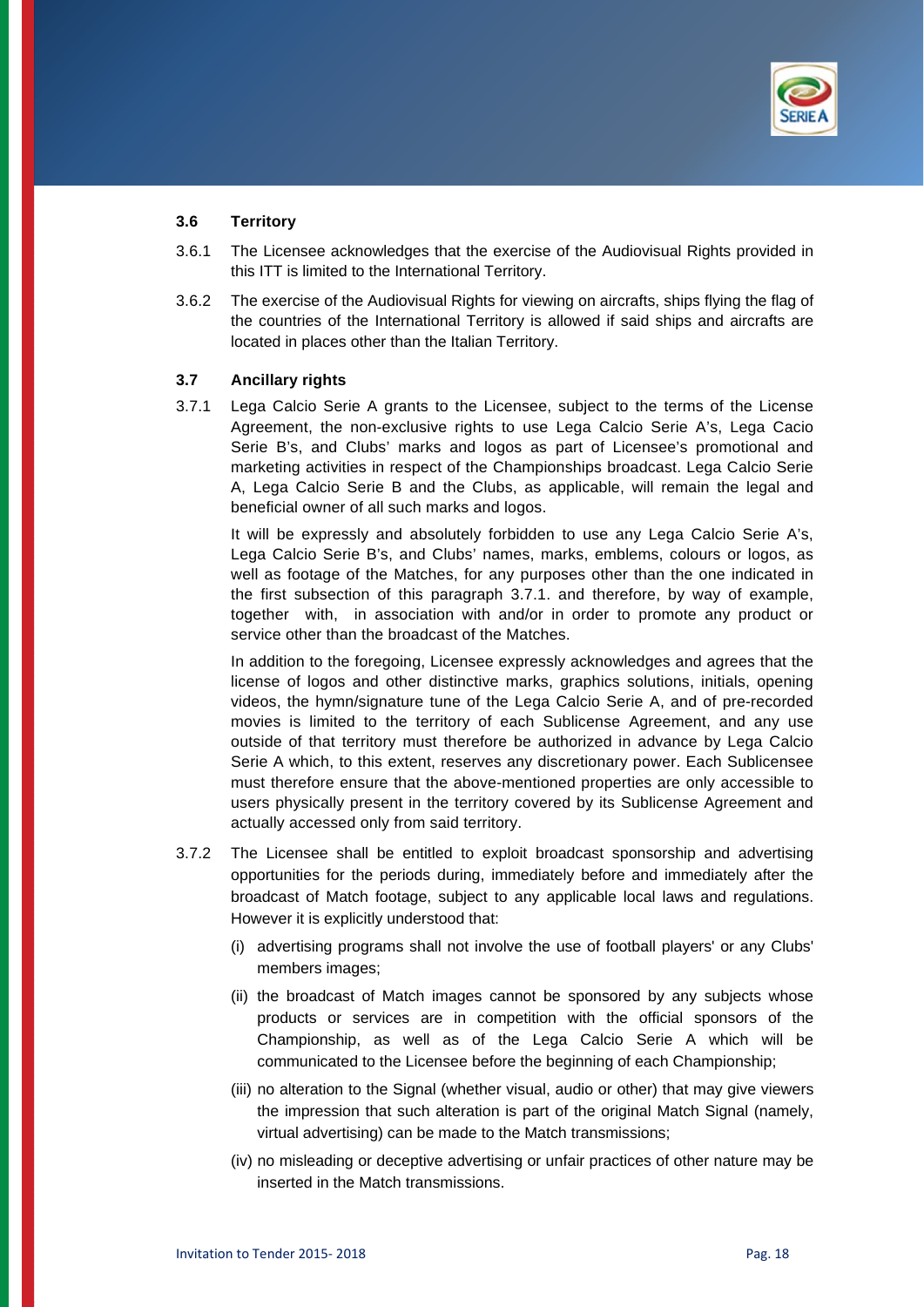

 The Licensee is entirely liable for any cost, burden or liability arising in respect of compliance with the above requirements and for respect of any applicable laws or regulations relating to such activities.

### **3.8 Exclusivity**

- 3.8.1 Except as otherwise provided:
	- (i) by any applicable law,
	- (ii) as to the Matches of the Serie B Championship,
	- (iii) for the reserved rights described under Appendix 5, and
	- (iv) by this ITT,

 Lega Calcio Serie A will neither exploit nor grant to any other party in the International Territory the Audiovisual Products awarded to the Licensee which are expressly identified as "exclusive" in this ITT.

- 3.8.2 The rights granted to the Licensee as part of the Package of Audiovisual Products shall be the entire extent of rights granted to it. Any rights not expressly included as part of the Package of Audiovisual Products are not included within this ITT and are reserved to Lega Calcio Serie A, Lega Calcio Serie B and the Clubs as it may be applicable.
- 3.8.3 Bidders' attention must be specifically drawn to the rights reserved to Lega Calcio Serie A, Lega Calcio Serie B and to the Clubs as set out in Appendix 5. The rights included in the Package of Audiovisual Products are subject to and must be read in conjunction with these rights reserved to Lega Calcio Serie A, Lega Calcio Serie B and the Clubs, as described under Appendix 5.

## **3.9 Sublicensing**

- 3.9.1 The sublicense of any of the Audiovisual Product and the related Audiovisual Rights shall provide the following:
	- (i) each Sublicense Agreement shall include provisions setting forth the same obligations, duties, prohibitions and restrictions contained in this ITT and each Sublicensee shall expressly be committed to fully comply with them;
	- (ii) each Sublicense Agreement shall provide for proper provisions allowing termination by the Licensee, or by the Lega Calcio Serie A in case of Licensee's inactivity, of such Sublicense Agreement in cases provided by paragraphs 3.3.2., 3.4.1, 3.5.2, 3.5.3, 3.7.2, 3.9.2, 3.9.3, 3.9.4 and in any case of serious breach or default and to undertake any different and further initiative to protect the Audiovisual Products. Each Sublicense Agreement must also provide for its automatic termination if the License Agreement, between Lega Calcio Serie A and the Licensee, is terminated for any reason whatsoever, specifying that such termination may concern the sole sublicense territory as provided under paragraph 4.6.6, without prejudice in such case to the right of Lega Calcio Serie A to substitute the Licensee in the Sublicense Agreement and to receive the consideration due by the Licensee in full;
	- (iii) the Licensee, in any of the Countries of the International Territory, shall use, and ensure that its Sublicensees use, appropriate measures to prevent or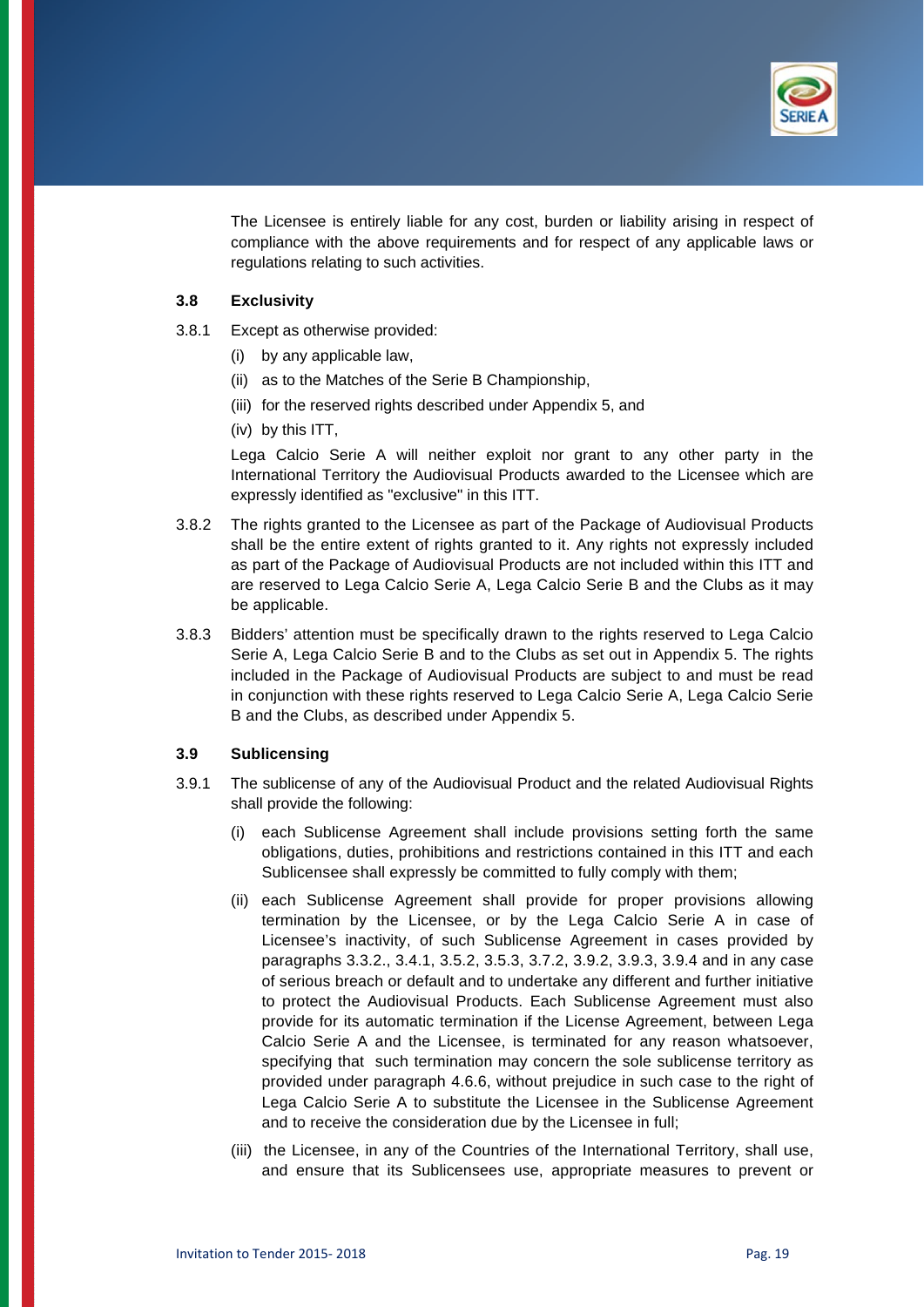

inhibit any illicit reception of the images or their retransmission in the Italian Territory;

- (iv) the Licensee shall procure that the Sublicensee complies fully with the terms of its respective Sublicense Agreement and shall be liable for the acts and omissions of any Sublicensee;
- (v) the Licensee shall produce, by delivering a copy to a common fiduciary, the Sublicense Agreements that Lega Calcio Serie A would request;
- (vi) the Licensee shall promptly inform Lega Calcio Serie A about any possible infringement of the License Agreement or of the Sublicense Agreements, even if it is just threatened, and undertake, at its own care and expense, any possible initiative and all possible legal actions, together with Lega Calcio Serie A, in order to protect the Audiovisual Products.
- 3.9.2. With reference to the European Union market and of the other EEA Member States, each Sublicensee must explicitly acknowledge that absolute territorial protection cannot be guaranteed, and that any exclusivity to its own territory does not prevent the importation and use in that territory of devices or decoding cards allowing access to services provided by Broadcasters of other Countries in their territories. In this regard, the Licensee is obliged to take proper steps so that its Sublicense Agreements are consistent with the principles laid down by the Judgment of the Court of Justice of October 4th, 2011 (Joined Cases C-403/08 and C-429/08) and shall notify Lega Calcio Serie A of all information and data in its possession regarding the importation and use, in the sublicensed territory, of devices or cards for decoding the signals originated by third parties in other territories. The Licensee informs Lega Calcio Serie A of any claims raised with regard to these imports and use, without prejudice to its obligation to fully comply with the applicable regulations and, in particular, with the principles established by the above-mentioned judgment acknowledging that no liability may attributed to Lega Calcio Serie A, Lega Calcio Serie B, the Clubs, and their successors in title and the advisor Infront Italy S.r.l. should the described hypotheses occur. In any case, to the extent expressly permitted within the sole Member States of the European Union and EEA by the rules and decisions of the competent Authorities applicable thereto, the Licensee shall:
	- a) use, and ensure that its Sublicensees use, appropriate measures to prevent or inhibit any illicit reception of the images or their retransmission in the Italian Territory;
	- b) obtain that its Sublicensees do not use the Italian language in the related audiovisual transmissions;
	- c) ban to the same Sublicensees activities aimed at promoting their transmission's services outside their Country.
- 3.9.3 For any of the following areas
	- a) Canada and USA, and
	- b) any Country falling in the geographic area named "South America"; and,
	- c) any Country falling in the geographic area named "Middle East and North Africa" (so called MENA); and,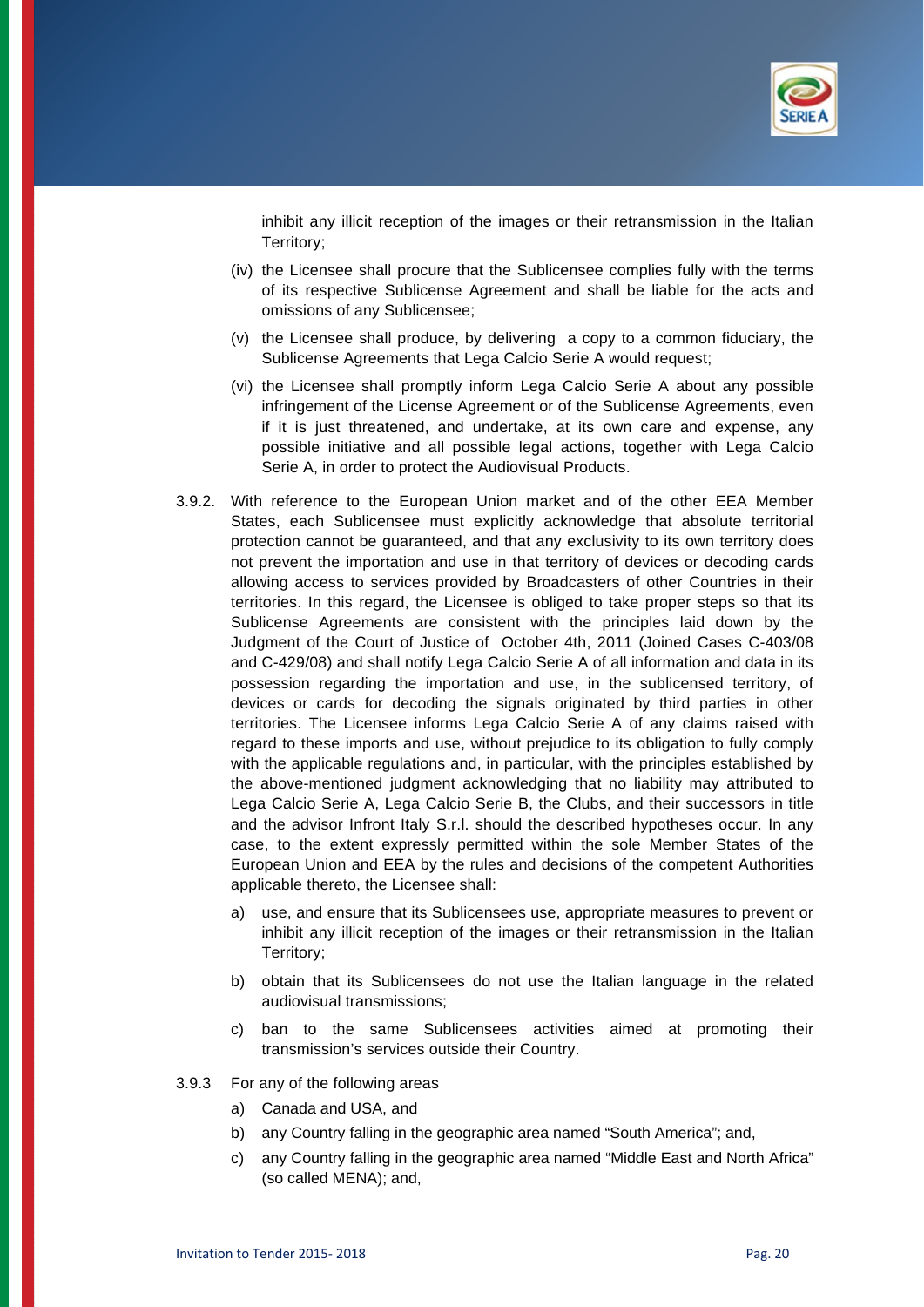

d) Indonesia,

the Licensee shall inform Lega Calcio Serie A about the person or the persons with whom, County by Country, has planned to implement Sublicense Agreements, prior undertaking with them any definitive commitment. Such communication shall include the main sublicense's conditions and, in particular, broadcast's obligation and the achieved coverage. After thirty days from the communication in a written form by the Licensee without any reply from Lega Calcio Serie A, the approval shall be deemed granted.

On the contrary, for Countries in which Lega Calcio Serie A deems that exposure would not be ensured or enough and/or adequate television coverage of the Matches would lack, Lega Calcio Serie A has the right, at its unquestionable discretion, to indicate:

- (i) the person or the persons to whom the Licensee shall in any case grant a non–exclusive sublicense in order to integrate the coverage of the person indicated by the Licensee; or subordinately
- (ii) the person or the persons to whom the Licensee shall implement the Sublicense Agreement, at no pejorative conditions.
- 3.9.4 Lega Calcio Serie A reserves the right to exclude and prohibit the distribution or commercialization of the Audiovisual Rights, in whole or in part, in territories in which the broadcast of the Audiovisual Products may be in breach of any provisions under paragraphs 3.4, 3.5, and 3.6 of this ITT and/or may cause
	- (i) any harm to the Audiovisual Rights' value or to their exploitation, or
	- (ii) any harm to the assignees of Audiovisual Rights for the Italian Territory and/or to other licensees of Lega Calcio Serie A.

 The exercise of the above-mentioned right will not entitle the Licensee to any reduction of the consideration due by the Licensee; however, should the exclusion involve more than 3 (three) countries and connected territories, Lega Calcio Serie A and the Licensee shall negotiate in good faith a reduction of the consideration due by the Licensee based upon the Licensee's effective lost of income as to the exclusion of countries exceeding the indicated threshold.

 The Licensee acknowledges and agrees that the reduction of the territories is a part of the accepted contractual risk and waives to any right to oppose or claim against it.

 The Licensee shall insert, in its Sublicensee Agreements, specific provisions to grant to Lega Calcio Serie A the right to exercise the exclusion set forth herein with respect to its sublicensed territory, with no right for the Sublicensee to oppose or claim against such exclusion even if occurring during the duration of the Sublicense Agreement. Lega Calcio Serie A will do its best to have such termination falling at the end of the first half or at the end of the Season.

 Lega Calcio Serie A also reserves the right to suspend or interrupt the distribution or commercialization of the Audiovisual Rights, in whole or in part, during the term of any Sublicense Agreement. In such case, Lega Calcio Serie A and the Licensee negotiate a reduction of the consideration due by the Licensee as to the exclusion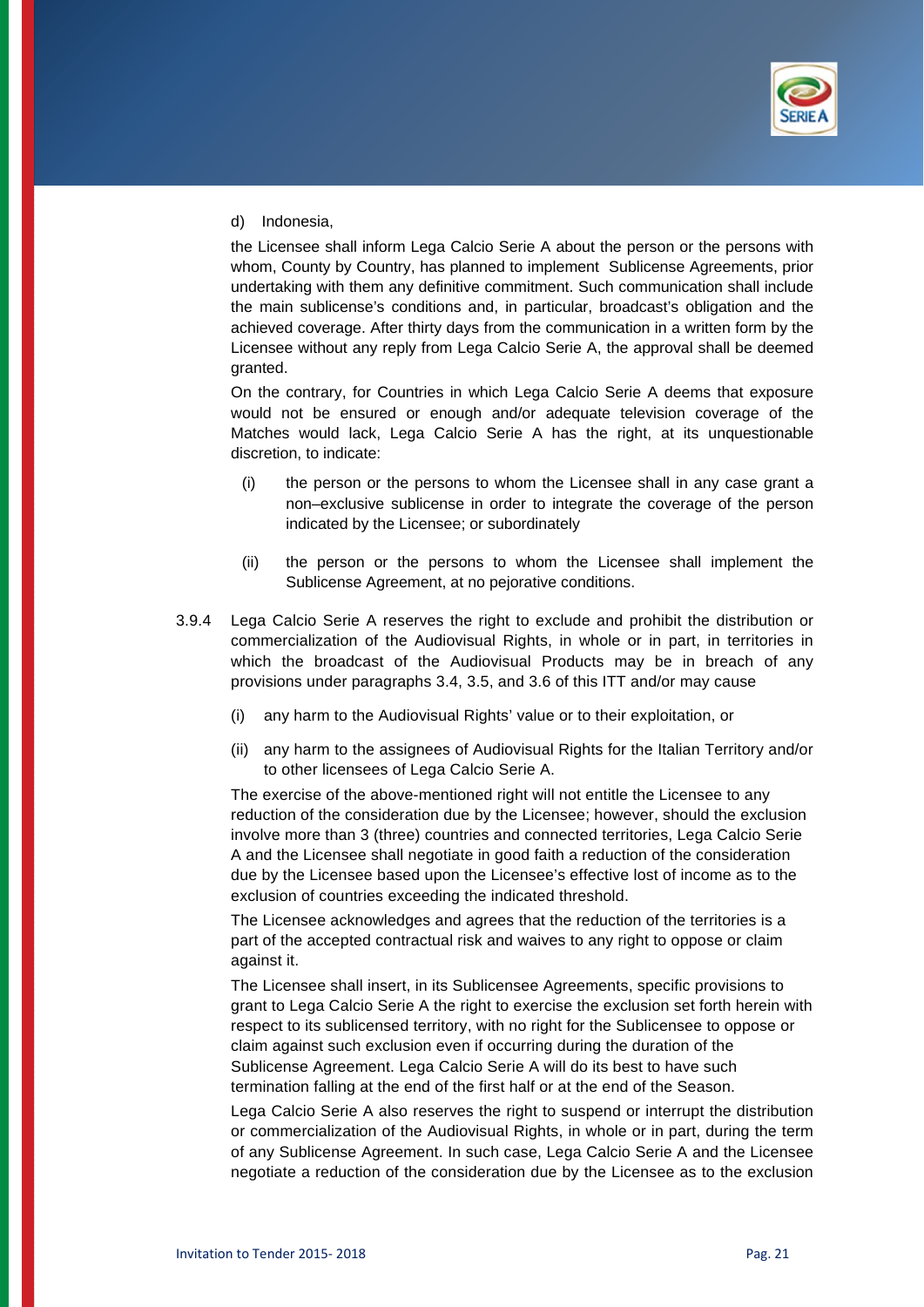

of more than 3 (three) countries and the related territories, and the other provisions indicated in this paragraph 3.9.4 hereof shall be applicable *mutatis mutandis*.

- 3.9.5 Lega Calcio Serie A reserves the right to impose to the Licensee the suspension or the interruption of the transmissions via Internet of the Matches' images which the Licensee may carry out with sports' betting activities (so called betting on-line) solely in Countries of the International Territory, in which such activity is explicitly allowed, if such transmissions would be of prejudice to the reputation of Lega Calcio Serie A, or other circumstances occur which, according to Lega Calcio Serie A's judgement, would impose the same measure. The exercise of the above mentioned right does not imply any reduction of the consideration due by the Licensee.
- 3.9.6. The provisions laid down in paragraphs 3.9.4. and 3.9.5. do not preclude or limit the right of Lega Calcio Serie A to terminate in any moment the License Agreement pursuant to paragraph 4.6.6.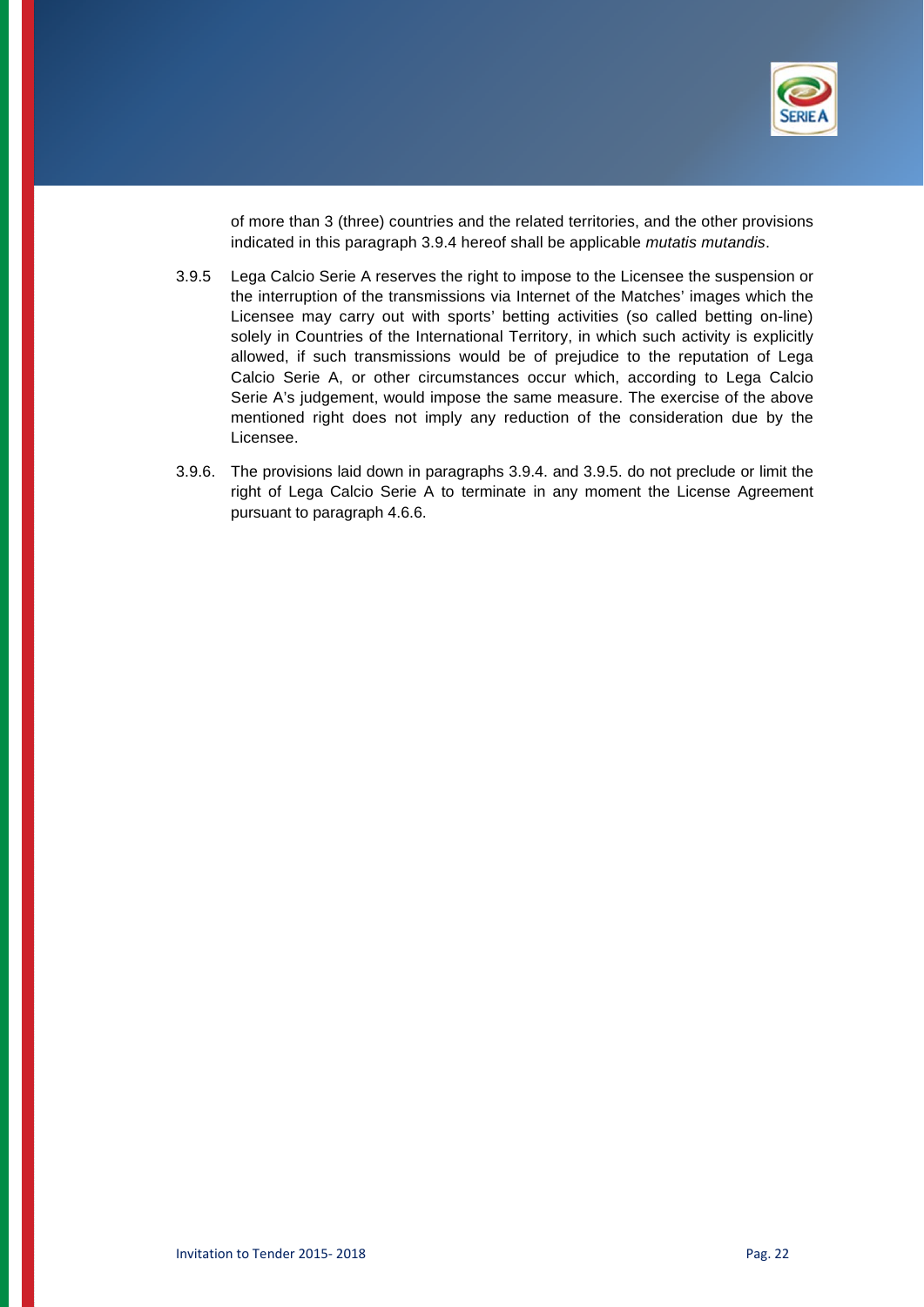

# **4. LICENSE TERMS**

#### **4.1 License Agreement**

- 4.1.1 Once Lega Calcio Serie A accepts a Bid, the License Agreement is deemed executed, immediately in force and fully effective between Lega Calcio Serie A and the Bidder, based upon the content of the accepted Bid and all terms and provisions contained in this ITT. From that moment, the parties are obliged to perform the respective performances.
- 4.1.2 Lega Calcio Serie A has the right to request the Licensee to enter into a long-form agreement to acknowledge all provisions under this ITT which the Licensee is bound to execute within five days from its receipt.
- 4.1.3 The License Agreement referring to the Audiovisual Products and the Audiovisual Rights of the preceding provision are protected by Italian Copyright laws, which the Licensee expressly recognizes and undertakes to comply with.

#### **4.2 Licensee's obligations**

- 4.2.1 The Licensee undertakes, on its and its Sublicensees' behalf, to exercise the licensed rights always in accordance with Italian copyright law and in compliance with:
	- (i) the ITT, the Guidelines and the Media Production Regulations for Serie A and Serie B Championships;
	- (ii) the applicable national and international laws, any judicial or administrative decision and any other binding and applicable administrative and sports regulations, including the Media and Sports Code, the regulations containing provisions relative to the relationship between football companies, all provisions aimed at penalizing unsportsmanlike conduct connected with the betting business, as well as any other regulations and decisions of whatsoever nature that may have been issued by any national (Lega Calcio Serie A, Lega Calcio Serie B, Italian Football Federation, CONI) and international (UEFA. and FIFA) sports bodies;
	- (iii) the reasonable instructions that Lega Calcio Serie A and Lega Calcio Serie B reserve the right to provide in accordance with their respective functions, in order to protect facilities' safety, regular development of the Championships, other assignees' rights and consumers' interests.
- 4.2.2 The Licensee, on its and its Sublicensees' behalf, is also obliged:
	- not to alter in any way the Audiovisual Products as supplied by Lega Calcio Serie A (i.e., by making cuts), with the exception of the right to supplement, where authorized, such products;
	- (ii) not to commit any act that may jeopardise the exploitation of any Audiovisual Rights that have been acquired by other sublicensees and by any third parties;
	- (iii) to exercise its rights without jeopardising the image of Lega Calcio Serie A, of Lega Calcio Serie B, of the Clubs and of the Italian football in any way;
	- (iv) in addition to paragraph 3.9.1 (v), to acquire and supply to Lega Calcio Serie A, and Lega Calcio Serie B as soon as possible the data and information related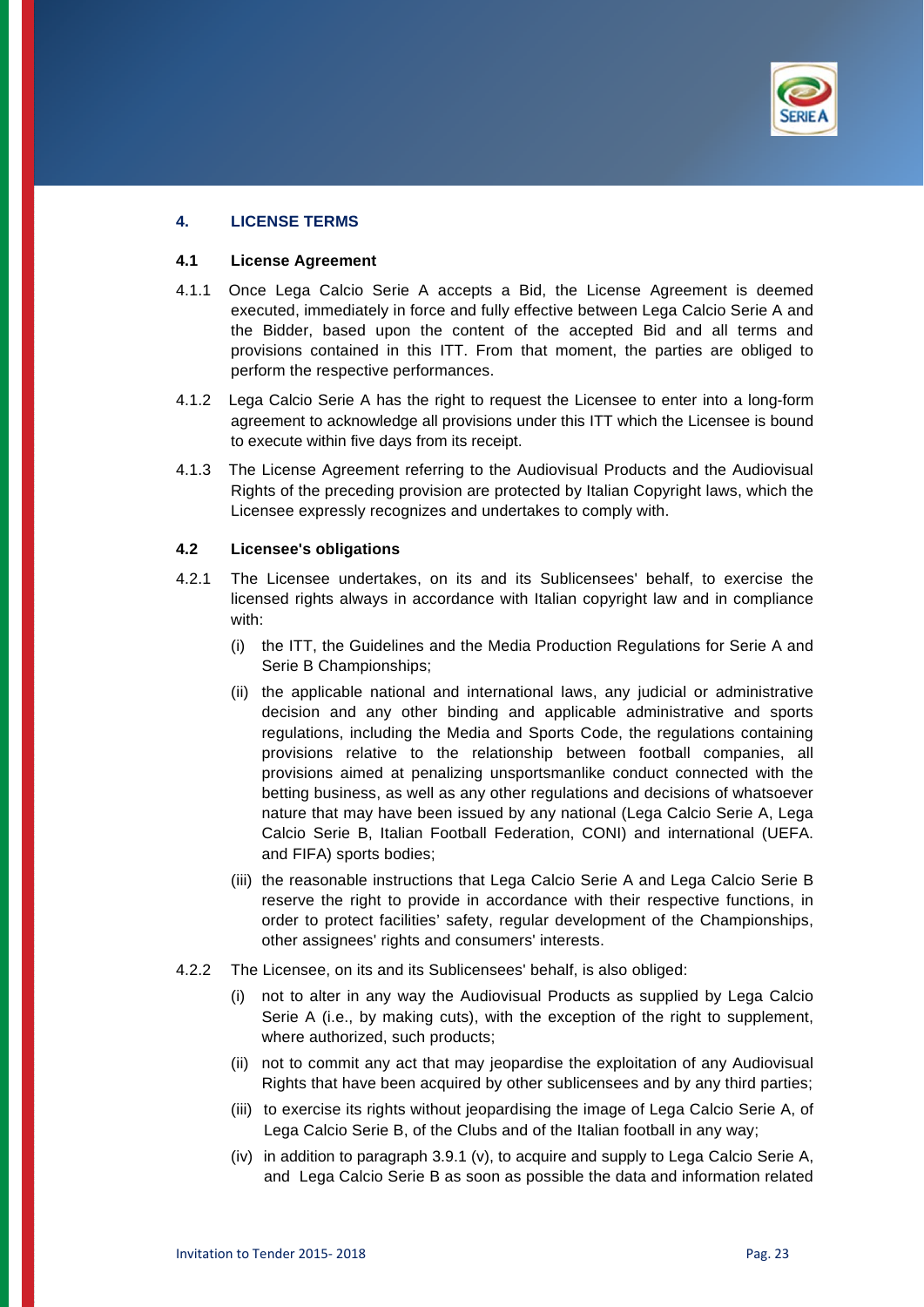

to the persons that in turn have concluded the Sublicense Agreements, as well as the necessary information to identify the Sublicensees and the related television programming and coverage,15 days prior the related going on the air;

- (v) to make available to Lega Calcio Serie A, within a time actually useful for their use, all the available information, as well as the further ones that would be necessary in order to allow to Lega Calcio Serie A the appropriate verifications and analysis, concerning the modalities in which Audiovisual Products are broadcasted prior their related going on the air (with particular reference to live or delayed broadcasts, broadcast platforms and scheduling times);
- (vi) to make available to Lega Calcio Serie A, every 15 days, all the available information concerning the transmissions carried out (audience data, number of subscribers, viewer share, market penetration).
- 4.2.3 The Licensee declares that it will hold harmless and indemnify Lega Calcio Serie A, Lega Calcio Serie B, the Clubs and their successors in title from any claim and from anyone, following its own possible non-fulfilment of the provisions of the present ITT and of the License Agreement, or from the Sublicensees' breach.
- 4.2.4 The Licensee, on its and its Sublicensees' behalf, acknowledges and accepts that:
	- (i) third parties may exercise applicable rights of information (otherwise known as a news access right) within the limits and in the ways determined by applicable laws, regulations and other measures taken in the International Territory, without the Licensee or its Sublicensees being entitled to any claims towards Lega Calcio Serie A, Lega Calcio Serie B and/or the Clubs;
	- (ii) transmissions made within the Italian Territory may be accessible in the International Territory; and
	- (iii) transmissions made and intended for reception by mobile devices within the Italian Territory may be accessible in the International Territory also due to international roaming between network operators by users of such mobile devices;
	- (iv) Lega Calcio Serie A, Lega Calcio Serie B and the Clubs and their successors in title may autonomously carry out, within the limits of the applicable regulations, any initiative in the framework of advertising exploitation in the context of the Matches, including product placement and virtual advertising.

#### **4.3 Lega Calcio Serie A's obligations**

- 4.3.1 In conformity with the present ITT, Lega Calcio Serie A shall be obliged:
	- (i) to make available to the Licensee the Audiovisual Rights granted to it; and
	- (ii) not to grant to any third party any Audiovisual Rights that have already been exclusively granted to the Licensee.
- 4.3.2 Lega Calcio Serie A merely supply assistance to those initiatives aimed at condemning any possible infringements by any third parties of the Audiovisual Products concerned by License Agreement but that it has no further responsibility to the Licensee in this regard, with the exception of wilful misconduct or gross negligence of Lega Calcio Serie A.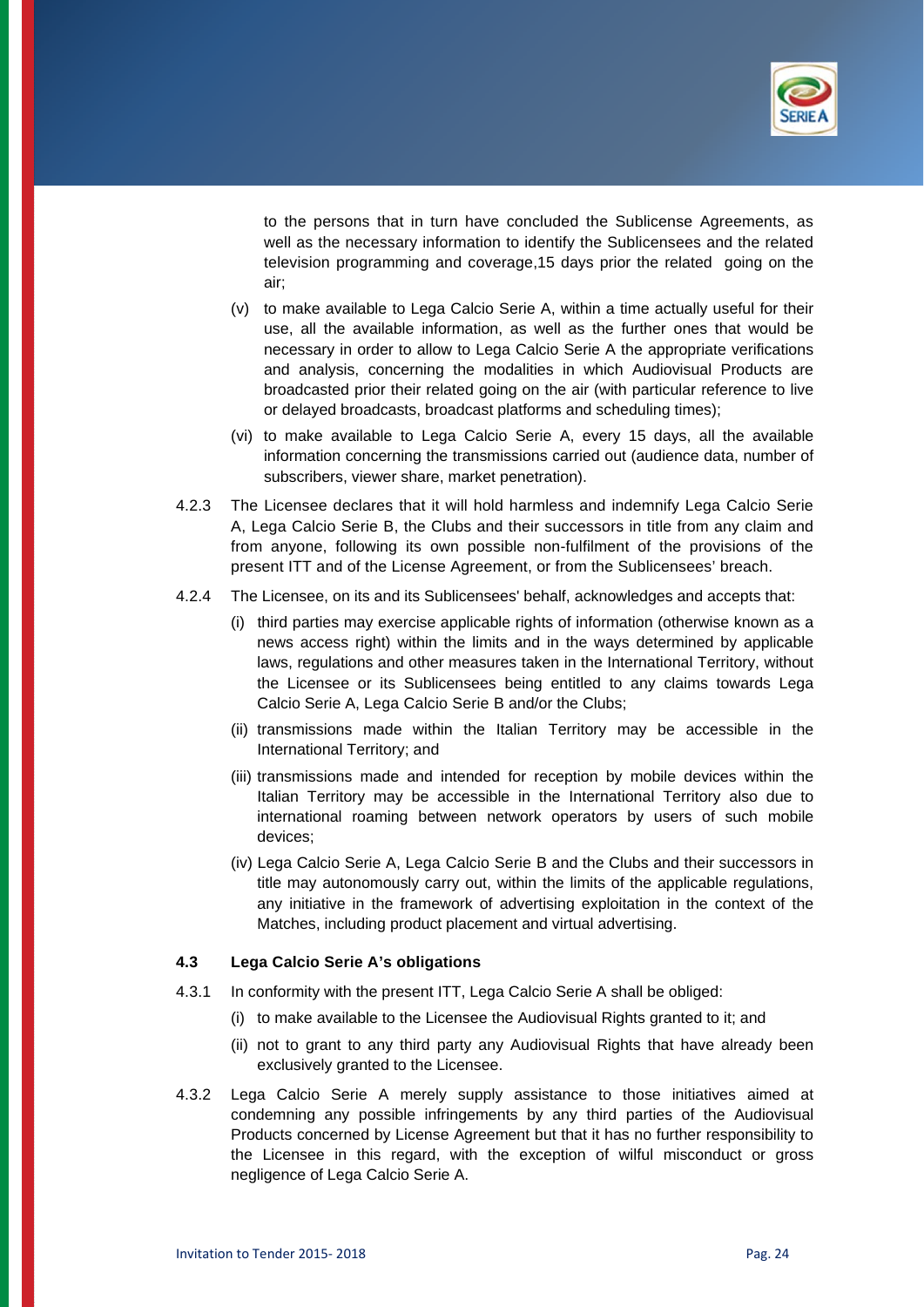

### **4.4 Ownership of the images**

- 4.4.1 The Licensee acknowledges and undertakes to make its Sublicensees acknowledge, that according to Italian applicable law (art. 4, paragraph 6 of the Decree), they will not be entitled to any rights whatsoever to the Matches, their images and their recordings.
- 4.4.2 In this regard, in conformity with the provision of art. 4, comma 6, of the Decree, the Licensee, on its and its Sublicensees' behalf, hereby expressly waives to claim any right whatsoever to the Matches' images and footage and acknowledges that, except for the License and within the limits provided by the same, it is not and will not be entitled to any copyright to such images and footage, which may be commercialized solely by Lega Calcio Serie A, as well as Lega Serie Calcio Serie B and by the Clubs within the limits of their competence, with the only specific exception being journalistic audio commentaries that will remain own property of the Sublicensees, or of the Licensee if the latter has provided them. Lega Calcio Serie A shall be entitled to use such latter commentaries in any international languages (i.e., not in the Italian language), without any cost, for non-commercial purposes, in a non-exclusive way and subject to communication to the Licensee. Upon Lega Calcio Serie A's request, the Licensee must provide to Lega Calcio Serie A or to the persons indicated by the latter, all the recordings carried out under this ITT, including any footage recorded but not broadcasted, at no cost or charge to Lega Calcio Serie A.

## **4.5 Assignability of the License Agreement by Lega Calcio Serie A**

- 4.5.1 The Licensee authorises Lega Calcio Serie A to assign the License Agreement to any other association or body recognised by the Italian football system in the event that such body or association should take control of the Audiovisual Products marketing at any time and for any reason, provided that such assignee guarantees the Licensee the continuation of their relationship upon the same terms and conditions of the License Agreement. Any such assignment shall be implemented by the provision of written notice to the Licensee by Lega Calcio Serie A, duly undersigned by the assignee, confirming the obligation of the latter in respect of the terms and the conditions of the License Agreement. Such assignment shall discharge Lega Calcio Serie A from its obligations towards the Licensee under the License Agreement.
- 4.5.2 The Licensee may not assign, in whole or in part, the License Agreement to any third party.

## **4.6 Term and termination**

- 4.6.1 The License Agreement is intended to be effective for the Term between July  $1<sup>st</sup>$ , 2015 and June  $30^{th}$ , 2018.
- 4.6.2 Lega Calcio Serie A has the right to terminate the License Agreement based upon art. 1456 of the Italian Civil Code, after written communication to the Licensee, in case of breach by the same of any provision under paragraphs 2.9.1, 2.9.4, 2.10.2, 3.5, 3.7.2, 3.9.1 (i), (ii), (iii), (iv) (v) and (vi), 4.2.1, 5.2.1, 5.3 or in case of three contractual non-fulfilments, in the due course of the License thereof, of any of the provisions set forth in paragraph 3.4 and 4.2.2 (iv).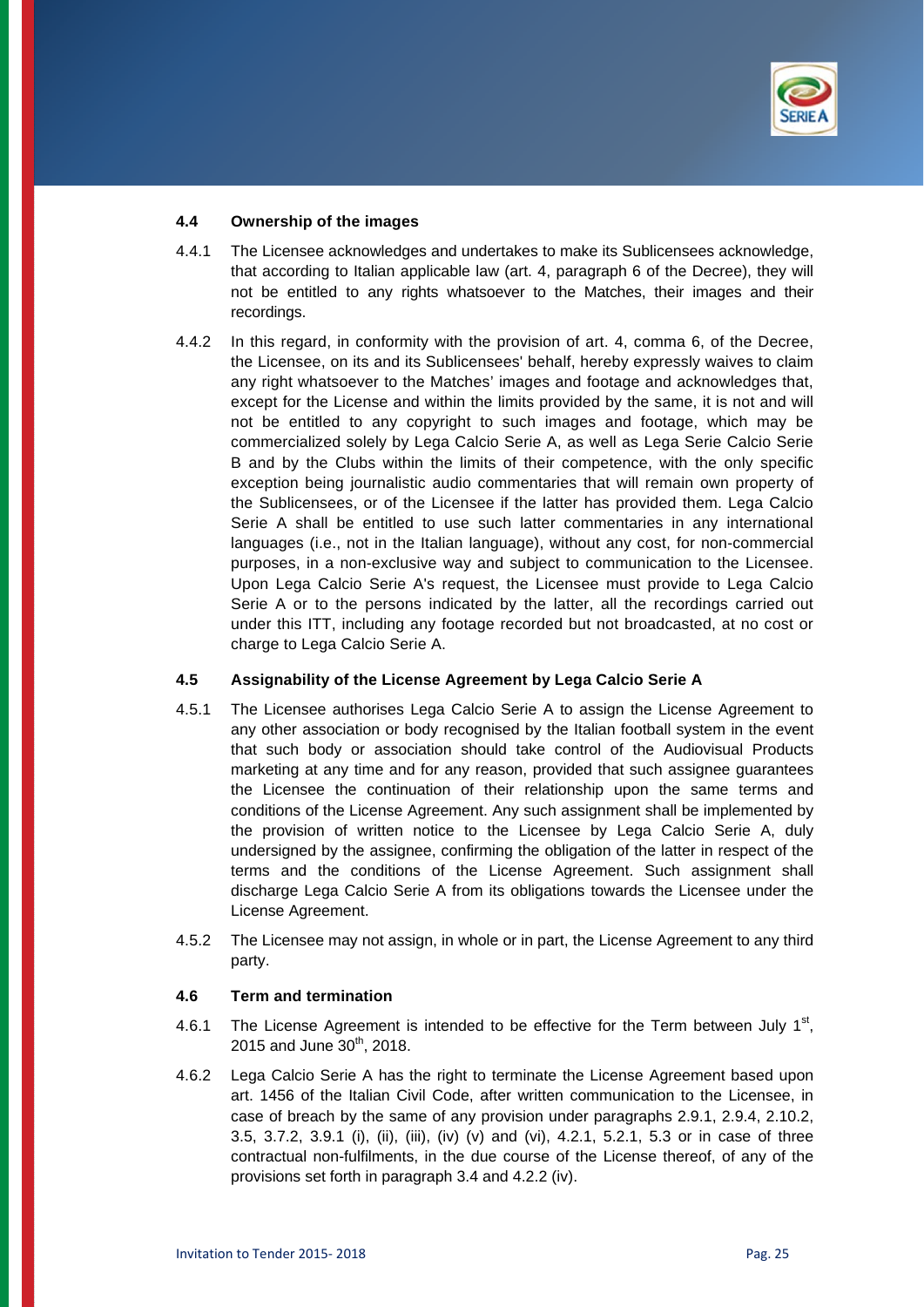

- 4.6.3 Lega Calcio Serie A has also the right to terminate the License Agreement at any time based upon art. 1454 of the Italian Civil Code, by written notice to the Licensee, in the case of non-performance by the Licensee of any material provision or, in the case of any other infringements, where the Licensee has failed to remedy a breach within fifteen (15) days of receiving notice to do so.
- 4.6.4 Lega Calcio Serie A has also the right to terminate the License Agreement at any time should the Licensee be unable to pay its liabilities when due or under any applicable law enter into any proceedings for bankruptcy, insolvency, composition with creditors or liquidation.
- 4.6.5 In the case of termination by Lega Calcio Serie A as per the preceding paragraphs, Licensee shall pay as contract penalty an amount double to the lost income for Lega Calcio Serie A, without prejudice to any greater damage which might be due, where "lost income" means the difference between (i) the total consideration due by the Licensee on the basis of the License Agreement for its whole Term and (ii) the sums that the Licensee has already paid to Lega Calcio Serie A and/or that Lega Calcio Serie A obtains from a third party after the License Agreement is terminated and the Audiovisual Rights are-re-assigned to such a third party. Lega Calcio Serie A shall act in good faith in the negotiation with any such re-assignee when determining the consideration due by the latter.
- 4.6.6 Lega Calcio Serie A has finally the right to terminate the License Agreement as to those limited areas or geographic areas in which the Sublicensee has violated any of the provisions of paragraphs 3.4, 3.5, 3.6 and 3.7 of the present ITT. In this case, all other provisions of the License Agreement shall remain in force, and the consideration due by the Licensee shall not be reduced and shall remain entirely due to Lega Calcio Serie A.
- 4.6.7 Licensee acknowledges that the penalties, as determined above, are an adequate and non-excessive contractual penalty and do not constitute remedy for damages suffered by Lega Calcio Serie A, as they do not affect its right to claim full damage restoration. The Licensee agrees not to raise objections to prevent, delay or suspend the payment of any penalty due, which Lega Calcio Serie A may at its discretion compensate with any credit that the Licensee may have for any reason against Lega Calcio Serie A.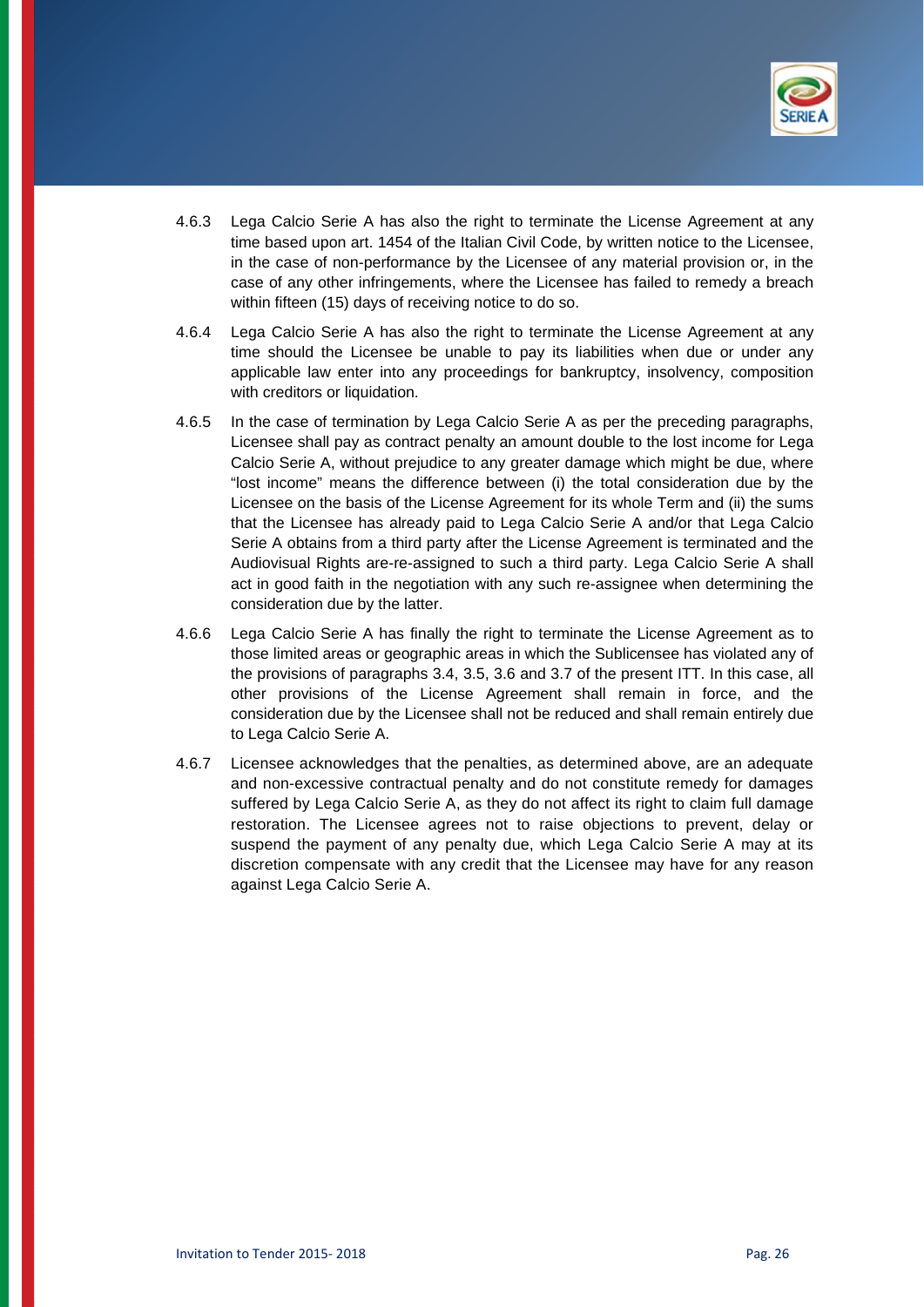

# **5. PRODUCTION**

### **5.1 Production and distribution of the Signal**

 The Matches' Signal in respect of the Championships shall be produced and delivered in accordance with the provisions of Appendix 4.

### **5.2 Costs**

- 5.2.1 Licensees and/or Sublicensees requesting access to the Matches Signal are required to pay the technical costs for the provision of the relevant Signal by the appointed services provider of Lega Calcio Serie A at designated access points, as provided under Appendix 4. Such costs are due in addition to the consideration payable by the Licensee for the Audiovisual Rights.
- 5.2.2 Access costs for the Signal of the Serie A Magazine and Lega Calcio Serie A's Preproduced Highlights are included in the Audiovisual Rights fee provided under the preceding paragraph 2.8.2. The Licensee will not be required to pay additional costs for accessing the Signal of the above productions.

# **5.3 Championship logo**

- 5.3.1 As far as the Signal and associated images that are distributed by Lega Calcio Serie A are concerned, the Licensee expressly acknowledges that, save as otherwise determined by Lega Calcio Serie A or by Lega Calcio Serie B, in reference to the respective Matches:
	- (i) a 15 second institutional signature tune containing the Serie A or Serie B Championship logo will be aired at the beginning and the end of each Matchhalf of every Championship Match, as well as at the beginning and the end of the Serie A Magazine programme and of the Pre-produced Highlights;
	- (ii) the Championship logo shall be shown at regular intervals during the Match transmission, also through a "turn the page" optical effect that precedes and follows the replay or other images broadcast (so-called "wipe");
	- (iii) the Championship logo will be inserted in result graphics, in charts and in news reports concerning the Championship Matches;
	- (iv) the Championship logo referred to in the preceding points and which includes the written or figurative trademark of the "*title sponsor*" shall be determined by Lega Calcio Serie A or Lega Calcio Serie B at their discretion. In any case, Lega Calcio Serie A and Lega Calcio Serie B have the right to have more "*title sponsor*" depending on geographic areas or specific Countries;
	- (iv) the informative official graphics created in support of the Signal include the written or figurative trademark of the "*date/timing sponsor*" shall be determined by Lega Calcio Serie A or Lega Calcio Serie B at their discretion.

 Lega Calcio Serie A and Lega Calcio Serie B reserve the right to add to the Signal of each Match, superimposed at an angle, the Championship's logo in transparency (so-called "watermark") and, generally, to make changes and modify the content of this paragraph.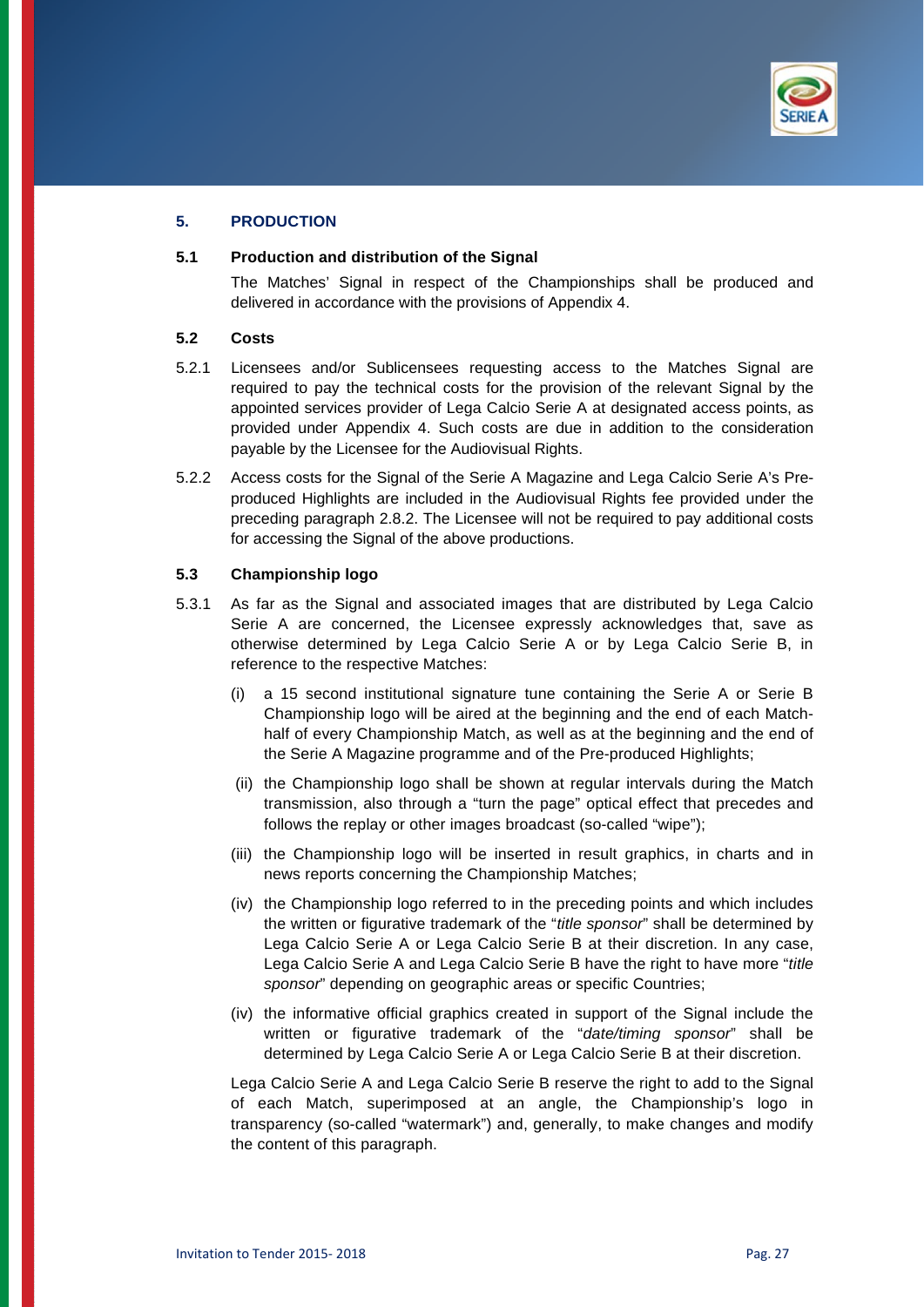

5.3.2 In relation to the Audiovisual Products, even if supplemented by the Licensee, the latter shall also keep the Championship logo provided by Lega Calcio Serie A and Lega Calcio Serie B at the beginning, during and at the end of broadcasts, in result graphics, in charts and in news reports of the Championships Matches.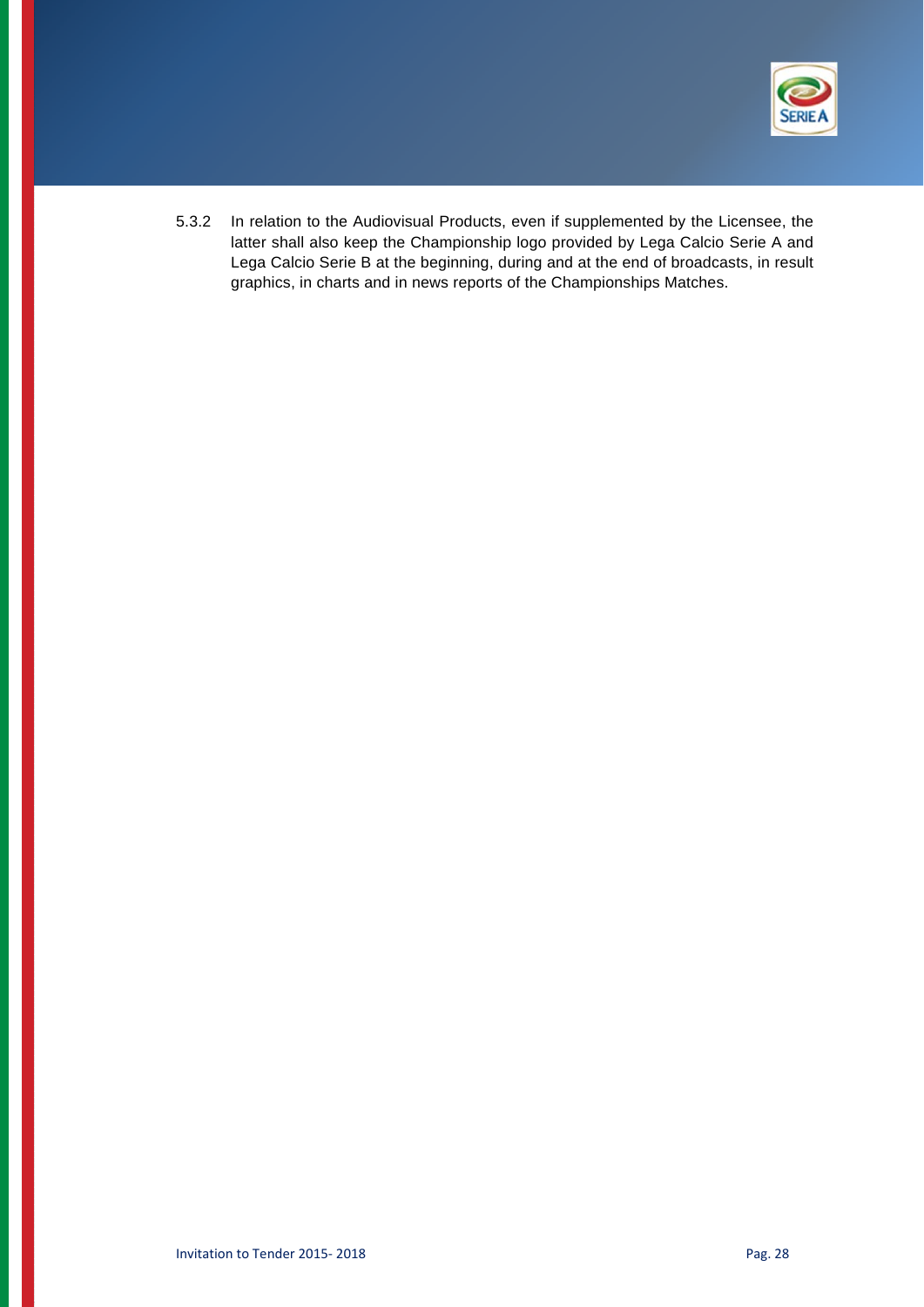

# **6. LEGAL**

### **6.1 ITT specification**

This ITT is no more than an invitation to tender and does not constitute a contract or an offer which is in any way capable of acceptance. A Bidder will have no entitlement whatsoever in respect of the Audiovisual Rights unless and until its Bid is accepted in writing by Lega Calcio Serie A.

#### **6.2 No warranties**

Lega Calcio Serie A does not make any representations or warranties as to the accuracy and completeness of any information contained within this ITT and a Bidder may not at any time sustain any claim, legal action or proceeding against Lega Calcio Serie A on the basis of this ITT.

In reference to the Judgment of the Court of Justice of October 4th, 2011 (Joined Cases C-403/08 and C-429/08), cited in paragraph 3.9.2, the risk of any adverse effects on the value and distribution of Audiovisual Products is on the Bidder, in particular with reference to the fact that the consideration offered under the Bid is estimated upon the intention to enter into Sublicense Agreements with absolute territorial protection, and neither the Bidders nor the Licensee may be entitled to any claim, legal action or proceeding relating to these negative consequences, nor be entitled to reductions or refunds of the fees offered.

## **6.3 Request for information**

Lega Calcio Serie A reserves the right to ask a Bidder to clarify or supplement any information contained in its Bid or provide documents, if necessary for the purpose of evaluating the Bids.

#### **6.4 Costs and expenses**

Lega Calcio Serie A will not be responsible, under any circumstances whatsoever, for any costs, losses or expenses of a Bidder incurred in the preparation or submission of a Bid, including as a result of Lega Calcio Serie A modifying or withdrawing the ITT, which it has the right to do at its absolute discretion.

### **6.5 Confidentiality**

- 6.5.1 All Bids are confidential documents and as such a Bidder (or a prospective Bidder) must not make any announcement, or comment upon, or originate any publicity or press release or otherwise provide any information to any third party (other than to its professional advisors) concerning the ITT or the Bid of that Bidder, including without limitation any financial details contained in a Bid.
- 6.5.2 Any information of a confidential nature included within a Bid must be kept confidential by Lega Calcio Serie A and will not be released or provided to any third party other than the advisor, the Lega Calcio Serie A and the Lega Calcio Serie B.
- 6.5.3 The Bidder agrees that Lega Calcio Serie A shall have the sole right to make any announcements in relation to this ITT and in particular to the short-listing, the rejection or the selection of a Bid, subject to its obligations of confidentiality set out in the preceding section.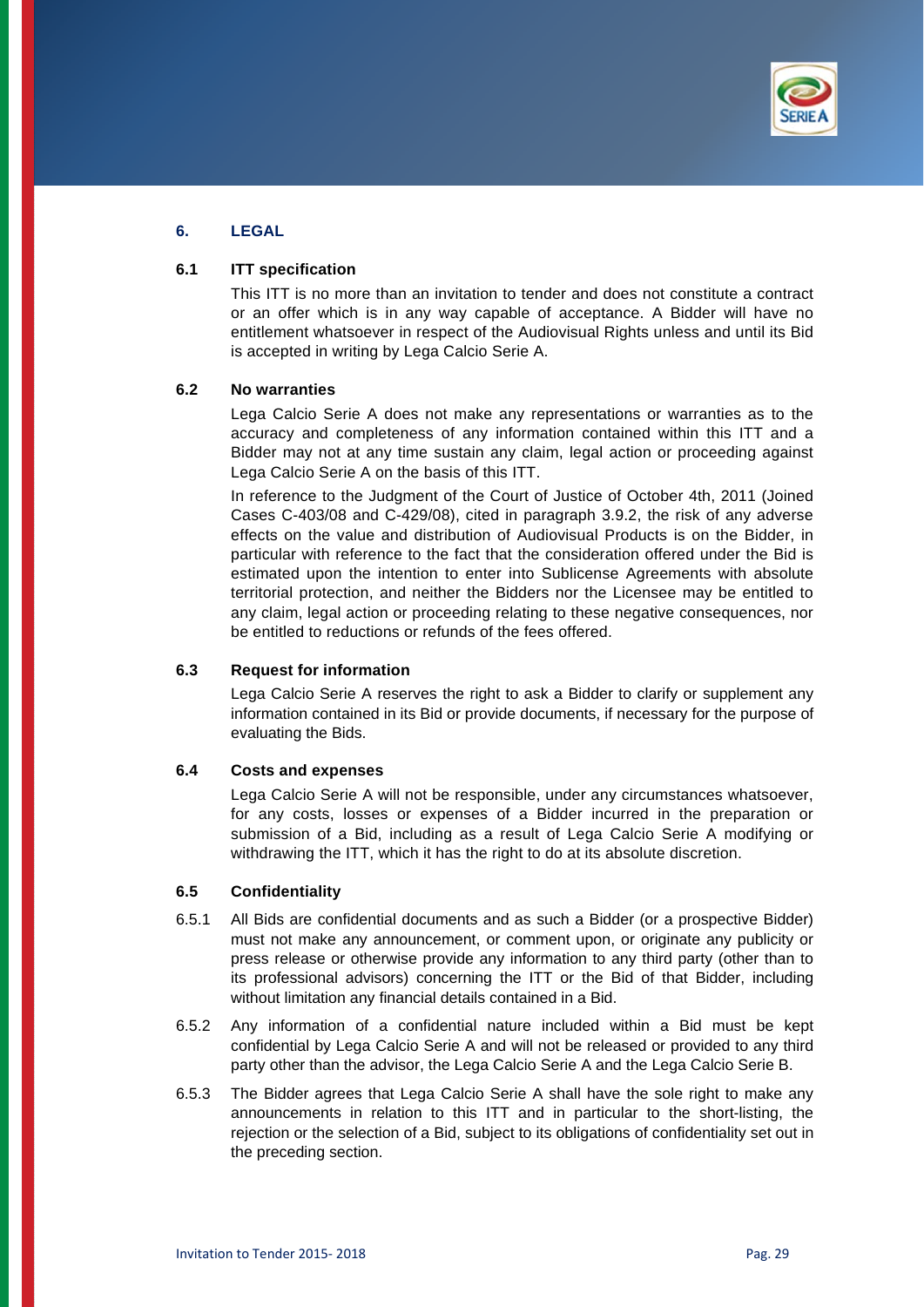

#### **6.6 Intellectual property**

- 6.6.1 All copyrights and all other intellectual property rights related to the Championships and any materials provided by Lega Calcio Serie A to any Bidder or prospective Bidder are and must remain the exclusive property of Lega Calcio Serie A. Nothing in this ITT shall be construed as a grant by Lega Calcio Serie A of any license, assignment or other right in or to any intellectual property rights which are the property of Lega Calcio Serie A or, if applicable, of the Clubs. If relevant, the grant by Lega Calcio Serie A of any license, transfer or any other assignment of the above-mentioned intellectual property rights must be governed by a different specific written document.
- 6.6.2 The documentation supporting each Bid shall become the physical property of Lega Calcio Serie A once it is received. Irrespective of whether a Bid is successful, Lega Calcio shall be freely entitled to use (free from payment) all ideas, concepts, proposals, recommendations or other materials contained in such Bid or otherwise communicated to Lega Calcio Serie A during the Bidding process. The Bidder waives and shall not make any claim against Lega Calcio Serie A in respect of any use made by Lega Calcio Serie A of any intellectual property or other similar rights relating to the ideas, concepts or any other materials contained in its Bid documentation.

#### **6.7 Amendments**

Lega Calcio Serie A reserves the right in its absolute discretion to at any stage modify or withdraw this ITT, the Package or the Rights therein included, to amend the composition of the Audiovisual Rights or to undertake a modified or additional tender process.

### **6.8 Language**

The Italian version of the ITT constitutes the authentic and binding text. This English language translation is made for courtesy purposes only and may not be construed as an instrument to interpret or enforce the ITT.

#### **6.9 Voidness or voidability of Bid provisions**

In case of voidness or voidability of any of the provisions contained in this ITT, the parties undertake to negotiate in good faith the substitution of the void or voidable clause with the objective of reaching results similar to those pursued in the void or voidable clause, if possible, with no reduction of the fee due by the Licensee.

## **6.10 Governing law and jurisdiction**

This ITT, the License Agreement and any related documentation or negotiations shall be governed by, and construed in accordance with, the laws of Italy. Any and all disputes or claims arising in relation to this ITT or to the License Agreement shall be submitted to the exclusive jurisdiction of the Civil Court of Milan, Italy.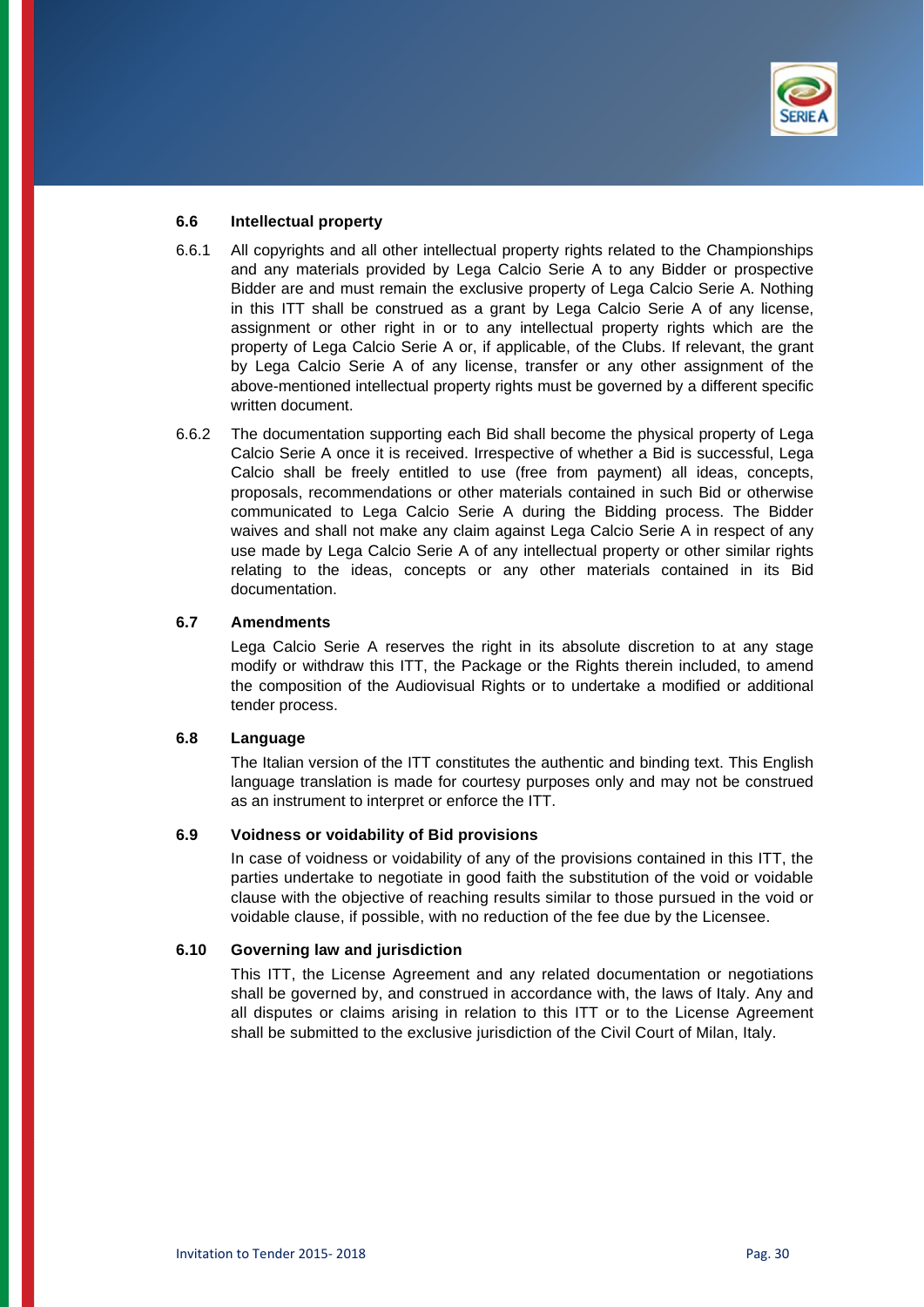

# **7. DATA PROCESSING ‐ INFORMATION UNDER ART. 13 OF ITALIAN LEGISLATIVE DECREE 196/2003**

The following information, pursuant to art. 13 of Italian Legislative Decree no. 196 of June 30<sup>th</sup>, 2003 on the rules protecting the processing of personal data belonging to private individuals and other entities ("Privacy Code"), is issued to the parties interested in participating to the procedures for the awarding of Audiovisual Rights

The information and data provided by those participating in the procedures for the awarding of Audiovisual Rights, or acquired as part of the management or requests to participate and later stages, will be processed in accordance with the provisions of the Privacy Code and principles of fairness, lawfulness, transparency and protection of the confidentiality of those concerned.

Processing of personal data means any operation or set of operations carried out without the aid of electronic instruments, concerning the collection, recording, organization, storage, consulting, development, modification, selection, extraction, comparison, use, interconnection, blocking, communication, dissemination, erasure and destruction of data, even if not registered in a database.

The processing of personal data:

(a) has the following purposes: ascertaining the suitability of those participating in the procedures for the awarding of Audiovisual Rights; allowing the management of all subsequent stages and the development of procedures that comply with legal, administrative, contractual and accounting requirements;

(b) will be carried out as follows: with the assistance of electronic or automated instruments and on paper;

(c) the data may be communicated or disclosed to third parties, even in the absence of the interested party's permission, only in cases where the communication or disclosure is necessary to comply with obligations under the law, rules or EU regulations, for the performance of obligations arising from a contract which the stakeholder is a party, or to comply with specific requests. In addition, the data may be communicated or disclosed to third parties, even in the absence of permission, if the information comes from public registers, lists, records or documents that can be known to anyone, or if the data pertains to the performance of economic activities, within the limits provided by the current legislation on business and industrial secrecy;

(d) pursuant to art. 13, paragraph 1, letter d) of the Privacy Code, the data may be disclosed to officers and consultants of Lega Nazionale Professionisti Serie A involved in the awarding procedures, within their respective competence;

Providing data is optional, but the failure to do so might make it impossible, for those interested, to participate in the procedures for the awarding of Audiovisual Rights. In addition, under articles 24, paragraph 1 (a), (b), (c), (d), (g), 26, paragraph 4 (d) and 27 of the Privacy Code, it is not necessary for the data Data Controller to acquire the prior consent of the interested parties, except for the obligation to provide this information and to comply with the conditions established by the law in particular cases for data processing or by the General Authorizations of the Italian Data Protection Authority for the processing of sensitive or judicial data. In this perspective, the processing of sensitive or judicial data implied in the procedures and/or the handling of applications to participate in the procedures for the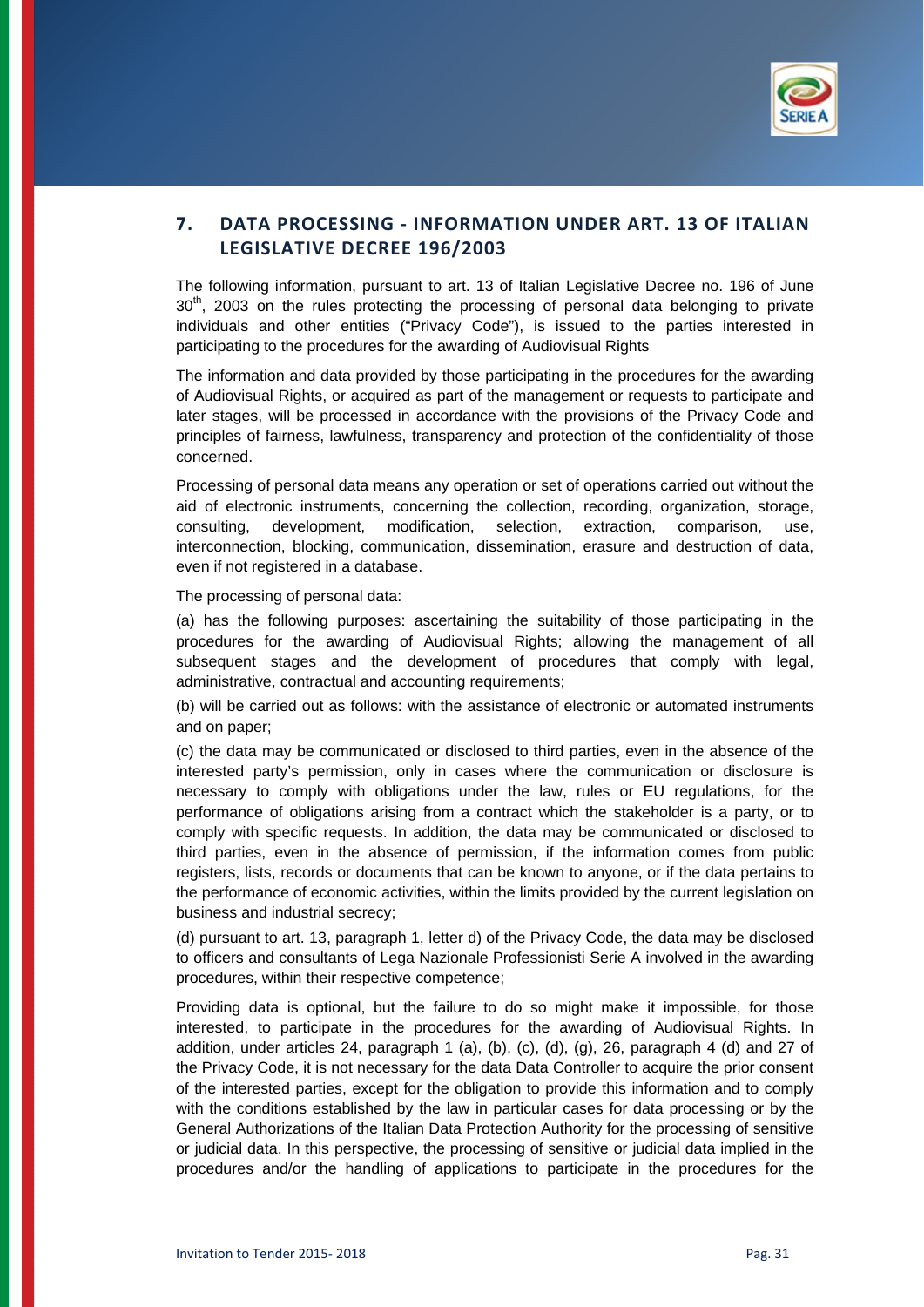

awarding of Audiovisual Rights, will occur in full compliance with the provisions of Articles 26 and 27 of the Privacy Code and of the General Authorizations issued by the Italian Data Protection Authority for the Protection of Personal Data.

The details of the Data Controller of the data provided are as follows: Lega Nazionale Professionisti Serie A - Via I. Rosellini 4 - 20124 Milan, Italy. The Data Processor, if appointed, may be known by contacting the Data Controller.

The data will be stored at the premises of the Data Controller for the time set forth in the above-mentioned law. Said data will be collected, processed and stored in full compliance with the provisions of articles 31 and following of the Privacy Code and the Technical Regulations - Annex B of the Code - regarding security measures.

The Data Controller may be contacted at any time, with no formalities, in order to enforce the rights provided in article 7 of the Privacy Code, as particularized below:

Art 7. Right to access personal data and other rights

1. The interested party has the right to obtain confirmation of whether or not personal data concerning him, even if not yet recorded in an intelligible form, exist.

2. The interested party has the right to be informed:

a) as to the origin of the personal data;

b) as to the purposes and methods for processing;

c) as to the criteria applied in case of processing with the aid of electronic instruments;

d) as to the identity of the holder, manager and the representative appointed under article 5, paragraph 2;

e) as to those to whom the data may be communicated or as to those who can learn about them in their capacity as designated representatives, managers or agents appointed in the **State.** 

3. The interested party has the right to obtain:

a) an update, rectification or, when necessary, an integration of the data;

b) the cancellation, transformation into an anonymous form or the blocking of data processed unlawfully, including data which retention is unnecessary for the purposes for which the data were collected or subsequently processed;

c) a certification that the procedures of letters a) and b) have been notified, also as regards to their contents, to those to whom the data were communicated or disseminated, unless this requirement becomes impossible or manifestly disproportionate in respect to the protected right.

4. The interested party has the right to oppose, in whole or in part:

a) for legitimate reasons, to the processing of personal data, to the extent pertaining to its collection;

b) to the processing of personal data for purpose of mailing advertising or direct sales materials, or for carrying out market surveys or commercial communication.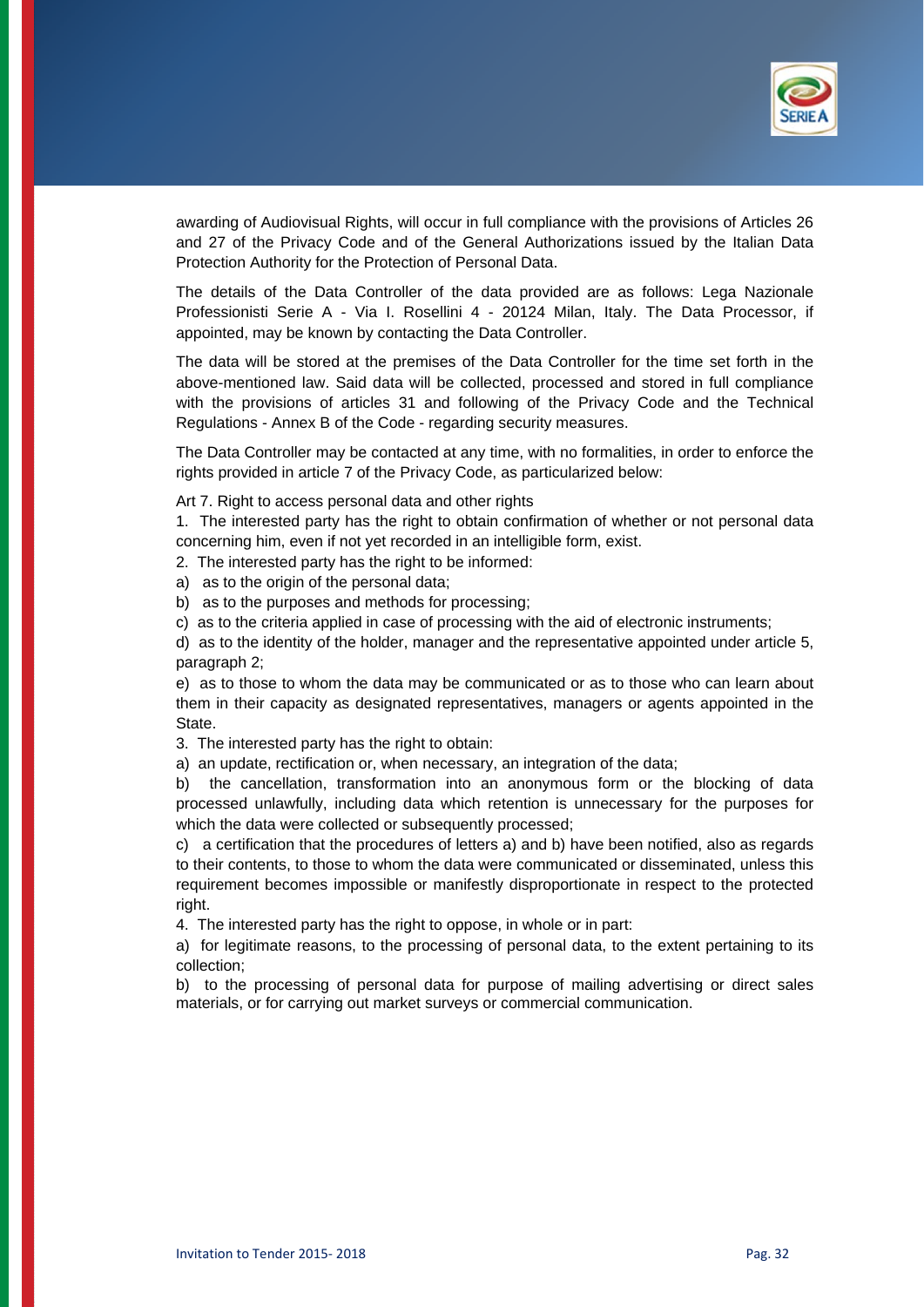

# **Appendix 1**

#### **Summary of the Audiovisual Products included in the Package**

For the sole purpose of offering an abstract, and without this abstract being used for interpreting the ITT, this Appendix 1 contains the summary of Audiovisual Products offered by Lega Calcio Serie A for the International territory.

| <b>PACKAGE SUMMARY</b>                                                                                                                          |        |                                                                                                                                |  |  |  |  |  |
|-------------------------------------------------------------------------------------------------------------------------------------------------|--------|--------------------------------------------------------------------------------------------------------------------------------|--|--|--|--|--|
| <b>AUDIOVISUAL PRODUCTS</b>                                                                                                                     |        | <b>BROADCAST DUTIES</b>                                                                                                        |  |  |  |  |  |
| - ALL SERIE A MATCHES<br>(380 Matches per Season)                                                                                               | ь<br>▶ | <b>At least 2 Matches per week</b><br><b>Broadcasts in the Italian language within the</b><br>territories listed in Appendix 3 |  |  |  |  |  |
| <b>ONLY THE SERIE B MATCHES played in</b><br>weekend Rounds (Saturday and Sunday)<br>coinciding with the breaks of the Serie A<br>Championship) | ь      | <b>None</b>                                                                                                                    |  |  |  |  |  |
| - SERIE A MAGAZINE<br>(two weekly episodes lasting 26-30 minutes)                                                                               |        | At least 1 episode to be aired per week                                                                                        |  |  |  |  |  |
| - PRE-PRODUCED HIGHLIGHTS<br>(available post-Match for all Matches)                                                                             | ь      | <b>None</b>                                                                                                                    |  |  |  |  |  |
| - PROMO TRAILERS<br>(lasting from 5 to 15 seconds)                                                                                              | ь      | To be aired each week                                                                                                          |  |  |  |  |  |
| <b>AUDIOVISUAL RIGHTS</b>                                                                                                                       |        | <b>BROADCAST PROHIBITIONS</b>                                                                                                  |  |  |  |  |  |
| - LIVE / DELAYED RIGHTS FOR ALL TERRITORIES<br>OTHER THAN ITALY, SAN MARINO AND VATICAN<br><b>CITY</b>                                          |        | <b>Excluding those rights reserved</b><br>to to<br>sport<br>organizations under Appendix 5                                     |  |  |  |  |  |
| - LINEAR AND NON LINEAR BROADCASTS                                                                                                              | ь      | Banned any distribution of the Matches under<br>pay-per-view and pay-per-package offers or<br>similar means                    |  |  |  |  |  |
| - ALL BROADCAST PLATFORMS                                                                                                                       | ▶      | Broadcasts via the Internet are allowed within the<br>limits provided under para. 3.5.3                                        |  |  |  |  |  |
| - ALL TRANSMISSION MEANS                                                                                                                        | ь      | free transmissions<br><b>Banned</b><br>terrestrial<br>in<br>neighbouring countries of Italy                                    |  |  |  |  |  |
|                                                                                                                                                 | ь      | Banned satellite free transmissions by any<br>satellite covering the Italian territory                                         |  |  |  |  |  |
|                                                                                                                                                 |        | Banned satellite pay transmissions in the Italian<br>language by any satellite covering the Italian<br>territory               |  |  |  |  |  |
|                                                                                                                                                 | ▶      |                                                                                                                                |  |  |  |  |  |
| - ACCESS TO STADIA                                                                                                                              | ▶      | In accordance with Appendix 4                                                                                                  |  |  |  |  |  |
| - NEWS ACCESS DISTRIBUTION                                                                                                                      |        | Non exclusive and subject to all applicable laws                                                                               |  |  |  |  |  |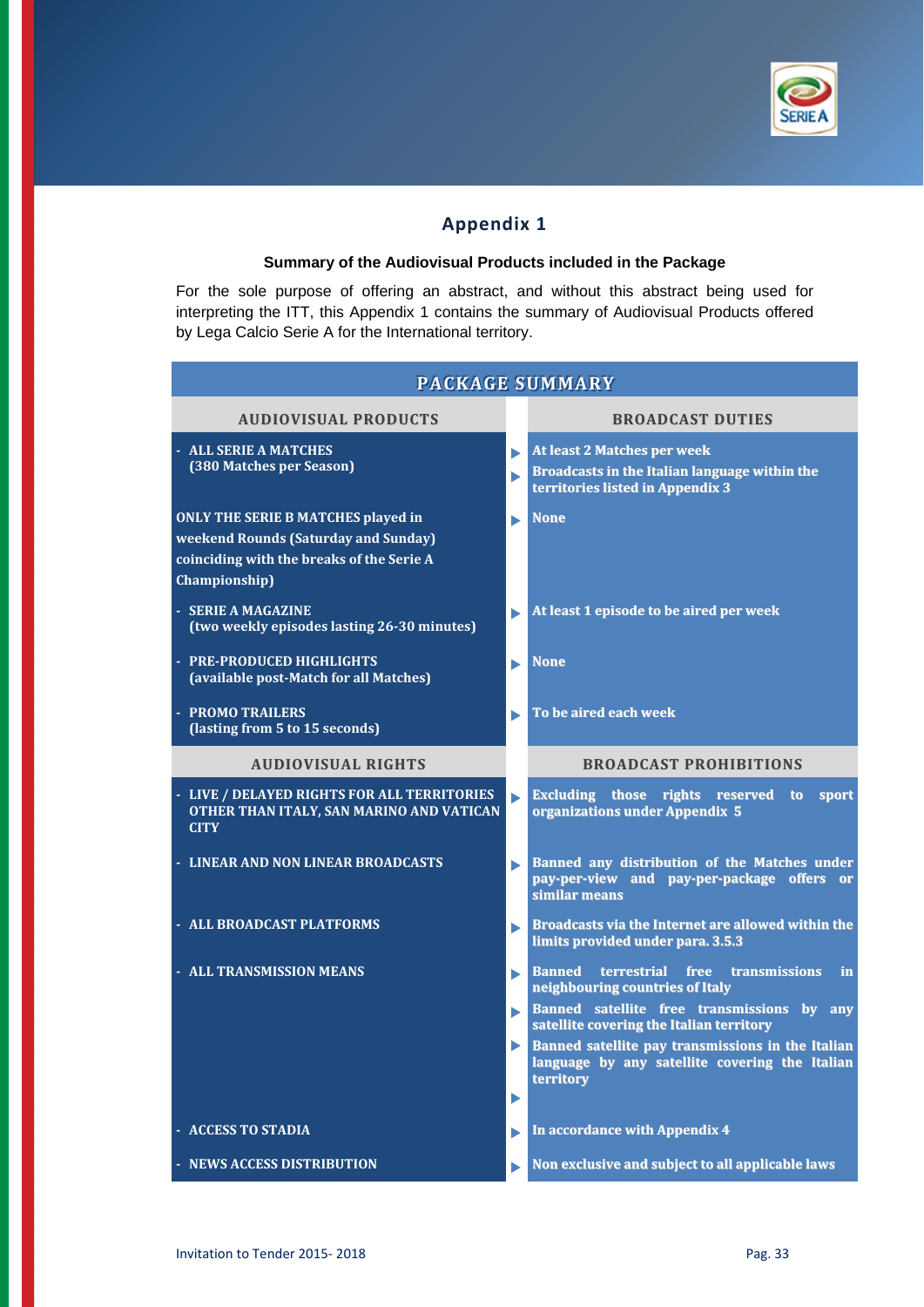

# **Appendix 2**

This Appendix 2 sets out the various kick-off times for Serie A and Serie B Championship Matches.

## **Serie A Championship**

Each Serie A Championship Round is usually played on Saturday and Sunday or in other Match day listed herein below. The scheduled playing times for the Seasons 2015/2016, 2016/2017 and 2017/2018 are at least the following:

- a) one anticipated Match on Saturday at 6:00 p.m. C.E.T.,
- b) one anticipated Match on Saturday at 8:45 p.m. CE.T.,
- c) one anticipated Match on Sunday at 12:30 p.m. C.E.T.,
- d) six Matches on Sunday at 3:00 p.m. C.E.T.,
- e) a postponed Match on Sunday at 8:45 p.m. C.E.T.

|            | Monday | Tuesday | Wed. | Thursday | Friday | Saturday | Sunday    |
|------------|--------|---------|------|----------|--------|----------|-----------|
| 12.30 p.m. |        |         |      |          |        |          | 1 Match   |
| 3.00 p.m.  |        |         |      |          |        |          | 6 Matches |
| 6.00 p.m.  |        |         |      |          |        | 1 Match  |           |
| 8.45 p.m.  |        |         |      |          |        | 1 Match  | Match     |

Notwithstanding the above, Lega Calcio Serie A has the right to schedule midweek Rounds for all Matches all to be played at 8:45 p.m. C.E.T. Lega Calcio Serie A has also the right to schedule a posponed Match and, if compliant with the needs of the schedule, an anticipated Match, on the dates that are not occupied by the European Club competitions and by national team matches. Accordingly:

|           | Monday | Tuesday | Wed.      | Thursday | Fridav | Saturday | Sunday |
|-----------|--------|---------|-----------|----------|--------|----------|--------|
| 8.45 p.m. |        | Match   | 8 Matches | Match    |        |          |        |

Furthermore, Lega Calcio Serie A may:

- (i) modify any scheduled kick‐off time or date of the Championship and Rounds in cases of genuine sporting necessity, such as Clubs' involvement in a European Club competition, or in cases of Sundays in which Matches would not be played if they conflict with other national holidays falling on those days, by way of example Easter;
- (ii) to undertake changes to any Match's intended time of kick‐off, communicating such change to the Licensees as early as possible;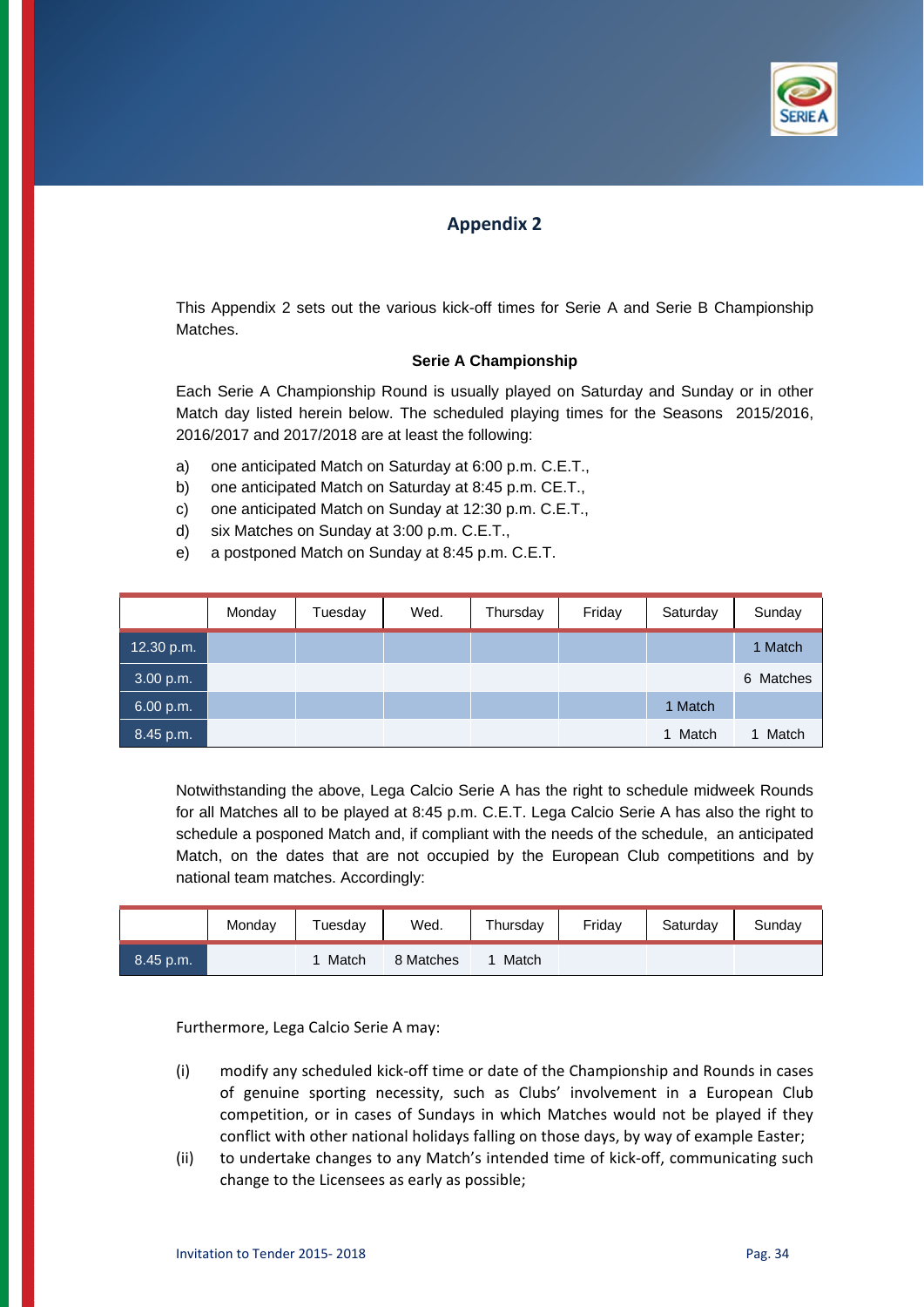

- (iii) to replace the Saturday anticipated Match of 6:00 p.m. C.E.T. and/or the Sunday anticipated Match of 12:30 p.m. C.E.T. with one or two postponed Matches, to be played not at the same time amongst them, on Monday;
- (iv) schedule a Match on Saturday afternoon at 3 p.m. C.E.T., to be added to the scheduled Match days usually set.

With reference to each Sport Season's Rounds to be played in June and August, Lega Calcio Serie A may adopt, noticing it on its official website, the following playing schedule:

- a) one anticipated Match on Saturday at 6:00 p.m. C.E.T.,
- b) one anticipated Match on Saturday at 8:45 p.m. C.E.T.,
- c) one anticipated Match on Sunday at 6:00 p.m. C.E.T.,
- d) seven Matches on Sunday at 8:45 p.m. C.E.T.

|           | Monday | Tuesdav | Wed. | Thursday | Friday | Saturday | Sunday         |
|-----------|--------|---------|------|----------|--------|----------|----------------|
| 6.00 p.m. |        |         |      |          |        | 1 Match  | Match          |
| 8.45 p.m. |        |         |      |          |        | 1 Match  | <b>Matches</b> |

All Matches of the last Round of each Season are expected to be played at the same time (8:45 p.m. C.E.T.). Lega Calcio Serie A may decide that Matches shall be played in multiple blocks of up to three blocks in two days, in cases Lega Calcio Serie A deems unnecessary to play all Matches of the Round at the same time.

The choice of anticipated and postponed Matches and of the timing of all the Round's Matches is at the exclusive discretion of Lega Calcio Serie A which will make its reasonable effort to avoid anticipated and postponed Matches played at the same time.

The decisions concerning the format of the Championship are taken by FIGC. The ones concerning dates and timing of the Matches are taken by Lega Calcio Serie A, in compliance with applicable sport's regulations and regulatory provisions. None of the decisions of said entities may constitute, in any case, ground for compensation claims or modification requests of the Package's contents or a reduction of the License's consideration by the Licensee, against FIGC, Lega Calcio Serie A or the Clubs.

The Bidder acknowledges and accepts, waiving any objection or claim, that the above mentioned scheduled kick-off time or date of the Championship's Matches can be subject to variations due to events of force majeure or unpredictable including, by way of example, orders issued by the Government or other competent Authorities.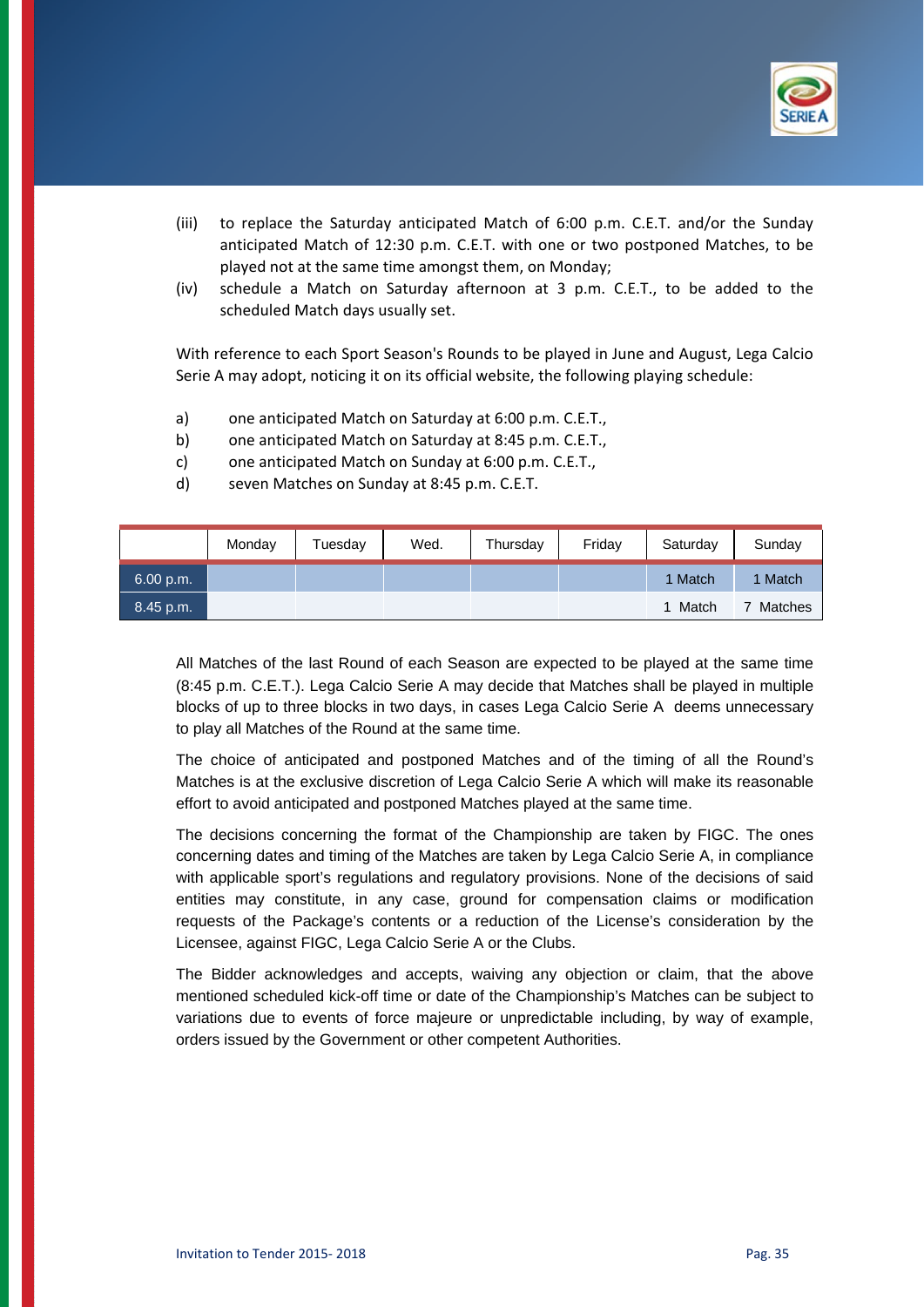

#### **Serie B Championship**

Upon the occurrence of Championship rounds played in connection with breaks of the Serie A Championship, Lega Nazionale Professionisti Serie B intends to adopt the following timings:

a) one possible anticipated Match on Saturday at 6:00 p.m. C.E.T.,

b) one anticipated Match on Saturday at 8:45 p.m.C.E.T.,

c) one anticipated Match on Sunday at 12:30 p.m. C.E.T.,

d) eight Matches on Sunday at 3:00 p.m. C.E.T., reduced to seven in case the Match provided

under lett. a) above is disputed,

e) one postponed Match on Sunday at 8:45 p.m. C.E.T.

However, in compliance with its internal regulation provisions, Lega Nazionale Professionisti Serie B may modify the above-mentioned calendar, and set:

- (i) the modification of the timings in case of sporting needs (such as in case of Rounds of each sport Season played in the month of August, those preceding the Winter break of the Championship or those preceding/following the midweek rounds, etc.), or events of force majeure or in case of Rounds including Saturdays in which (such as in the Saturday preceding Easter) the Matches of the Serie B Championships are not going to be organized or played;
- (ii) the modification of the Matches' start time, communicating it to the Licensees as early as possible.

The choice of the Matches to be anticipated or postponed and of the start time of all Matches of the Round is at the exclusive and unquestionable discretion of Lega Nazionale Professionisti Serie B.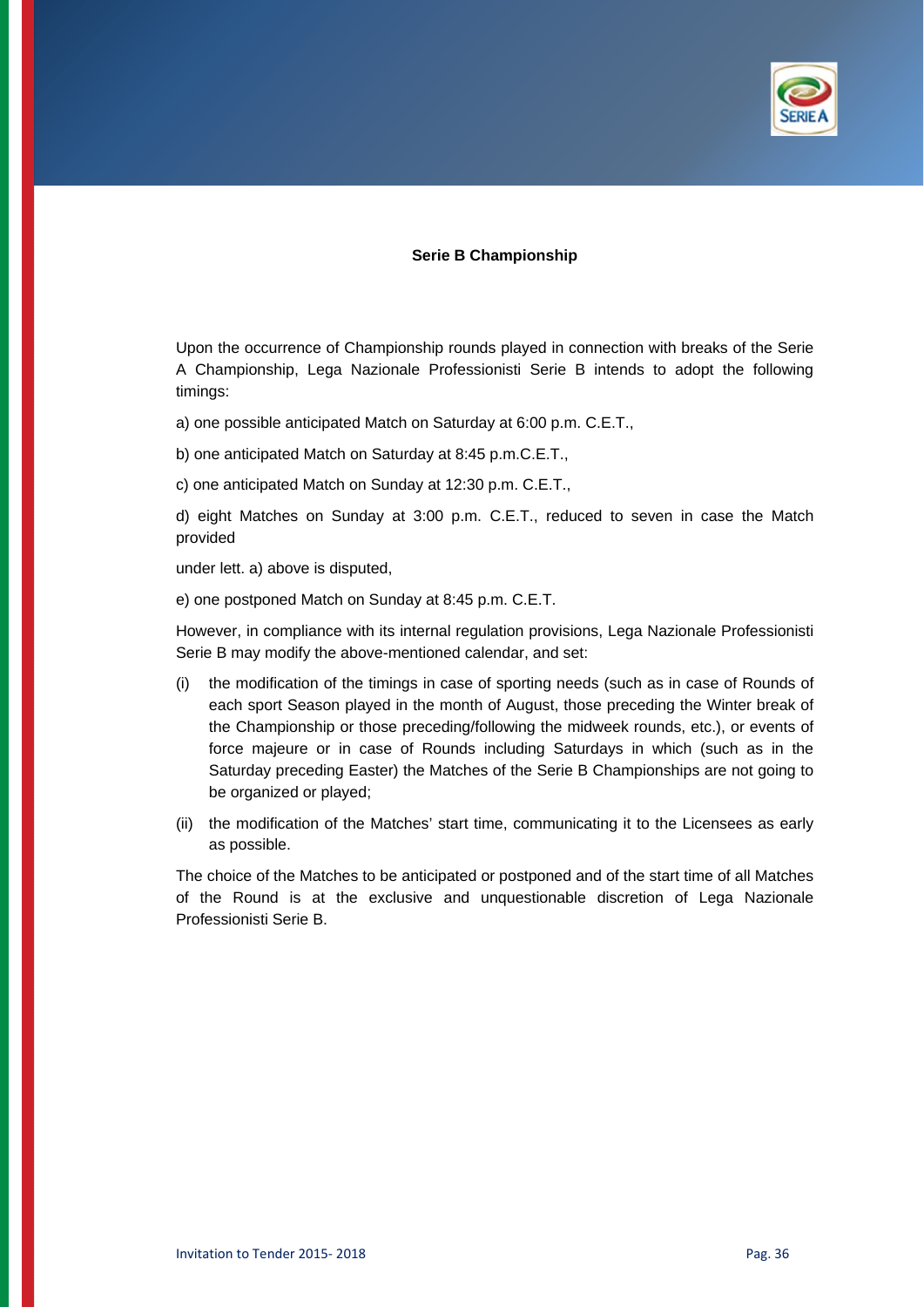

# **Appendix 3**

#### **Italian Language Broadcasts**

This Appendix 3 lists the territories where the Serie A Matches shall be broadcasted in the Italian language (in addition to any other local language) for the Italian communities in foreign countries.

This broadcast obligation will apply to:

- (i) **North America**: Canada, Puerto Rico and the USA.
- (ii) **Central and South America**: Argentina, Belize, Bolivia, Brazil, Cayenne, Chile, Columbia, Cost Rica, Ecuador, El Salvador, French Guiana, Guatemala, Guyana, Honduras, Mexico, Nicaragua, Panama, Paraguay, Peru, Surinam, Uruguay, Venezuela, and the Caribbean (Anguilla, Antigua, Aruba, Bahamas, Barbados, Bermuda, Bonaire, the British Virgin Islands, Cayman Islands, Cuba, Curacao, Dominica, Dominican Republic, Eustatius – also known as Saint Eustace or Statia -, Grenada, Guadeloupe, Haiti, Jamaica, Martinique, Montserrat, Netherlands Antilles, Saba, St Barts, St Kitts and Nevis, St Lucia, St Martin, St Pierre and Miquelon, St Vincent and The Grenadines, Trinidad and Tobago, Turks and Caicos Islands, the United States Virgin Islands).
- (iii) **Oceania**: Australia, New Zealand, Papua New Guinea and surrounding islands.
- (iv) **Sub-Saharan Africa**: Nigeria, South Africa, and countries of Sub-Saharan Africa (Angola, Benin, Botswana, Burkina Faso, Burundi, Cameroon, Cape Verde, Central African Republic, Chad, Comoros Islands, Congo, Democratic Republic of Congo, Djibouti, Equatorial Guinea, Eritrea, Ethiopia, Gabon, Gambia, Ghana, Guinea, Guinea Bissau, Ivory Coast, Kenya, Lesotho, Liberia, Madagascar, Malawi, Mali, Mauritania, Mauritius, Mayotte, Mozambique, Namibia, Niger, Reunion, Rwanda, St Helena, Sao Tome and Principle, Senegal, Seychelles, Sierra Leone, Somalia, Swaziland, Tanzania, Togo, Uganda, Zaire, Zambia and Zimbabwe).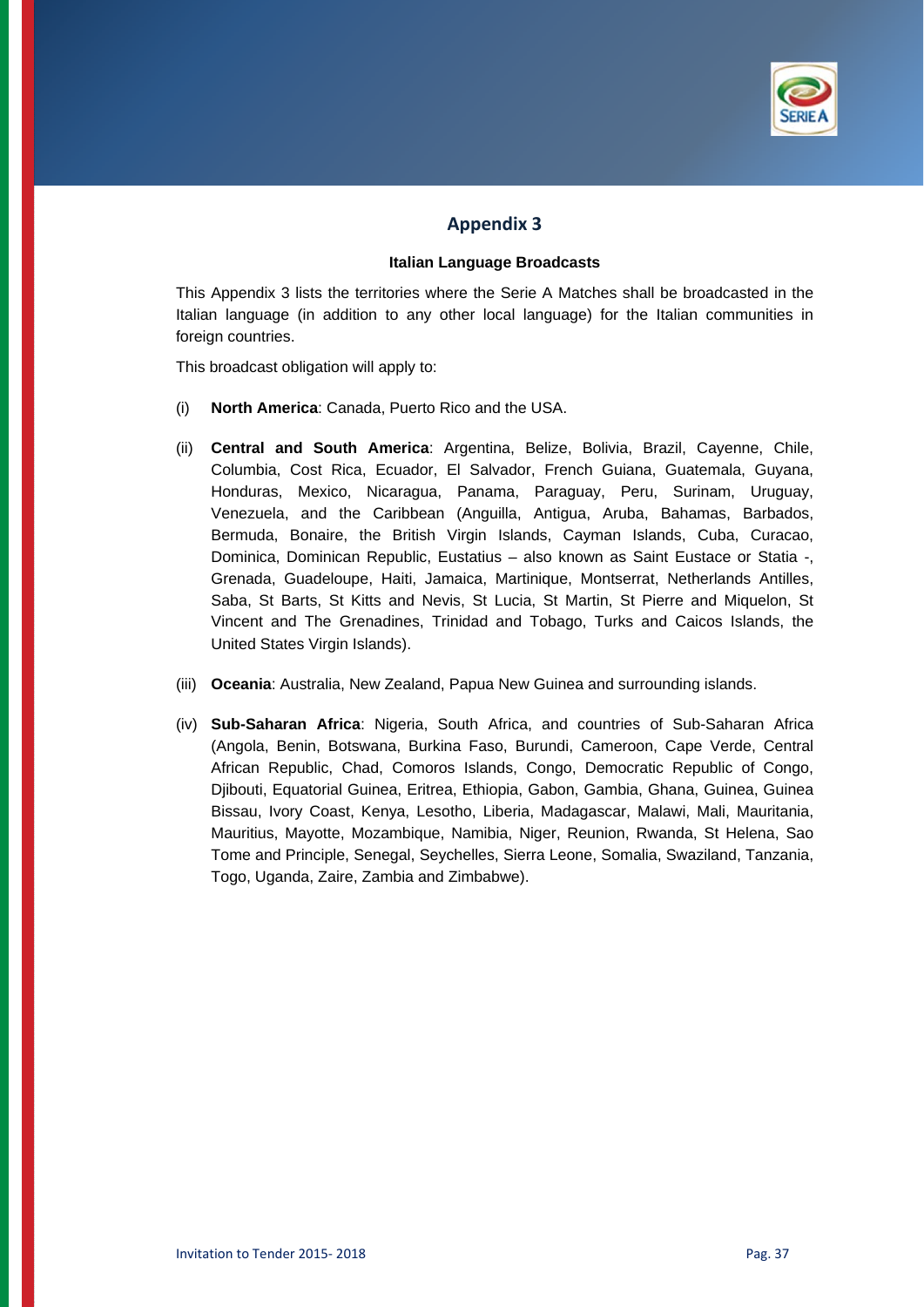

# **Appendix 4**

### **Signal - Admission to the Stadium**

This Appendix 4 describes the features and costs of the various Match Signals and possible additions which will be possible for the Broadcasters of the International Territory.

#### **1. Signal**

1.1 The Championships Matches are produced with the following minimum camera scheme:

| Standards                                    | Number of<br>Serie A<br>Matches | Number of<br>Serie B<br><b>Matches</b> |
|----------------------------------------------|---------------------------------|----------------------------------------|
| Standard A (16 cameras – high definition)    | Approx. 38                      |                                        |
| Standard B (14 cameras – high definition)    | Approx. 38                      |                                        |
| Standard C (12 cameras - high definition)    | Approx. 304                     |                                        |
| Standard D (5 cameras - standard definition) |                                 |                                        |
| Standard E (3 cameras - standard definition) |                                 |                                        |

- 1.2 Each Match production system, including minimum technical standards and quality and editorial criteria for each television production, is detailed in the Media Production Regulations which are published on the Lega Calcio Serie A official website. The positions of cameras as therein described may be modified for technical needs or requirements.
- 1.3 Lega Calcio Serie A guarantees that all the Matches of the Championships' Signals will be available for the Sublicensees through delivery to the OB present of the site of the Match.The Licensee shall supply to Lega Calcio Serie A appropriately in advance the list of all Sublicensees authorised to receive the Signal. Upon request of the Licensee or the Sublicensee and prior consent of the technical distribution service designated by Lega Calcio Serie A, the Signal can be made available through satellite links to specific encrypted channels or other modalities.
- 1.4 Lega Calcio Serie A (or the technical distribution service designated by Lega Calcio Serie A) will charge to the Licensee or, if requested by Lega Calcio Serie A, directly to the Sublicensees, the following fees as for the access to the Signal, which are due for each Match and for each direct user ("Taker") accessing the above-mentioned Signal:

Number of Matches to be determined in any Season according to the rounds of Serie B Championship played in Rounds in which the Serie A Championship is not played. 2

Number of Matches to be determined in any Season according to the rounds of Serie B Championship played in Rounds in which the Serie A Championship is not played.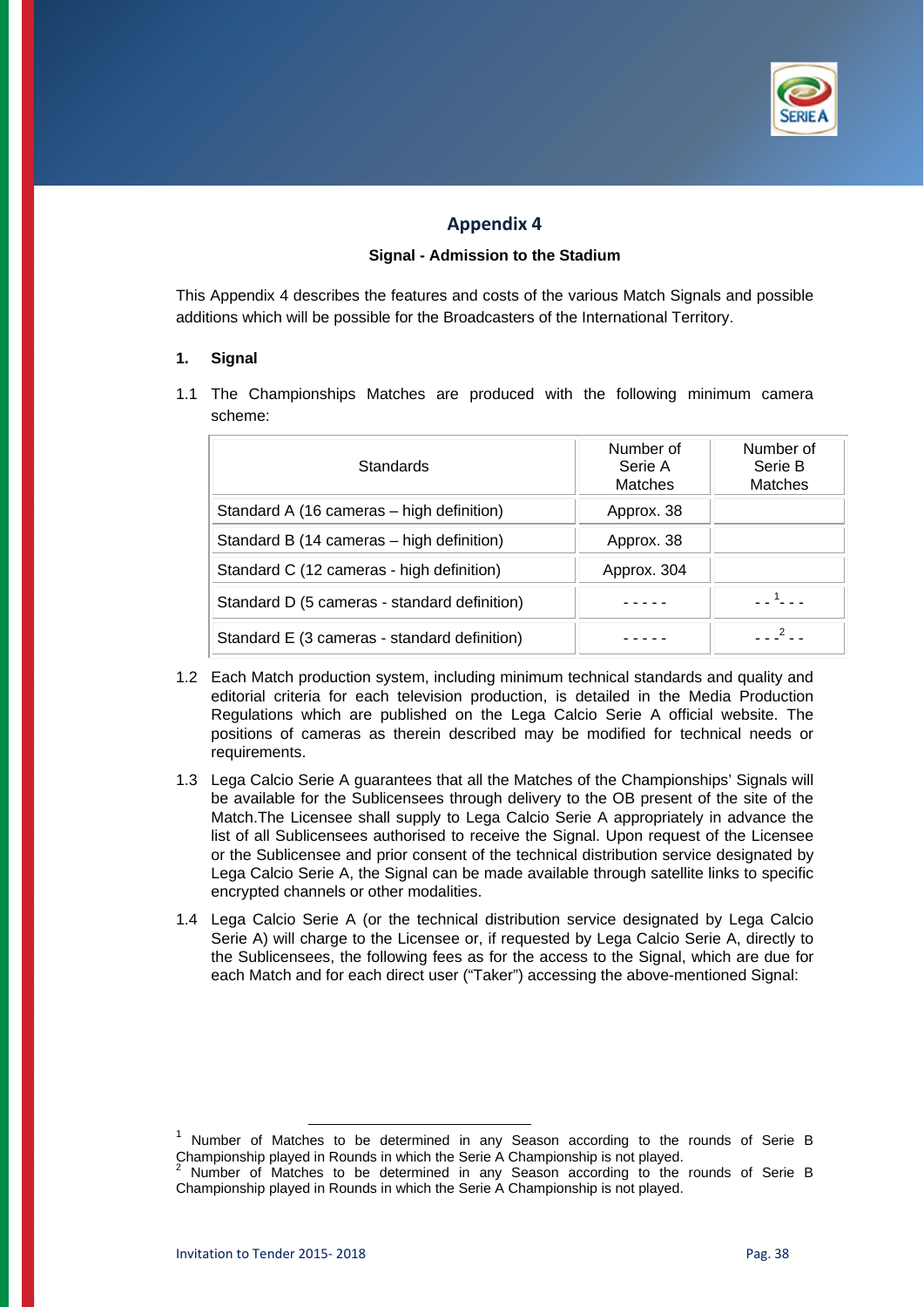

| Standard   | Access fee |
|------------|------------|
| Standard A | €1.200     |
| Standard B | €700       |
| Standard C | €600       |
| Standard D | €275       |
| Standard E | € 170      |

- 1.5 If, at the sole discretion of the Lega Calcio Serie A, any Serie A Matches are actually produced in 3D technology, each direct user ("Taker") requesting access to the 3D signal is required to pay, in addition to the cost for accessing the Signal specified above, the additional fee indicated by Lega Calcio Serie A or by its appointed distribution service between the range of €12,000 and €15,000 per Match.
- 1.6. The signal made available to the Broadcasters for the International Territory includes the overlay of the official graphics determined by Lega Calcio Serie A. Should such graphics be supplied separately, the Licensee is committed to insert them according to the instructions provided by Lega Calcio Serie A.

#### **2. Admission to the Stadium**

- 2.1 The person authorized, for each Match to which Lega Calcio Serie A will grant access in compliance with the Audiovisual Production Regulations, may:
	- use a commentary workspace requiring technical equipment (AEQ G722, 1) monitor 16:9, 2 headsets for television report, audio/video connection), at Licensee's charge:
	- perform a pre-Match interviews in garage/bus parking area;
	- perform a pre-Match stand-up on the playing surface;
	- perform post-Match flash interviews in the Stadium's VIP area;
	- make Interviews in the so called "Mix Zone" of the grounds and in the press room;
	- integrate the Match's Signal through the optional cameras required by the Licensee and supplied by a provider designated by Lega Calcio Serie A to be placed on the ground and in the stand, based on proper authorisation that Lega Calcio Serie A may give on a case by case at its complete discretion.
- 2.2 The Licensee must from time to time ask Lega Calcio Serie A for the relevant authorisation for admission to a Match stadium, based upon the provisions of the preceding point 2.1, and acknowledges that such authorisations will be limited to a maximum of 3 (three) Broadcaster per Match designated by the Licensee depending upon logistic availability, and that the authorisation will be released by Lega Calcio Serie A at its full discretion.
- 2.3 Requests by the Licensee for unilateral production services, limited to as provided in this Appendix 4, are subject to payment of the applicable standard rate card fee. Lega Calcio Serie A will use its reasonable efforts to make such unilateral services available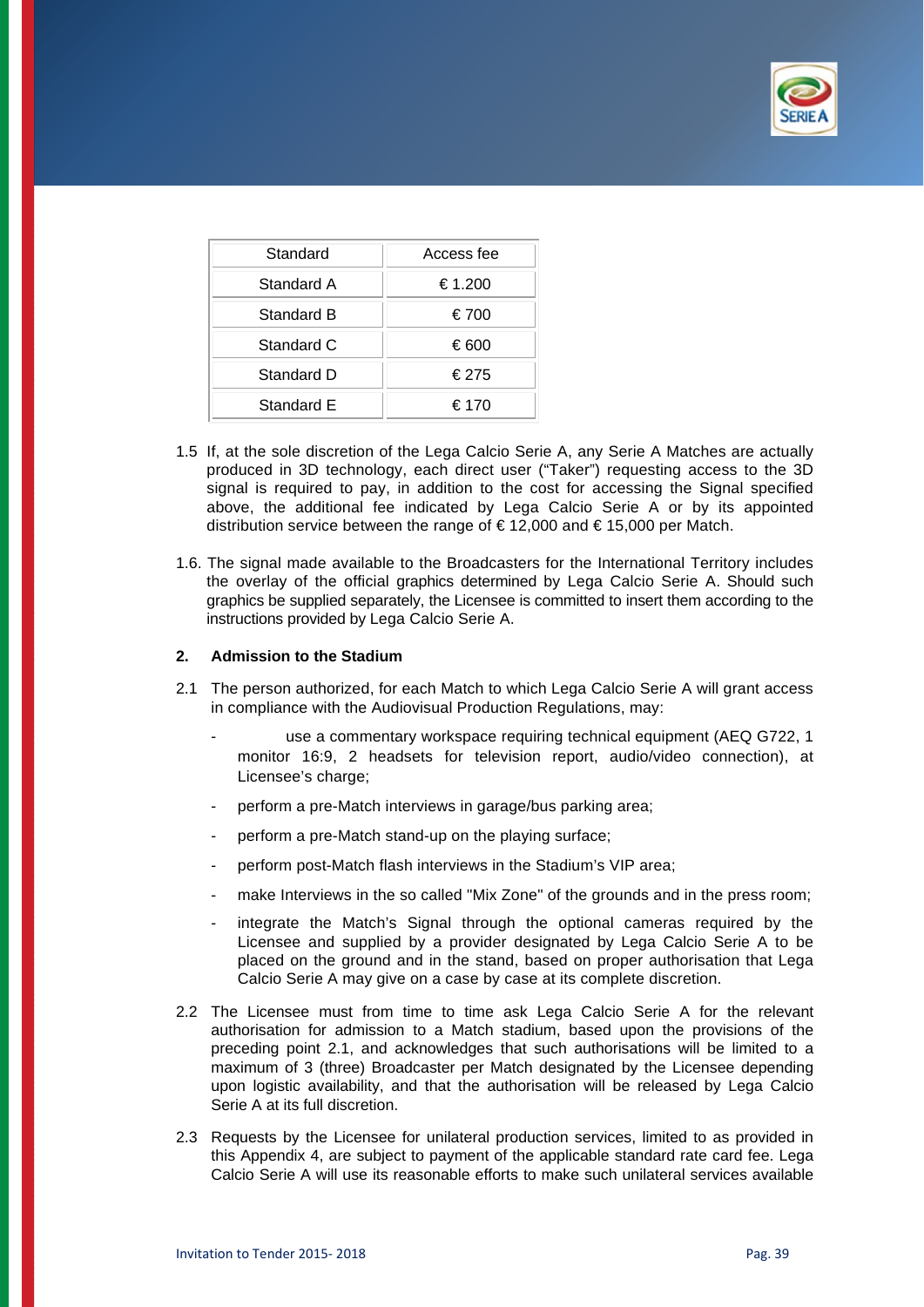

to Licensees and/or Sublicensees but gives no undertakings in this regard. The extent and availability of the services offered by Lega Calcio Serie A will be determined by Lega Calcio Serie A at the time of a request and will be dependent upon factors such as the availability of space and the volume and priority of similar requests.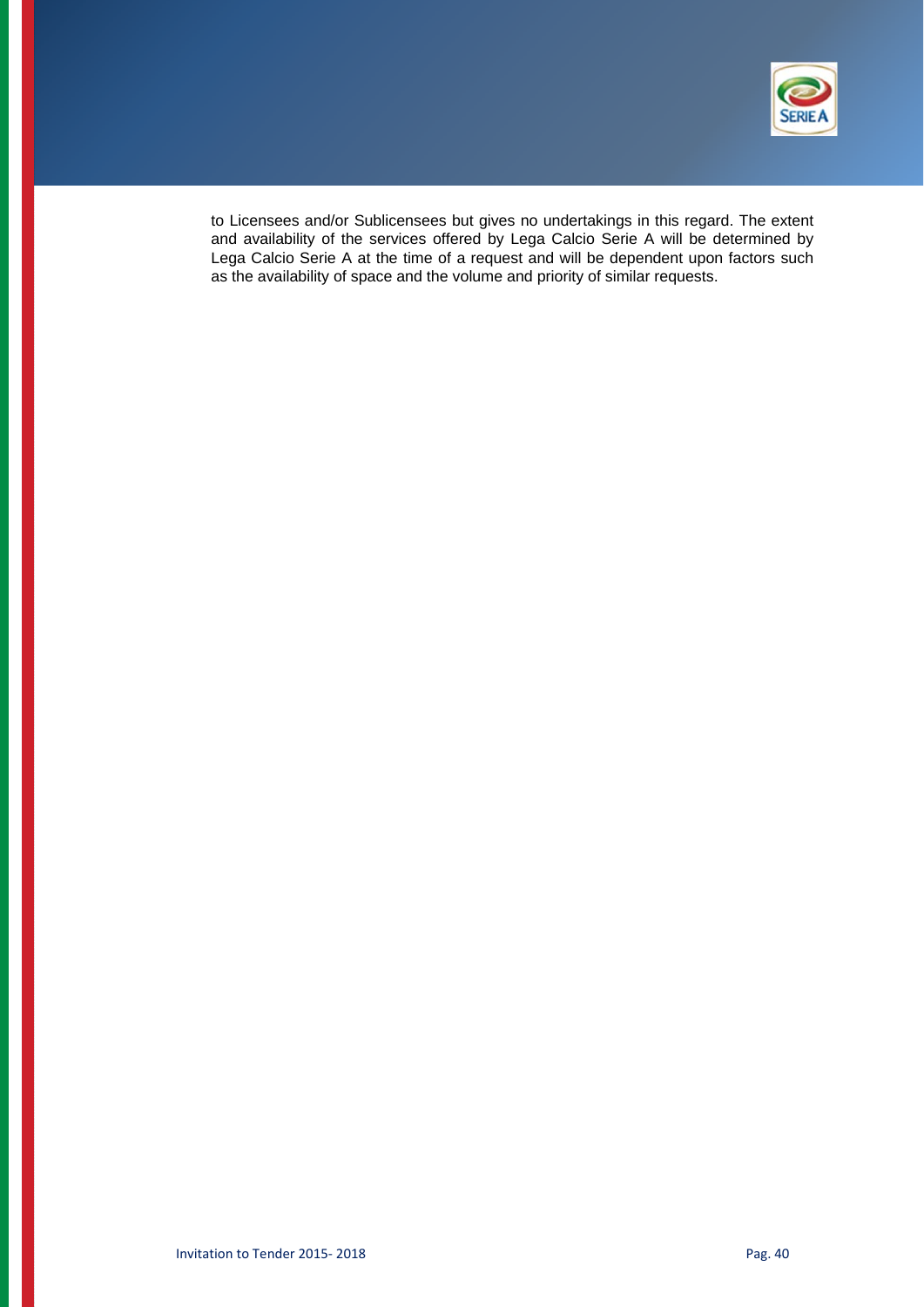

# **Appendix 5**

#### **Reserved Rights**

This Appendix 5 describes the rights that Lega Calcio Serie A, Lega Calcio Serie B and the Clubs may exploit within the International Territory concurrently with the Audiovisual Rights reserved to the Licensee.

- 1. The Clubs own the exclusive right to the archive footage of their Matches on the basis of the Decree and may consequently exploit each Match on an exclusive basis starting from the midnight of the eight day following its dispute.
- 2. The Clubs are entitled to exploit the audiovisual rights of Matches of the Competition that they organise and of Matches that they take part in as a host team through their own official thematic channels, only as to terrestrial, satellite or cable TV platforms by conditional access subject to a charge, after 24 hours from the end of the Match.

 According to the Italian law, an official thematic Club channel is the totality of original audiovisual programs lasting no less than eight hours weekly and placed over any Platform, prepared by a content provider under the same editorial brand mainly referring to the sports and company activity of the Club.

- 3. The Clubs are entitled to exploit the audiovisual rights of Matches of the competition that they organise and of Matches that they take part in as a host team through their own official internet channels (web site, tv web or officials web player), limited to the Audiovisual Products represented by the Highlights and correlate images, after 24 hours from the end of the Match.
- 4. Lega Calcio Serie A and Lega Calcio Serie B may:

 (i) exploit the audiovisual rights related to the Matches of the Championship organized by them through their official thematic channel limited to the Audiovisual Products represented by the Highlights and the correlate images after 24 hours from the end of the Match;

 (ii) communicate to the public, after 24 hours from the end of the Match, the Highlights and the correlate images through its official website, Content Users Generated Networs (by way of example YouTube) or Communities of Registered Users (by way of example Facebook) and embedded in Players or Apps distributed by Lega Calcio Serie A;

 (iii) create an official magazine for each Serie A Round including images no longer than 3 minutes per Match, that can be communicated to the public through the official websites of Lega Calcio Serie A or Lega Calcio Serie B or be broadcasted on their thematic channel, with the same modalities and time provisions as per preceding letters (i) and (ii) of this point 4.

5. Should Lega Calcio Serie A, Lega Calcio Serie B and the Clubs wish to use footage of a Match as part of their promotional activities, or to allow the exploitation of such content as part of a third party's advertising campaign or sponsorship programme, they shall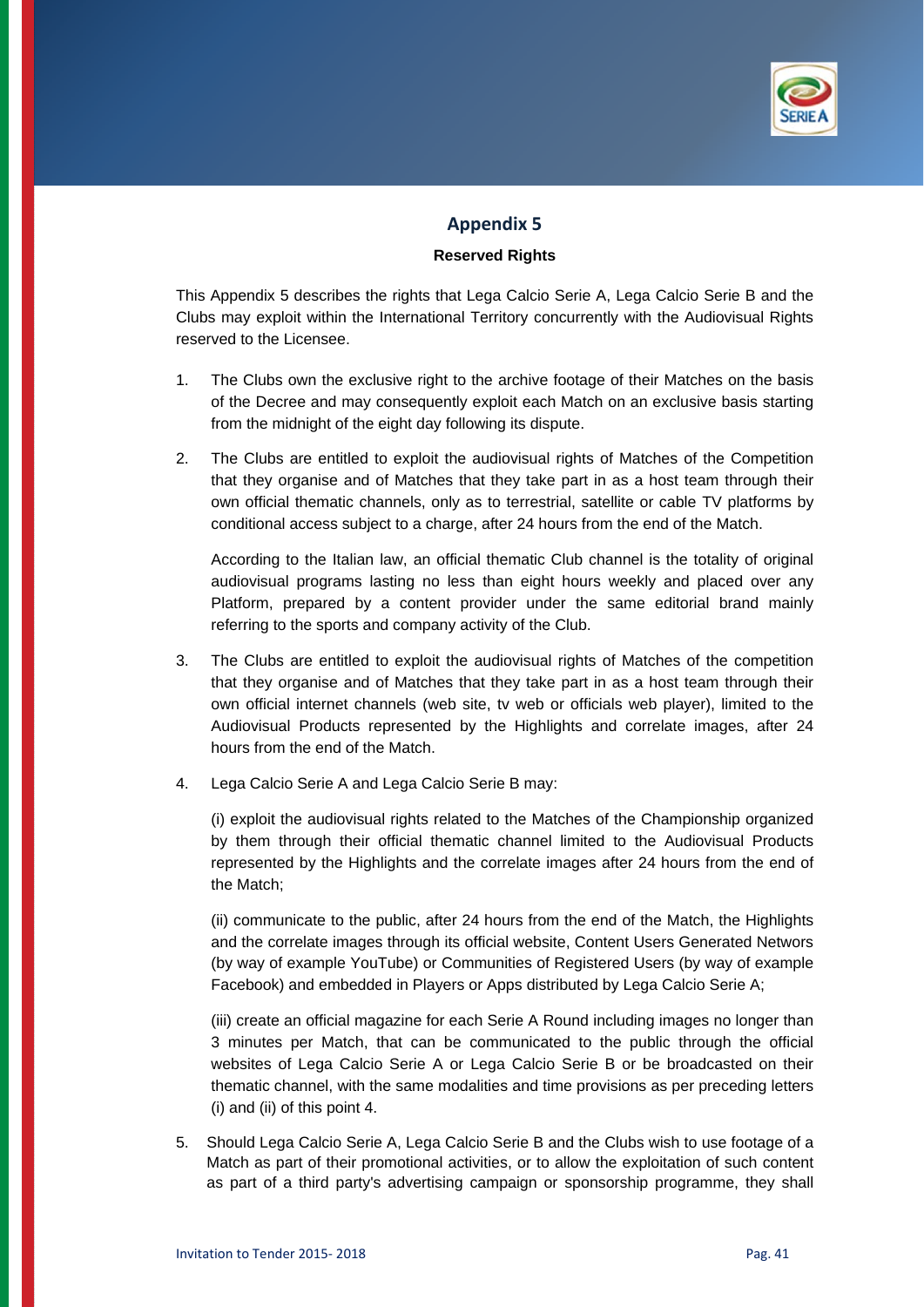

have the right to do so, subject to appropriate limitations, in particular on frequency and duration, being in place.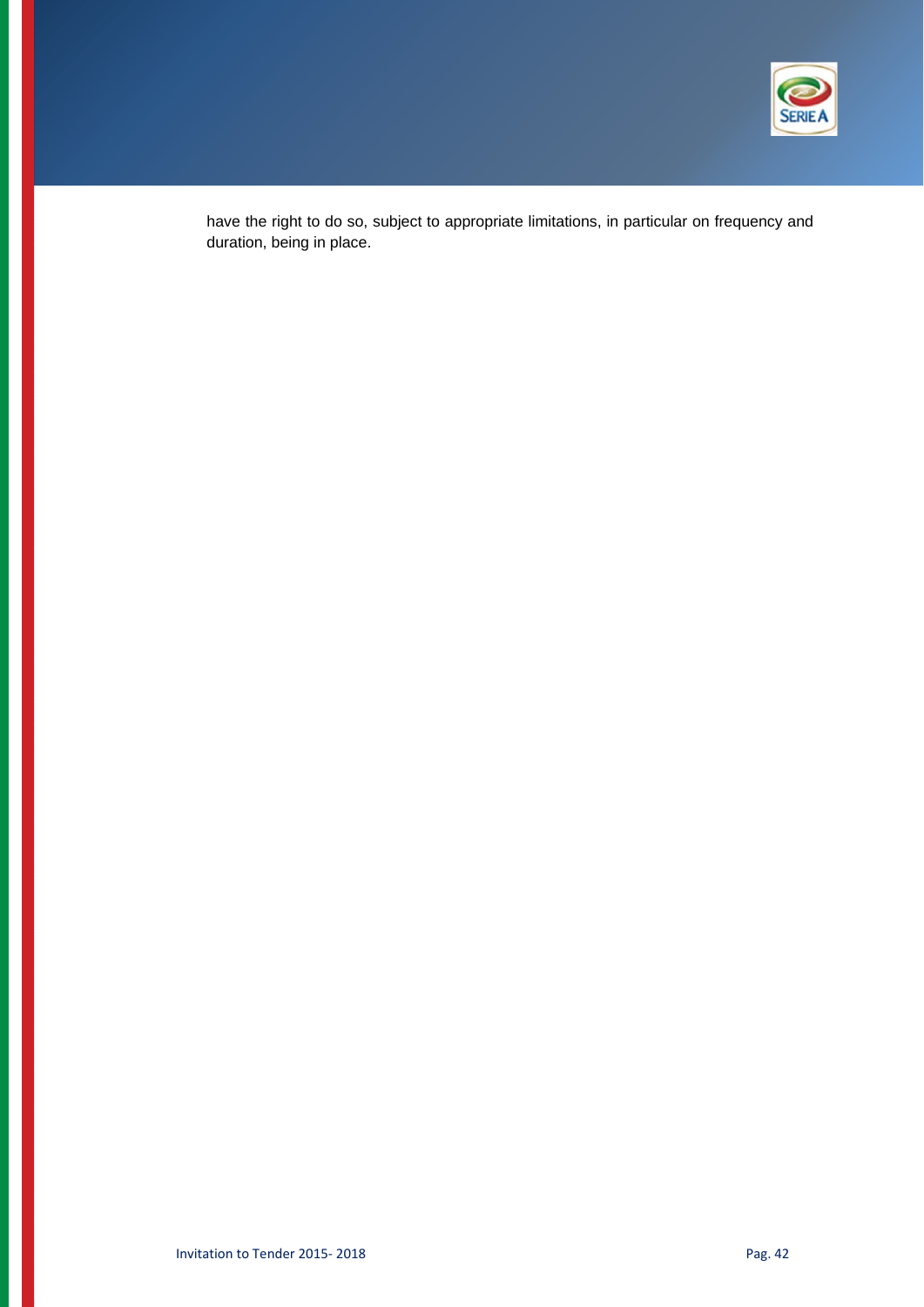

# **Appendix 6**

### **Specimen of Bid letter**

This Appendix 6 contains the specimen to which each Bidder must abide in presenting its Bid.

\* \* \* \* \* \* \* \* \*\*

Messrs Lega Nazionale Professionisti Serie A Via Rosellini 4 20124 Milano Italy

[place, date ]

#### **OFFER FOR THE ACQUISITION OF THE INTERNATIONAL AUDIOVISUAL RIGHTS PACKAGE OF SEASONS 2015/2016, 2016/2017 AND 2017/2018**

In connection with the Invitation to tender issued by Lega Nazionale Professionisti Serie A on \_\_\_\_\_\_, 2014 ("ITT"), the undersigned company ("Bidder") hereby submits to Lega Nazionale Professionisti Serie A its Bid.

For the acquisition of the International Audiovisual Rights Package described in the ITT, the undersigned company offers to Lega Nazionale Professionisti Serie A the following fees, net of any VAT and other taxes or withholdings (if applicable):

Fee for Season 2015/2016:

Fee for Season 2016/2017:

Fee for Season 2017/2018:

The information concerning the undersigned Bidder is as follows:

Corporate Name:

Registered office and principal place of business, if different:

Country of incorporation and company local registration number:

Type of business activity:

Composition and names of the board of directors:

Name and title of the legal representative executing this Bid: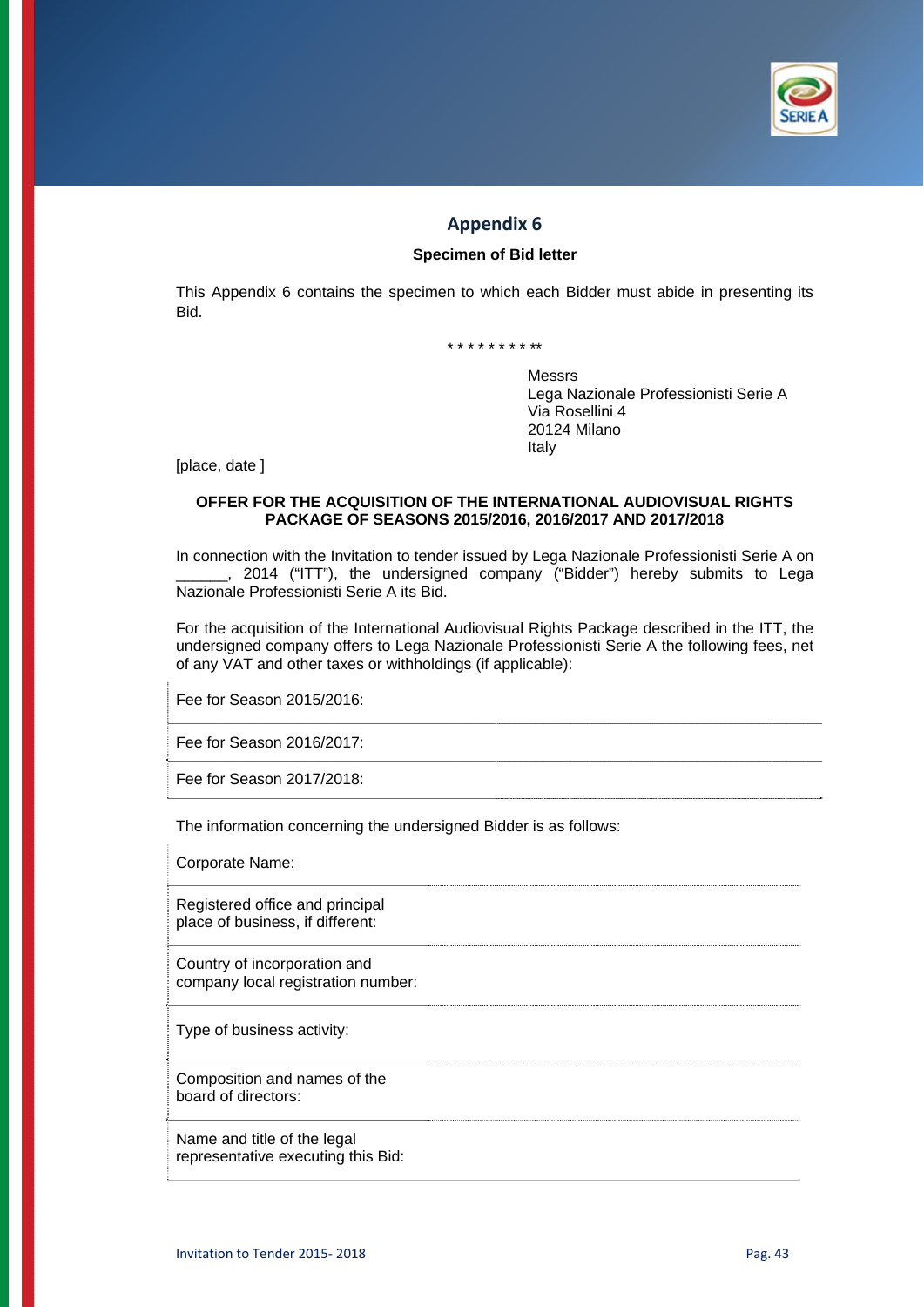

Other relevant information about the Bidder:

In support of this Bid, and for Lega Nazionale Professionisti Serie A to better evaluate whether it may be accepted, attached are the following documentation and information.

- Certificate, issued by the Bidder's local competent authorities, detailing the company registration and its business profile.
- Copy of the last annual financial statement filed by the Bidder or, alternatively, first demand guarantee issued by a major European bank as collateral for an amount no lower than the greater of the amounts offered in consideration for each of the Seasons set forth in the Bid.
- Documentation regarding the Bidder's business experience and expertise in marketing audiovisual rights to football or similar sports events.
- Documentation regarding the Bidder's resources and organisation in performing the activities deriving from the award.
- **Proposal of financial securities offered by the Bidder.**

For any communication, please refer to the following authorized representative of the Bidder:

Name:

Title:

Mailing address:

Land/cell phone numbers:

Fax number:

E-mail address:

\* \* \* \* \* \* \* \* \*\*

The Bidder unconditionally undertakes, declares and warrants that this Bid is irrevocable for the term of 14 (fourteen) days from the date set forth in the ITT for the opening of the envelopes containing the Bids without prejudice to the provisions of paragraph 2.9.1 (i).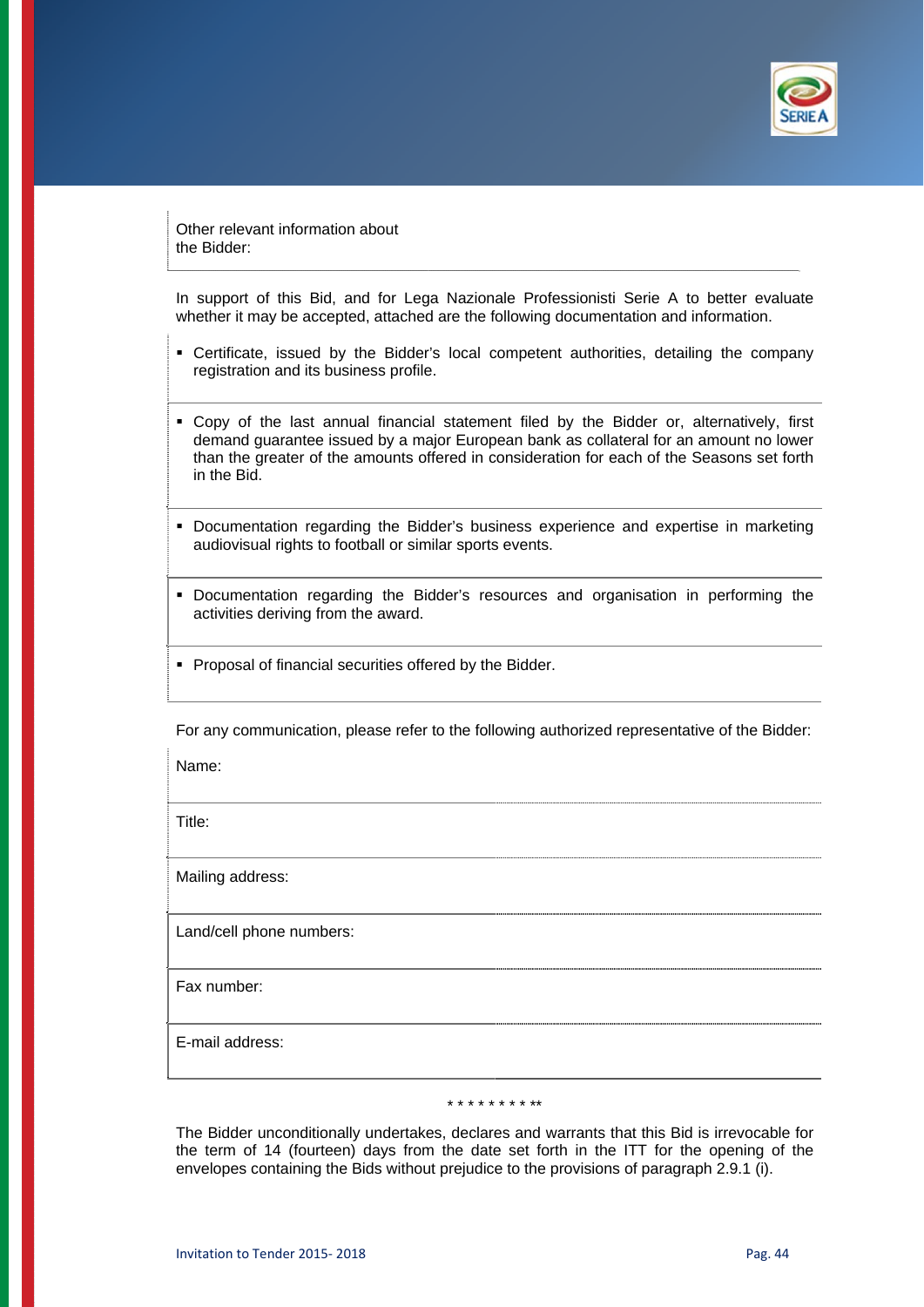

The Bidder acknowledges and accepts that, in case of acceptance of this Bid by Lega Nazionale Professionisti Serie A, the License Agreement shall be deemed executed under the terms provided in the ITT, and will therefore be immediately in force and effect between the parties which, from that moment, shall be obliged to perform their respective obligations. Any subsequent document executed between Lega Nazionale Professionisti Serie A and the Bidder shall therefore constitute a mere acknowledgement of the license.

The Bidder acknowledges and confirms that :

- any determination regarding the acceptance of this Bid is left to the evaluation and is subject to acceptance by the competent bodies of Lega Nazionale Professionisti Serie A, which may take action at any time within 14 (fourteen) days from the date provided in the ITT for the opening of the envelopes containing the Bids;
- Lega Nazionale Professionisti Serie A has the right to cancel the ITT at any time, and nothing will be due to the Bidders for any reason whatsoever; the publication of the ITT and the receipt of the offers neither give rise to any obligation on Lega Nazionale Professionisti Serie A to sell to the Bidders nor confer any right to obtain any performance from Lega Nazionale Professionisti Serie A or from its associates, officers, employees or consultants.

Date:

Place:

Legible signature:

First and last name:

In its capacity as:

(attach notarized agreement between the parties or, if signed by an authorized special agent, official document issued by a notary)

\* \* \* \* \* \* \* \* \* \* \* \* \* \* \* \* \* \* \* \* \* \* \* \*

This offer integrates all terms and conditions set forth in the ITT, which are referred to *per relationem*. The Bidder, based upon art. 1341 and 1342 of the Italian Civil Code, specifically declares to have evaluated, approved, and therefore expressly consents to the contents of the following paragraphs of the ITT: 2.7.3 (Licensee's exclusive liability); 2.7.4 (indemnification by Licensee); 2.8.3 (unchangeability of the fees); 2.9.3 (interests due on late payment); 2.9.4 (suspension of agreement's performance); 3.3.2 (ownership of rights at the expiry of the agreement); 3.4.1 and 3.4.2 (broadcast obligations); 3.5.1, 3.5.2 and 3.5.3 (broadcast prohibitions); 3.8.3 (reserved rights); 3.9.1 (restrictions to Sublicense Agreements); 3.9.2 (European territory: limitations); 3.9.3. (restrictions concerning particular geographic areas) 3.9.4 (exclusion of territories); 4.2 (Licensee's obligations); 4.4 (ownership of the images); 4.5 (assignability of the license agreement by Lega Calcio Serie A); 4.6.2 (automatic termination);  $4.6.3$ ,  $4.6.4$  and  $4.6.7$  (termination);  $4.6.5$  and  $4.6.7$  (penalty); 6.2 (no warranties); 6.4 (costs and expenses); 6.5 (confidentiality); 6.6 (intellectual property); 6.7